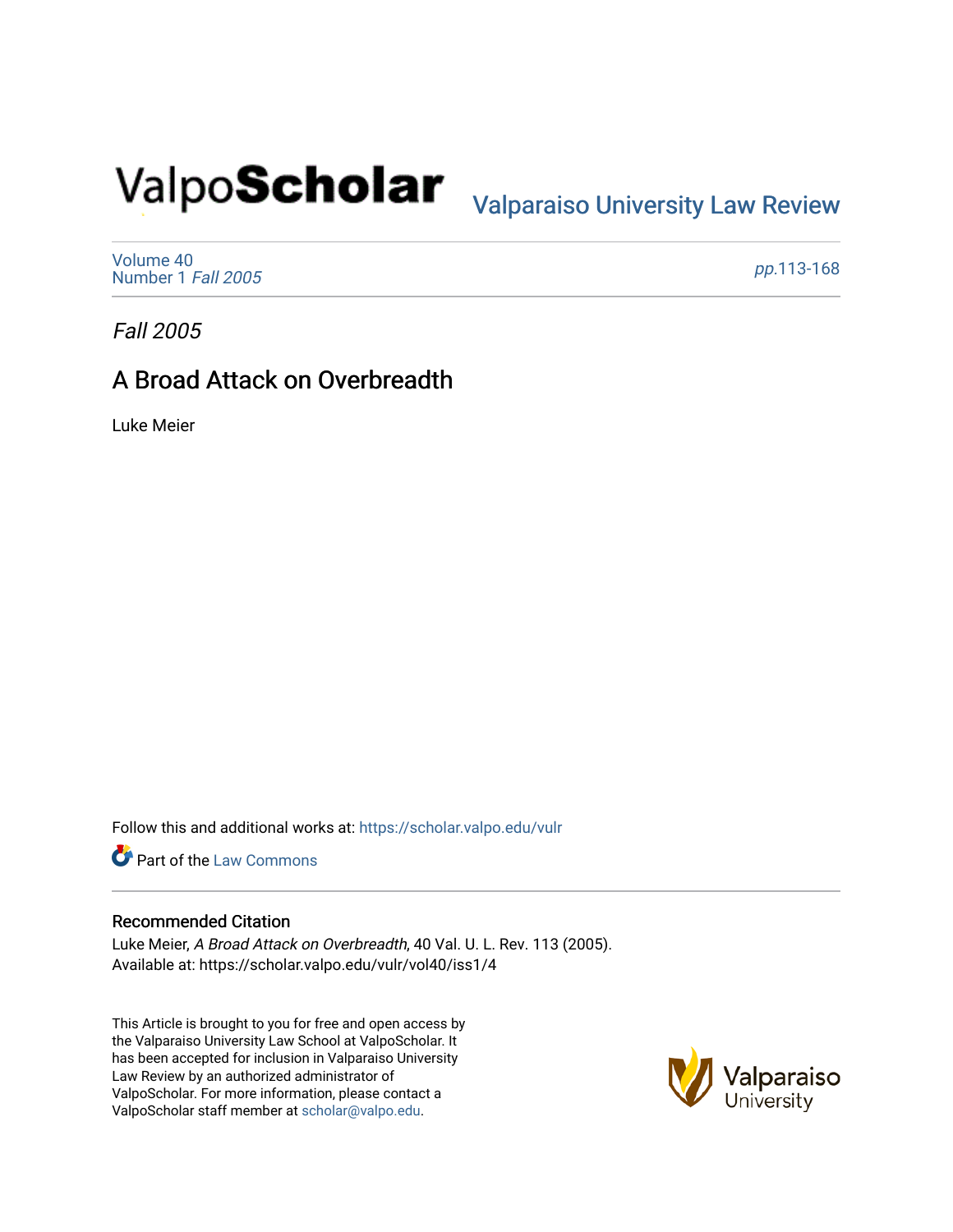# **A BROAD ATTACK ON OVERBREADTH**

#### **Luke Meier**<sup>∗</sup>

Under the free speech overbreadth doctrine, $1$  a litigant is allowed to bring a facial challenge to a statute despite the fact that the application of the statute to the litigant under the facts of the case does not violate the Constitution.2 The litigant argues that the entire statute should be struck down because the statute could be applied unconstitutionally in certain hypothetical fact patterns.

The overbreadth doctrine is a dramatic departure from "the traditional rules governing constitutional adjudication."3 The Supreme Court has repeatedly held that "constitutional rights are personal and may not be asserted vicariously."4 However, under the overbreadth doctrine a litigant is allowed to challenge the constitutionality of a statute even if the application of the statute to the litigant does not violate the litigant's personal constitutional rights.5 Furthermore, courts typically avoid, if possible, considering the constitutionality of a statute on its face.6 Yet, under the overbreadth doctrine courts aggressively

 $\overline{a}$ 

113

<sup>∗</sup> J.D., University of Texas School of Law, 2000. I would like to thank Douglas Linder for his comments and assistance.

<sup>1</sup> The doctrine is often referred to as the First Amendment overbreadth doctrine. However, because the doctrine applies only to the Free Speech Clause and not the other provisions of the First Amendment, this Article will use the label "free speech overbreadth doctrine" or simply "overbreadth doctrine."

<sup>2</sup> *See* Broadrick v. Oklahoma, 413 U.S. 601, 612 (1973) ("Litigants, therefore, are permitted to challenge a statute not because their own rights of free expression are violated, but because of a judicial prediction or assumption that the statute's very existence may cause others not before the court to refrain from constitutionally protected speech or expression.").

*Id.* at 610.<br>*Id.* 

<sup>5</sup> *See id.* at 610–12.

<sup>6</sup> *See, e.g,* Tennessee v. Lane, 541 U.S. 509, 531 (2004) ("Because we find that Title II unquestionably is valid § 5 legislation as it applies to the class of cases implicating the accessibility of judicial services, we need go no further."); *see also* Nat'l Endowment for the Arts v. Finley, 524 U.S. 569, 580 (1998) ("Facial invalidation 'is, manifestly, strong medicine' that 'has been employed by the Court sparingly and only as a last resort.'" (quoting Broadrick v. Oklahoma, 413 U.S. at 613)); FW/PBS, Inc. v. City of Dallas, 493 U.S. 215, 223 (1990) (noting that facial invalidation of a statute is disfavored); New York v. Ferber, 458 U.S. 747, 773 (1982) ("[T]he Court's practice when confronted with ordinary criminal laws that are sought to be applied against protected conduct is not to invalidate the law *in toto*, but rather to reverse the particular conviction."). *But see* Richard Fallon, Jr., *As-Applied and Facial Challenges and Third-Party Standing*, 113 HARV. L. REV. 1321, 1322 (2000) (claiming that facial invalidation is more common than previously thought); Marc E. Isserles, *Overcoming Overbreadth: Facial Challenges and the Valid Rule Requirement*, 48 AM. U. L. REV. 359, 421–56 (1998) (noting that the doctrine used by the courts in considering equal protection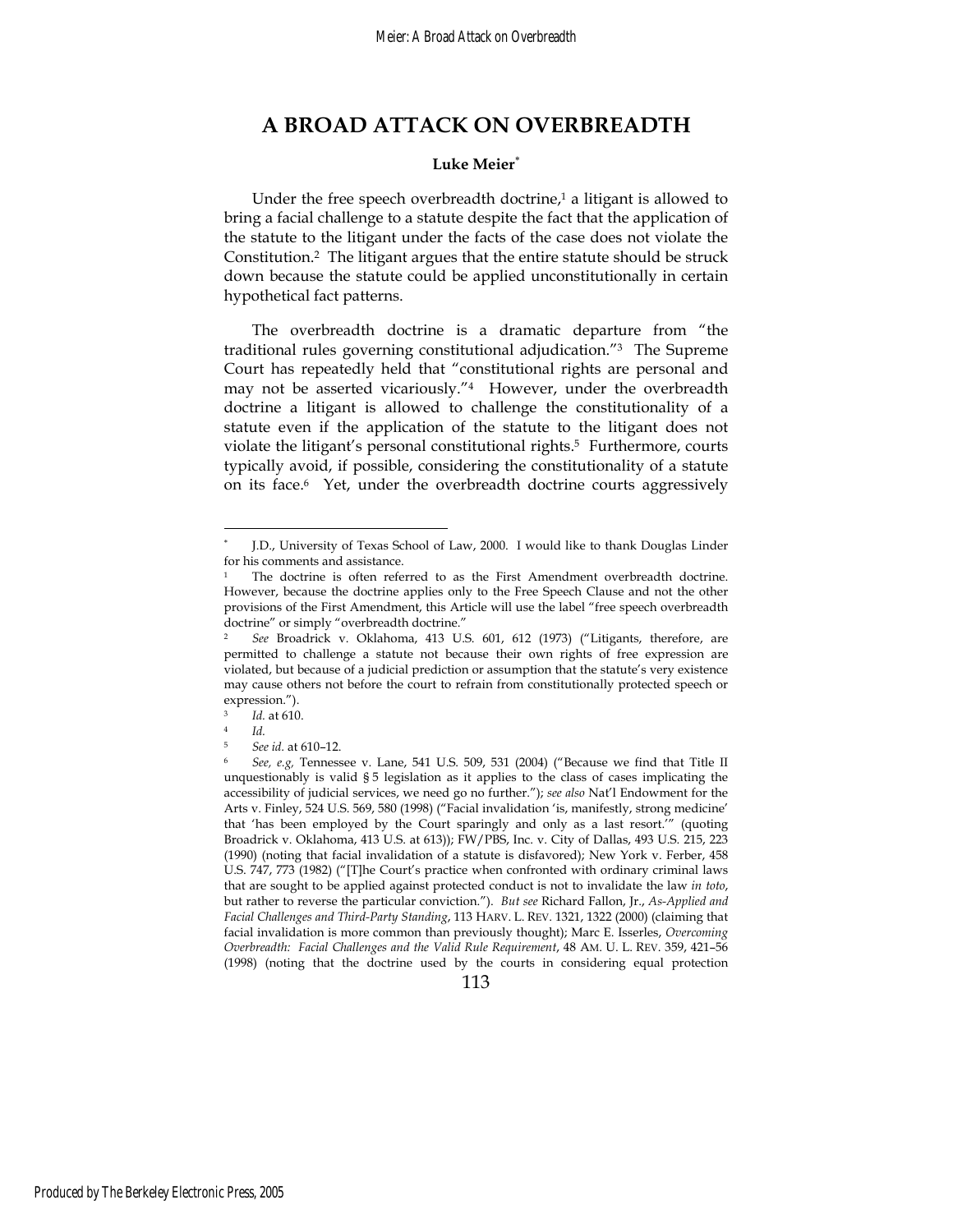pursue the opportunity to consider whether the statute in question should be struck down in its entirety, even though the case could theoretically be decided by ruling that the litigant's constitutional right to freedom of speech was not violated. Finally, although there is presently much discussion over the proper standard for a court to apply when it considers a facial attack on a statute, $7$  it is clear that the standard used by the courts in considering a facial attack under the overbreadth doctrine is substantially different than the normal standard for facial challenges.8

Since the relatively recent adoption of the free speech overbreadth doctrine, the Supreme Court has struggled to apply the doctrine, often attempting to limit the doctrine by enacting various limitations on when it should be applied.<sup>9</sup> Meanwhile, academic commentators have generally applauded the doctrine;<sup>10</sup> some have even proposed that the doctrine be extended to cases involving other constitutional rights beyond freedom of speech.11 There is extensive debate, both in the courts and by commentators, over whether the Supreme Court has already extended the overbreadth doctrine to abortion cases.12 Recently, the Court seemed to concede that it has applied an overbreadth analysis in contexts outside the Free Speech Clause.13 There has been no academic discussion calling for the Supreme Court to abandon the overbreadth doctrine. That is the purpose of this Article.

challenges to statutes often requires the courts to consider the constitutionality of the statute on its face).

<sup>7</sup> *See, e.g.*, Michael C. Dorf, *Facial Challenges to State and Federal Statutes*, 46 STAN. L. REV. 235, 239 (1994) ("[C]ontrary to what *Salerno* proclaims, no single legal standard controls the judgment of facial challenges in practice.").

<sup>8</sup> *See* Virginia v. Hicks, 539 U.S. 113, 118 (2003) ("The First Amendment doctrine of overbreadth is an exception to our normal rule regarding the standards for facial challenges.").

<sup>9</sup> *Cf.* Massachusetts v. Oakes, 491 U.S. 576, 587 (1989) (Scalia, J., concurring) (accusing the plurality of attempting to limit the overbreadth doctrine by illegitimate means).

<sup>10</sup> *See, e.g.*, Dorf, *supra* note 7, at 261 (explaining that the overbreadth doctrine has been applied outside the context of the Speech Clause and applauding this extension).

<sup>11</sup> *See, e.g.*, John F. Decker, *Overbreadth Outside the First Amendment*, 34 N.M. L. REV. 53, 92 (2004) (advocating the use of the overbreadth doctrine in cases involving rights other than speech rights).

<sup>12</sup> *See id.* at 92 (stating that the *Casey* Court extended the overbreadth doctrine into the abortion context); Kevin Martin, Note, *Stranger in a Strange Land: The Use of Overbreadth in Abortion Jurisprudence*, 99 COLUM. L. REV. 173, 173 (1999) (also stating that the *Casey* Court extended the overbreadth doctrine into the abortion context).

<sup>13</sup> *See* Sabri v. United States, 541 U.S. 600, 610 (2004) (citing cases in which an overbreadth analysis was used).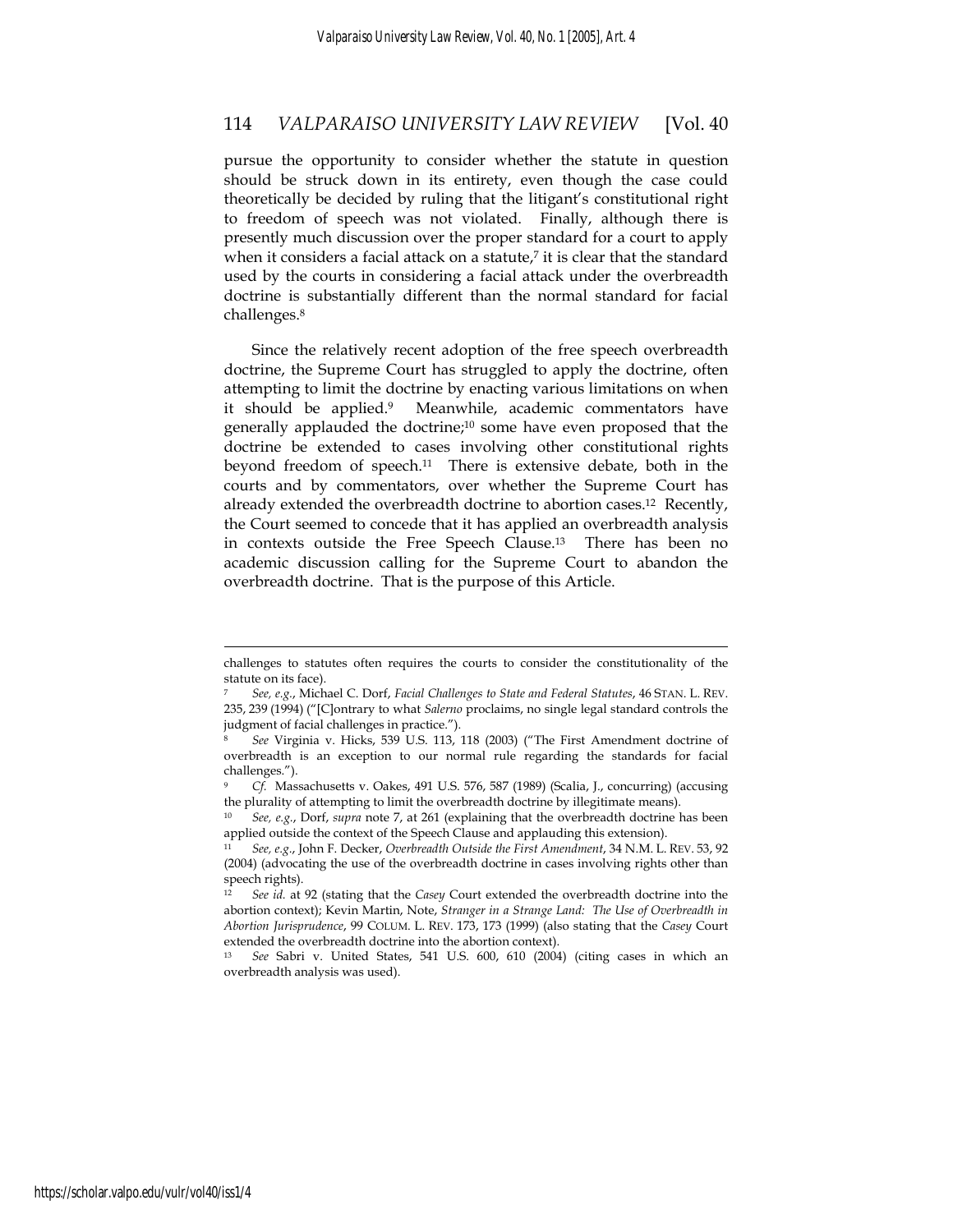$\overline{a}$ 

### 2005] *Broad Attack on Overbreadth* 115

For the most part, the arguments herein are pragmatic. The central thesis of this Article is that the overbreadth doctrine fails to achieve the goals to which it aspires and that the doctrine simply does not work. Moreover, the doctrine has unintended and undesirable consequences regarding the contemporary understanding of the judicial function. Despite the pragmatic approach taken in this Article, there exist more fundamental objections to the overbreadth doctrine. It is easy to conceive of convincing arguments that the overbreadth doctrine extends beyond the judicial power, described in Article III of the Constitution, to decide "cases" and "controversies."14 However, approximately sixty years of jurisprudence recognizing the overbreadth doctrine dictates that the time for those arguments has passed. There is simply too much water under the bridge for the Supreme Court to now consider the constitutionality of the doctrine, even if both the Court and commentators have failed to explore and consider the compelling arguments against its constitutionality.15 Conversely, there does not seem to be a legitimate argument that the free speech overbreadth doctrine is *required* under the Constitution. The Supreme Court has never intimated as much,<sup>16</sup> and although one commentator has attempted to portray the overbreadth doctrine as a constitutional

<sup>14</sup> *See, e.g.*, City of Chicago v. Morales, 527 U.S. 41, 74 (1999) (Scalia, J., dissenting) (suggesting that the power to declare a statute facially unconstitutional is inconsistent with the role of courts articulated in *Marbury v. Madison*, 5 U.S. 137 (1803)); New York v. Ferber, 458 U.S. 747, 767 n.20 (1982) (stating that the"traditional rule [] that a person to whom a statute may constitutionally be applied may not challenge that statute on the ground that it may conceivably be applied unconstitutionally to others in situations not before the Court," which the overbreadth doctrine is an exception to, reflected the personal nature of constitutional rights, prudential limitations on constitutional adjudications, and "Art. III limits on the jurisdiction of federal courts to actual cases and controversies"); Lewis v. City of New Orleans, 415 U.S. 130, 137 (1974) (Blackmun, J., dissenting) ("The result [of the overbreadth and vagueness doctrines] is that we are not merely applying constitutional limitations, as was intended by the Framers, and, indeed, as the history of our constitutional adjudication indicates, but are invalidating state statutes in wholesale lots because they 'conceivably might apply to others who might utter other words.'" (quoting Gooding v. Wilson, 405 U.S. 518, 535 (1972)).

<sup>15</sup> *See* Matthew D. Adler, *Rights Against Rules: The Moral Structure of American Constitutional Law*, 97 MICH. L. REV. 1, 144 (1998) ("But the dispute about the scope of overbreadth—among the Justices and among constitutional scholars writing in this area has generally taken for granted the permissibility of *some* such doctrine, under Article III."). 16 Indeed, language used in some Supreme Court opinions discussing the doctrine seems to foreclose any argument that the doctrine is constitutionally required. *See, e.g.*, Massachusetts v. Oakes, 491 U.S. 576, 584 (1989) (O'Connor, J., plurality opinion) ("Overbreadth is a judicially created doctrine designed to prevent the chilling of protected expression."); *cf.* Broadrick v. Oklahoma, 413 U.S. 601, 613 (1973) (stating the overbreadth doctrine is "strong medicine" and "has been employed by the Court sparingly").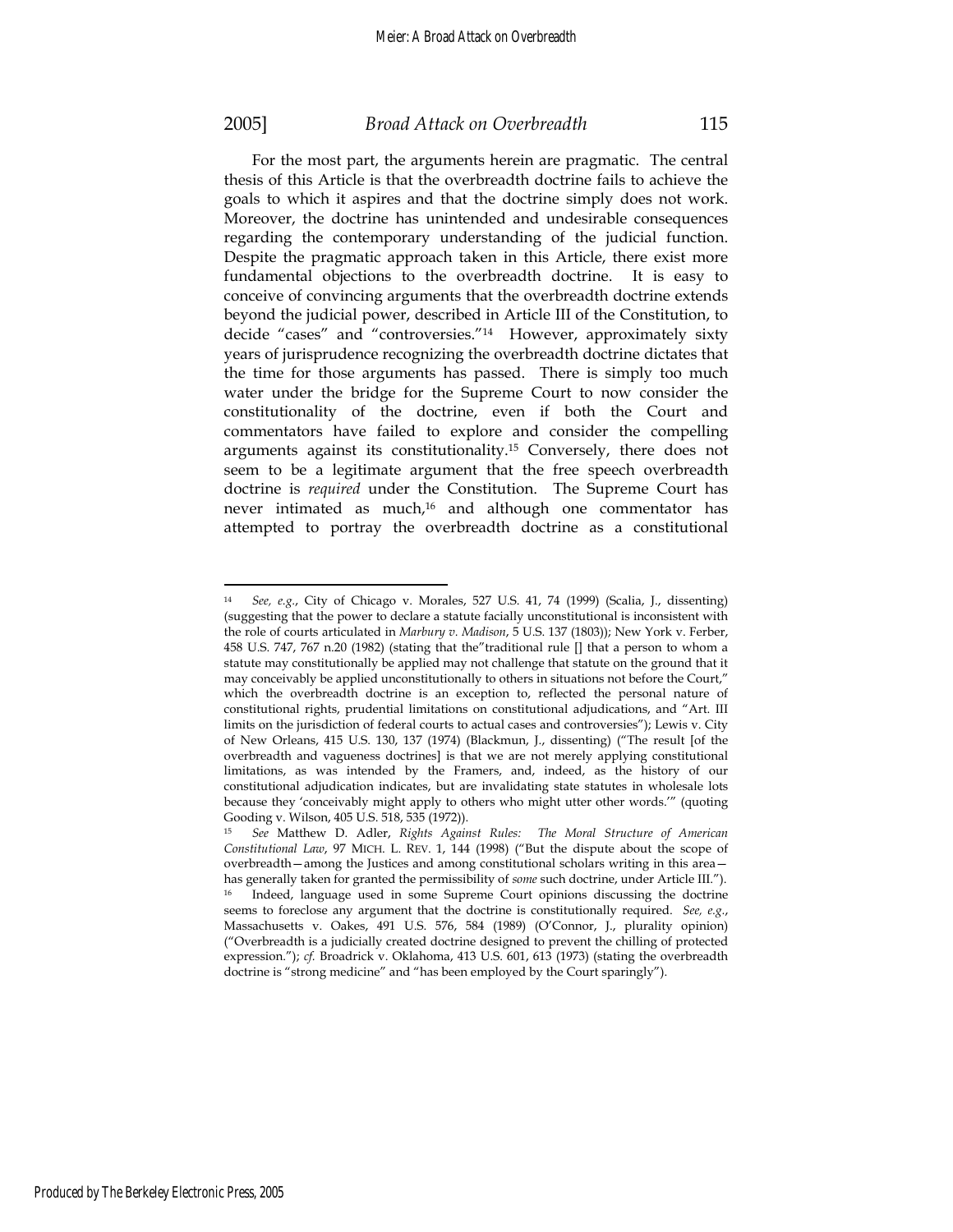requirement,<sup>17</sup> the Court has rejected this effort.<sup>18</sup> Thus, the doctrine is best understood as a discretionary tool used by the judiciary pursuant to its power to decide cases and controversies. As such, it seems entirely proper to consider whether the doctrine's continued viability is warranted, which is the purpose of this Article.

Part I of this Article attempts to precisely describe the overbreadth doctrine. To do this, I first introduce a general framework for considering First Amendment cases. This framework is necessary to understand the contributions of the overbreadth doctrine to First Amendment jurisprudence. I advance the claim that courts typically use two basic models or methods in deciding free speech cases, and I have termed these two models the Statutory Model and the Speech Model. Having established this general framework, the analysis proceeds to delineate the characteristics, or contributions, of the overbreadth doctrine. There are two: (1) the overbreadth doctrine allows litigants to assert the constitutional rights of others not before the court and (2) the overbreadth doctrine permits a court to consider a facial challenge to a statute by using a method of analysis previously reserved for as-applied challenges.

Part II of this Article examines whether the overbreadth doctrine achieves the dual goals to which it aspires: (1) preventing the chilling of constitutionally protected speech and (2) encouraging the legislative branch to be cognizant of free speech issues when drafting legislation. I present two conclusions: (1) that the overbreadth doctrine rarely prevents the chilling of constitutional speech and (2) that the doctrine is unnecessary to encourage the legislative branch to operate with an awareness of free speech rights.

In Part III, I explore the negative consequences of the overbreadth doctrine. I advance the claim that the overbreadth doctrine is largely responsible for the current confusion on the Supreme Court concerning when facial challenges are appropriate and what standard to apply when considering a facial challenge to a statute. The Court has recently

<sup>17</sup> *See generally* Henry Paul Monaghan*, Overbreadth*, 1981 SUP. CT. REV. 1 (1981). Professor Monaghan argues that the overbreadth doctrine should not be thought of as an exception to the normal rules regarding the personal nature of constitutional rights and the prohibition on the assertion of others' rights, but as an application of the principle that a litigant has a right to be judged by a constitutionally valid rule of law. *See id.* at 1–14. 18 *See* Sabri v. United States, 541 U.S. 600, 608 (2004) (reaffirming that facial challenges to

statutes are disfavored); Richard H. Fallon, Jr., *Making Sense of Overbreadth*, 100 YALE L.J. 853, 871–75 (1991) (explaining that Monaghan's account of the overbreadth doctrine fails to "hold up" to existing Supreme Court case law).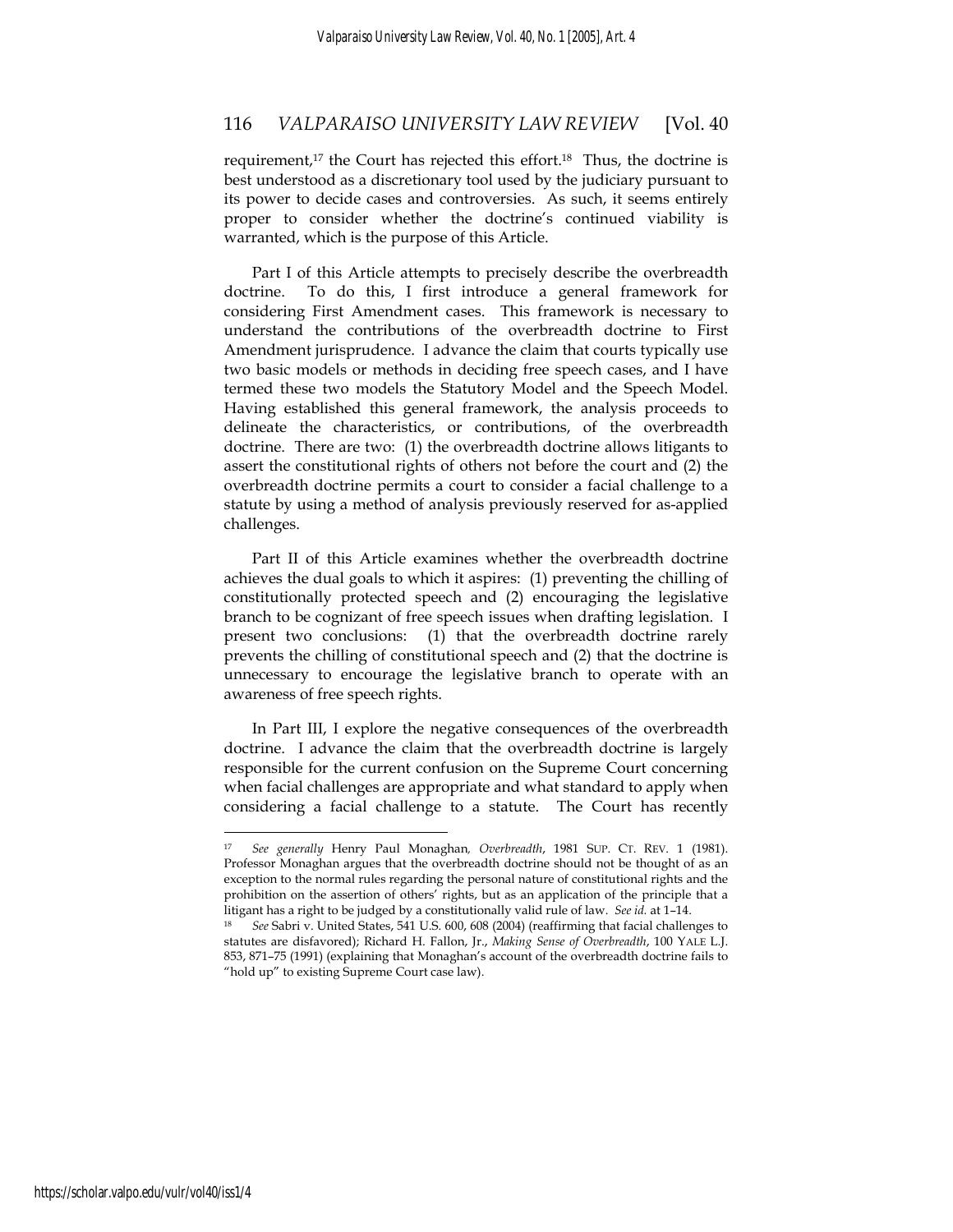struggled with several questions that require a clear understanding of the judicial function because the overbreadth doctrine has injected confusion into the common understanding of the proper role of courts and judges. The argument continues that, in order to resolve this controversy, the Supreme Court should abandon the overbreadth doctrine before the doctrine is applied to other areas of constitutional rights and the proper understanding of the judicial function is further blurred.

### I. WHAT IS THE OVERBREADTH DOCTRINE?

#### *A. First Amendment Doctrinal Background*

In order to understand exactly what the overbreadth doctrine is and how it operates, it is necessary to have a general framework for the methods that courts use to decide free speech cases. Unfortunately, it is impossible to identify a unified theory for how courts decide free speech cases. Freedom of speech issues arise in so many different and unique circumstances that it is impossible to simplify this area of the law into a few easy rules and tests that can be mechanically applied to different factual scenarios.19 Any professor who has taught a First Amendment course, or any student who has taken such a course, is aware of this complexity.

Fortunately, this Article requires only a general framework. The framework I suggest involves two models for constitutional cases involving free speech rights.20 The models are a descriptive account of the two methods by which courts adjudicate cases involving free speech rights. Under one model, the court is primarily concerned with the statute in question; under the other model, the court focuses upon the particular speech involved in the case.

The first model will be labeled the "Statutory Model." Under the Statutory Model, the court first determines whether the defendant engaged in expressive activity that is protected under the First Amendment. In almost all instances, this initial inquiry will be brief and

<sup>19</sup> *See, e.g.*, Russell W. Galloway, *Basic Free Speech Analysis*, 31 SANTA CLARA L. REV. 883, 883 n.3 (1991) ("Free speech is an exceptionally complicated field of law.").

<sup>&</sup>lt;sup>20</sup> Of course, the application of statutes or regulations is not the only manner in which free speech issues are raised. However, because the overbreadth doctrine deals specifically with statutes, the background framework I propose likewise focuses solely on statutes and regulations.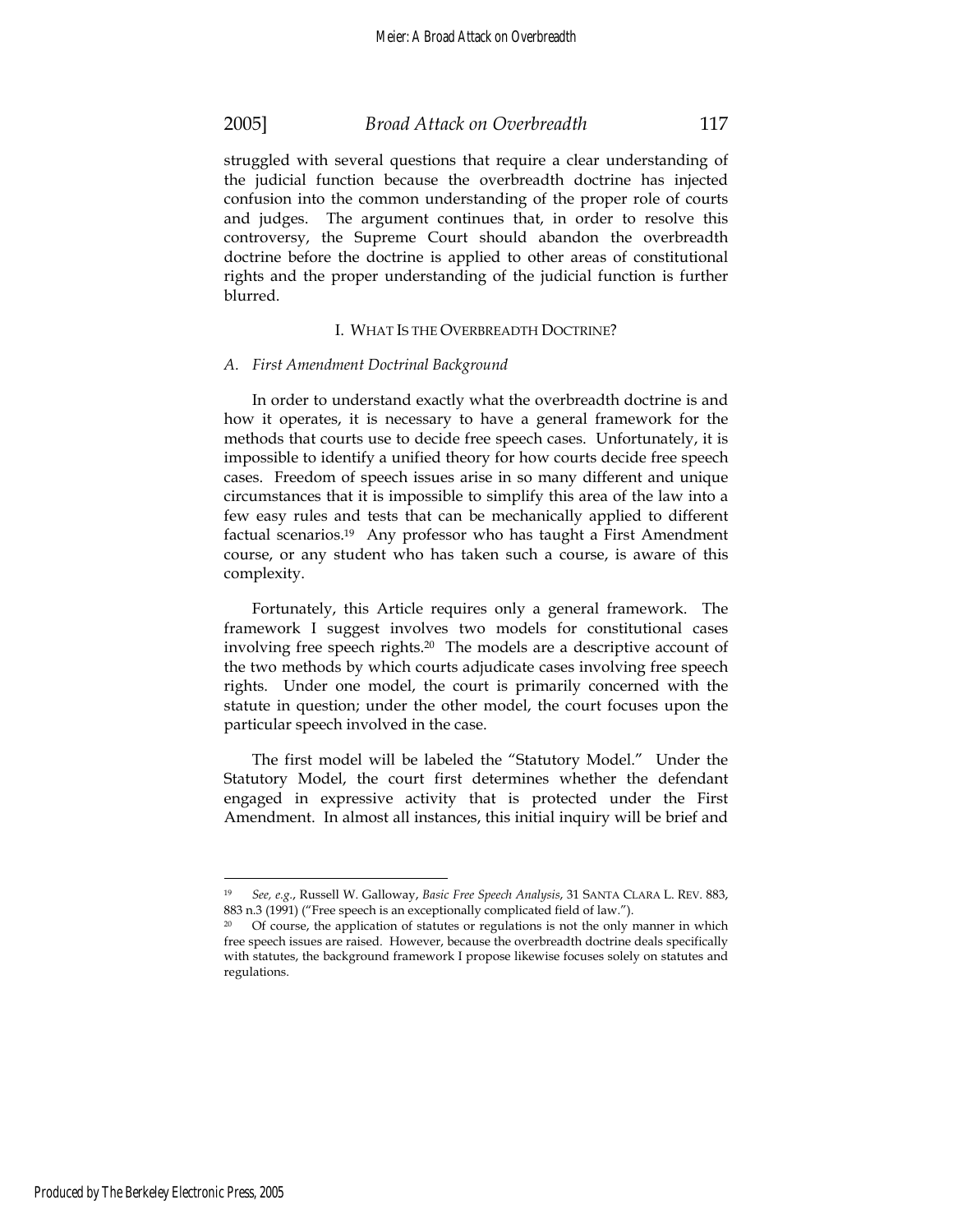elementary.21 The Statutory Model analysis then turns to the statute in question. The court broadly analyzes the ends sought to be achieved by the legislature and whether the means employed by the statute are sufficiently tied to the legitimate goals of the legislature. The importance of the government interest asserted and the "fit" between the means employed in the statute to achieve that goal varies.<sup>22</sup> If either the end to be achieved or the means employed is not sufficient, the court strikes down the statute in its entirety as a violation of the First Amendment. In effect, the court places itself in the position of the legislature, weighing the importance of the policy objective to be achieved and asking whether that goal could have been achieved by a statute drafted with more care for free speech rights. The defendant's speech is almost inconsequential to the analysis once the court answers the initial question regarding whether there has been expressive activity that is protected by the First Amendment.23

<sup>&</sup>lt;sup>21</sup> The only expressive activities not protected by the First Amendment involve fighting words, obscenity, certain types of libel, and pornographic material featuring minors. In addition, the Court's opinion in *R.A.V. v. City of St. Paul*, 505 U.S. 377 (1992), casts doubt on whether these categories of speech are completely outside the First Amendment.<br><sup>22</sup> For instance, when the government prohibits speech on the basis of content or

viewpoint discrimination, the restriction must be necessary to the achievement of a compelling government interest. *See R.A.V.*, 505 U.S. at 395. However, content-neutral regulations concerning the time, place, and manner of speech in public parks need only be narrowly tailored to serve a significant government interest. *See* Ward v. Rock Against Racism, 491 U.S. 781, 791 (1989).

<sup>&</sup>lt;sup>23</sup> In some Court opinions using the Statutory Model, there is terminology that might suggest that the overbreadth doctrine is being employed. *See* Arcara v. Cloud Books, Inc*.*, 478 U.S. 697, 701 (1986) ("[We] determined that the closure remedy failed the fourth part of the *O'Brien* test, which requires that the statute incidentally restricting speech be no broader than necessary to achieve its purpose."). However, as this Article demonstrates, the overbreadth doctrine is conceptually distinct from the Statutory Model even though the terms "overbroad" or "broad" might show up in cases decided under either analysis. Under the Statutory Model, the court places itself in the position of the legislature to determine whether it could have achieved the legislature's goals while doing less harm to freedom of speech by writing a different statute. The analysis is focused solely on the language of the statute and whether the language is "too broad" in light of assumed legislative objectives. In addition, only those who have engaged in constitutionally protected speech can bring a challenge to a statute using the Statutory Model. As this Article subsequently explains, under the overbreadth doctrine, a court focuses not on whether the statute could have been better written but on the ratio of constitutional applications of the statute versus the number of unconstitutional applications of the statute. The court does not hypothesize about how it might have drafted the statute. Rather, it ascertains whether the statute, as written, fails to meet a certain ratio between constitutional and unconstitutional applications. In addition, under the overbreadth doctrine the court will consider challenges to a statute even if the litigant has not herself engaged in constitutionally protected speech. Thus, although courts might sometimes use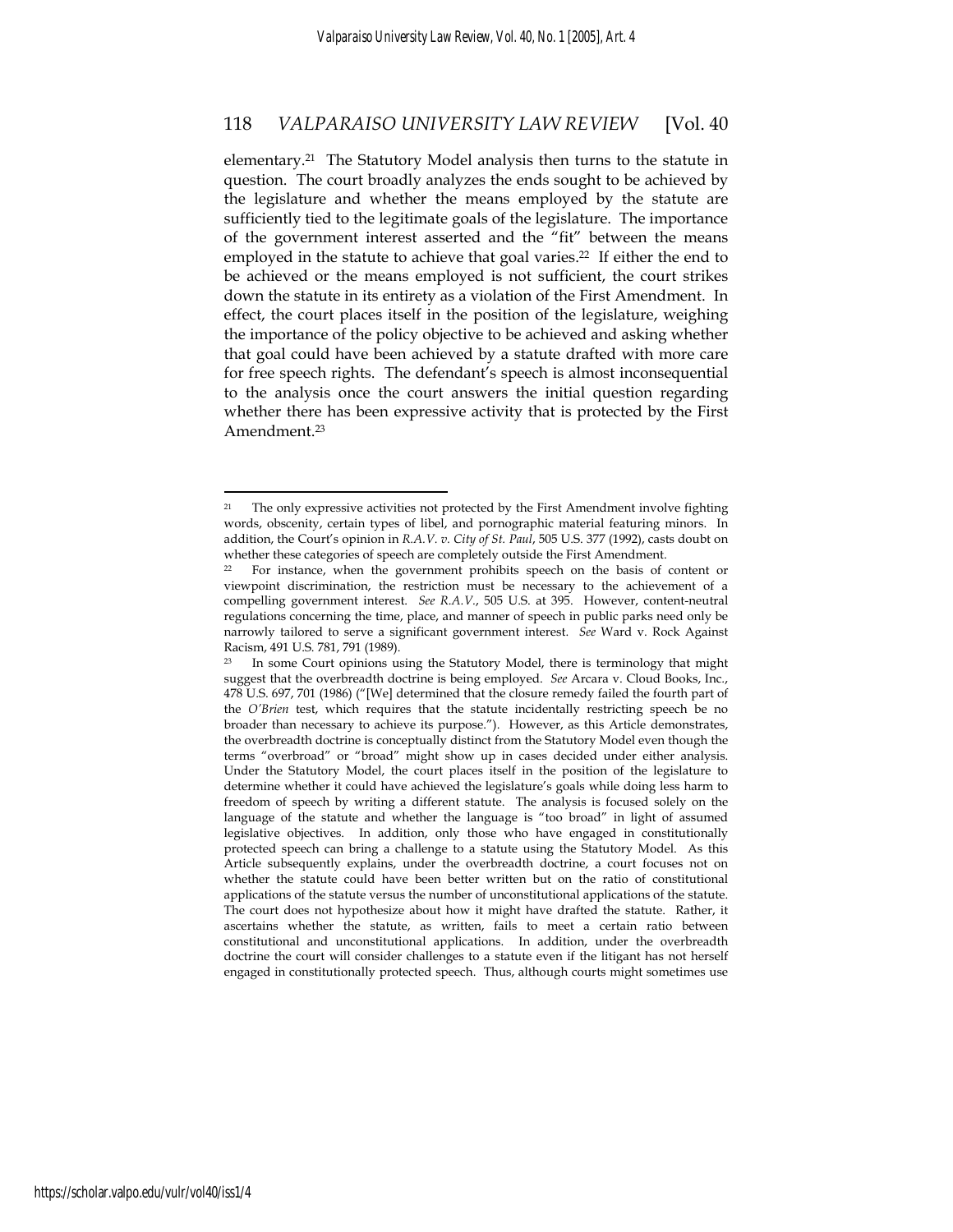There are numerous examples where the Supreme Court uses the Statutory Model to strike down or uphold a statute. In *Watchtower Bible and Tract Society v. Village of Stratton*, 24 Jehovah Witnesses brought a challenge to a village ordinance prohibiting door-to-door advocacy without first applying for and receiving a permit from the village's mayor.25 After establishing that the Jehovah Witnesses' speech was a constitutionally protected expression under the First Amendment,<sup>26</sup> the Court proceeded to analyze the three interests asserted by the town justifying the statute: (1) protection of residents' privacy, (2) prevention of crime, and (3) prevention of fraud.27 Although the Court conceded that each of these interests was important, the Court nevertheless struck down the statute because it determined that either the government interest was not advanced by the regulation or there were less restrictive means available to the village to achieve its goals.<sup>28</sup>

The Statutory Model was also used in the famous case of *United States v. O'Brien*, 29 but with different results. In *O'Brien*, the Supreme Court considered the conviction of an anti-war protestor who had burned his draft card in violation of a federal law prohibiting the destruction or mutilation of draft cards.<sup>30</sup> After assuming that the defendant's act of burning a draft card constituted expression protected by the First Amendment, the Court proceeded to examine the supposed objectives of Congress in passing the law.31 The Court determined that these objectives were substantial and that the law furthered these objectives in a precise and narrow manner.<sup>32</sup> Thus, the statute and conviction were upheld.

These examples should sufficiently illustrate the Statutory Model. Those familiar with First Amendment law, Equal Protection law, and

the term "overbroad" in either analysis, it is important to distinguish these two different analyses.

<sup>&</sup>lt;sup>24</sup> 536 U.S. 150 (2002).<br><sup>25</sup> See id. 2t 153

<sup>25</sup> *See id.* at 153.

<sup>26</sup> *See id.* at 164. 27 *See id.* at 168–69.

<sup>&</sup>lt;sup>28</sup> *See id.* <sup>29</sup> 391 U.S. 367 (1968).

<sup>30</sup> *See id.* at 369–71. 31 *See id.* at 378–81. In *O'Brien*, the Court noted that the expressive activity by O'Brien was not pure speech but that it was expressive conduct. *See id.* at 375. Thus, the Court took a more deferential approach to the importance of the government interest and the relationship between that interest and the statute in question than the government was required to demonstrate. *See id.* at 376–75. However, for purposes of this Article, the standard of scrutiny is irrelevant. The important point is the *type* of analysis used. 32 *See id.* at 381.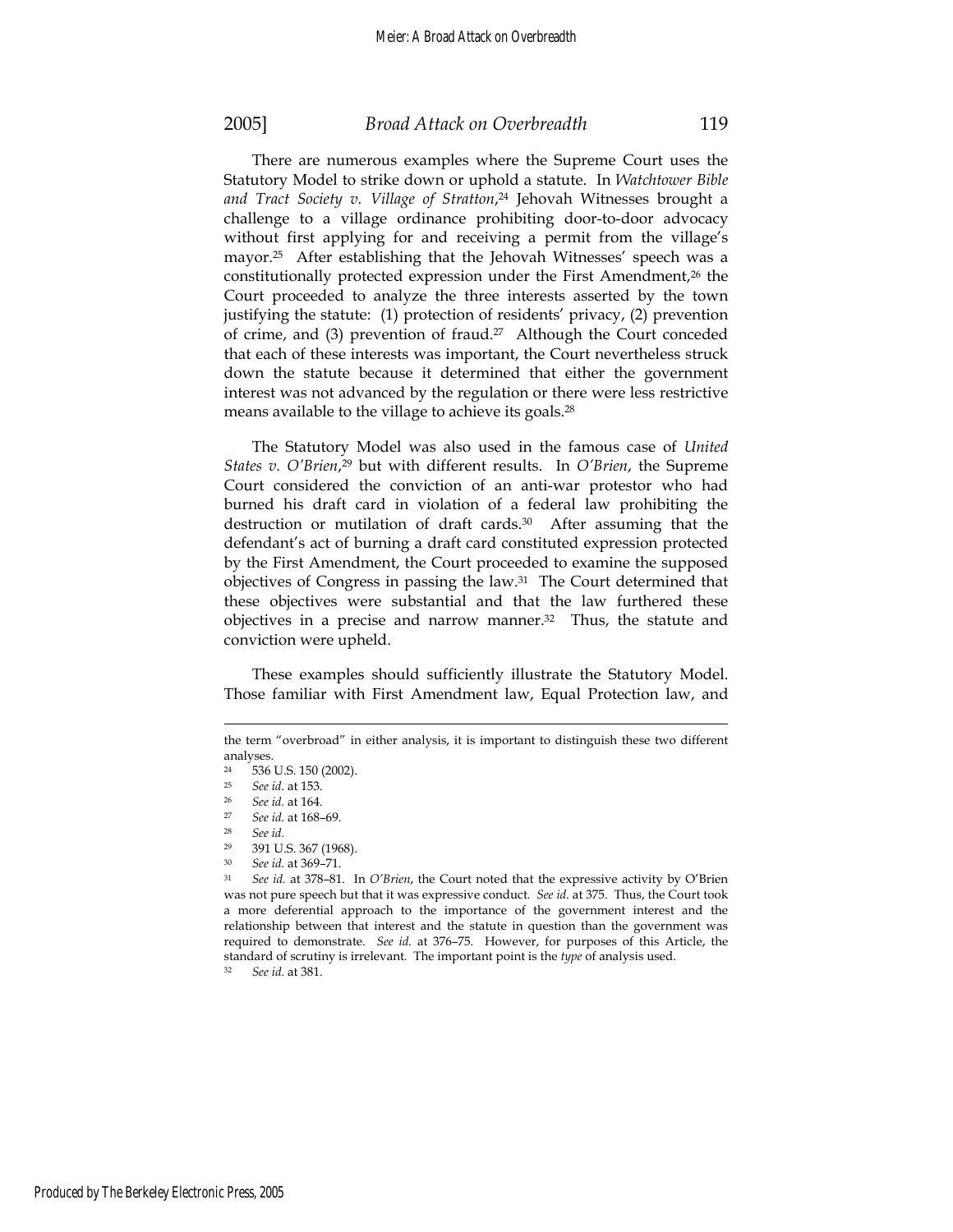many other areas of constitutional adjudication<sup>33</sup> will have seen it used many times by courts.<sup>34</sup> The same is true of the competing model of free speech analysis, which will be called the "Speech Model." Unlike the Statutory Model, which focuses upon the statute or regulation in question, the Speech Model focuses on the particular aspects of the speech under the facts before the court. This is not to say that a court deciding a free speech case under the Speech Model ignores the asserted government interests behind the statute. However, instead of broadly considering these interests in a vacuum, the court focuses on the particular facts of the case and determines whether the government's interest applies to the defendant's actual speech.

Under the Statutory Model, the issue before the court is always whether a particular statute is constitutional.<sup>35</sup> Under the Speech Model, courts frame the issue in several different ways. First, the court sometimes frames the issue as whether the government has a compelling interest to apply a statute to the particular speech engaged in by the defendant.36 Second, the court may phrase the issue as whether the defendant has a constitutional right to engage in the particular speech that prompted the lawsuit. $37$  Third, the court might define the issue as whether the conviction resulted in a denial of the defendant's First

<sup>33</sup> *See, e.g.*, Washington v. Glucksberg, 521 U.S. 707, 735 (1997) (using the Statutory Method to uphold a Washington statute prohibiting suicide assistance); Craig v. Boren, 429 U.S. 190, 204 (1976) (using the Statutory Method to strike down an Oklahoma statute that restricted the sale of beer to minor males, finding that the sex-based distinction made in the statute was not substantially related to the achievement of the statutory objective and thus violated the Equal Protection Clause).

In a very recent Supreme Court case, the Court used the Statutory Method to uphold an injunction against enforcement of the Child Online Protection Act, reasoning that the means Congress used to protect children from Internet pornography were not justified. *See* Ashcroft v. ACLU, 124 S. Ct. 2783, 2792–93 (2004).

<sup>35</sup> *See, e.g.*, Virginia v. Black, 538 U.S. 343, 347–48 (2003) (framing the issue as whether a Virginia statute banning cross burning with an intent to intimidate was unconstitutional and concluding that it was).

<sup>36</sup> *See, e.g.*, Boy Scouts of Am. v. Dale, 530 U.S. 640, 644 (2000) (concluding that New Jersey did not have sufficient interest to justify infringement of Boy Scouts' First Amendment right to exclude homosexual scout leaders); City Council of Los Angeles v. Taxpayers for Vincent, 466 U.S. 789, 816–17 (1984) (holding that Los Angeles had a substantial interest in applying its prohibition on the placement of private signs on public property to the defendants); Spence v. Washington, 418 U.S. 405, 412 (1974) (considering whether the State of Washington had persuasive reasons to apply a flag misuse statute to a college student who hung a United States flag with an attached peace symbol outside his apartment).

<sup>37</sup> *See, e.g.*, Adderley v. Florida, 385 U.S. 39, 48 (1966) (concluding that protestors had no constitutional right to continue protesting on jail grounds after they had been asked to leave).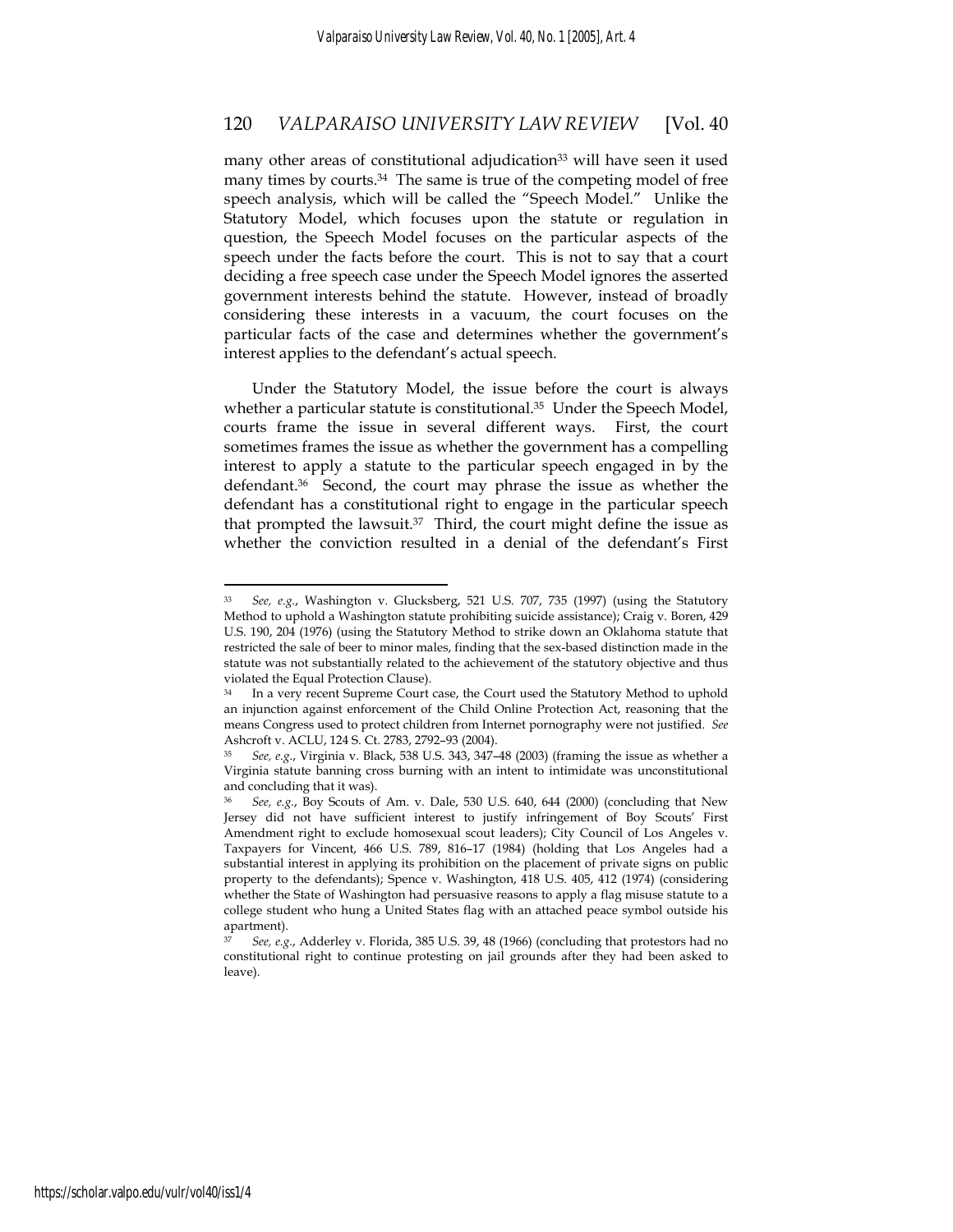Amendment rights.<sup>38</sup> A few examples should illustrate the Speech Model.

The Supreme Court considered the conviction of a college student for displaying a privately owned American flag outside his apartment in *Spence v. Washington*. 39 The student had attached a peace symbol on the flag using removable black tape.<sup>40</sup> The student was charged with violating a Washington statute that prevented a picture or design from being placed on a U.S. flag.<sup>41</sup> The Court first explained that the student's activity in displaying the flag with a peace symbol attached was symbolic expression protected by the First Amendment.<sup>42</sup> Next, the Court considered the asserted state interests. However, instead of broadly considering the justifications for the statute to determine if these interests were sufficient and properly narrowed, the Court determined whether the "various state interests . . . might . . . support the challenged *conviction*. . . ."43 The Court concluded that Washington's interest in preventing a breach of the peace could not justify the conviction because there was no support in the record for the notion that the defendant's symbolic speech resulted in, or was likely to cause, a breach of the peace.44 The Court did not broadly consider whether Washington's interest in preventing breaches of the peace was sufficient or whether the statute was properly limited to that goal. Instead, the Court determined that the particular speech involved in this case was not likely to cause a breach of the peace. Washington's asserted interest was not implicated on these facts. Thus, the Supreme Court reversed the conviction.45

The Court's opinion in *Boy Scouts of America v. Dale*46 is another good example of the Speech Model. In *Dale*, the Court considered whether the application of New Jersey's Law Against Discrimination, which had

See, e.g., Street v. New York, 394 U.S. 576, 578 (1969) (stating that the issue before the Court was "whether, in light of all the circumstances, th[e] conviction denied to [the defendant] rights of free expression protected by the First Amendment . . .").

<sup>39</sup> *See Spence*, 418 U.S. at 406. <sup>40</sup> *See id.*

<sup>41</sup> *See id.* at 407.

<sup>42</sup> See id. at 410.<br>
43 Id. at 412 (emphasis added).<br>
4*4 See id.* at 414–15.<br>
45 Id. at 415. It seems likely that if the Court had used the Statutory Model and broadly considered the Washington statute, it would have struck down the statute. Thus, the conviction in this case was going to be reversed regardless of whether the Court used the Statutory Model to strike down the entire statute or whether the Court simply reversed the conviction by using the Speech Model. However, as this Article demonstrates, sometimes the model used will affect the outcome of the case.

<sup>530</sup> U.S. 640 (2000).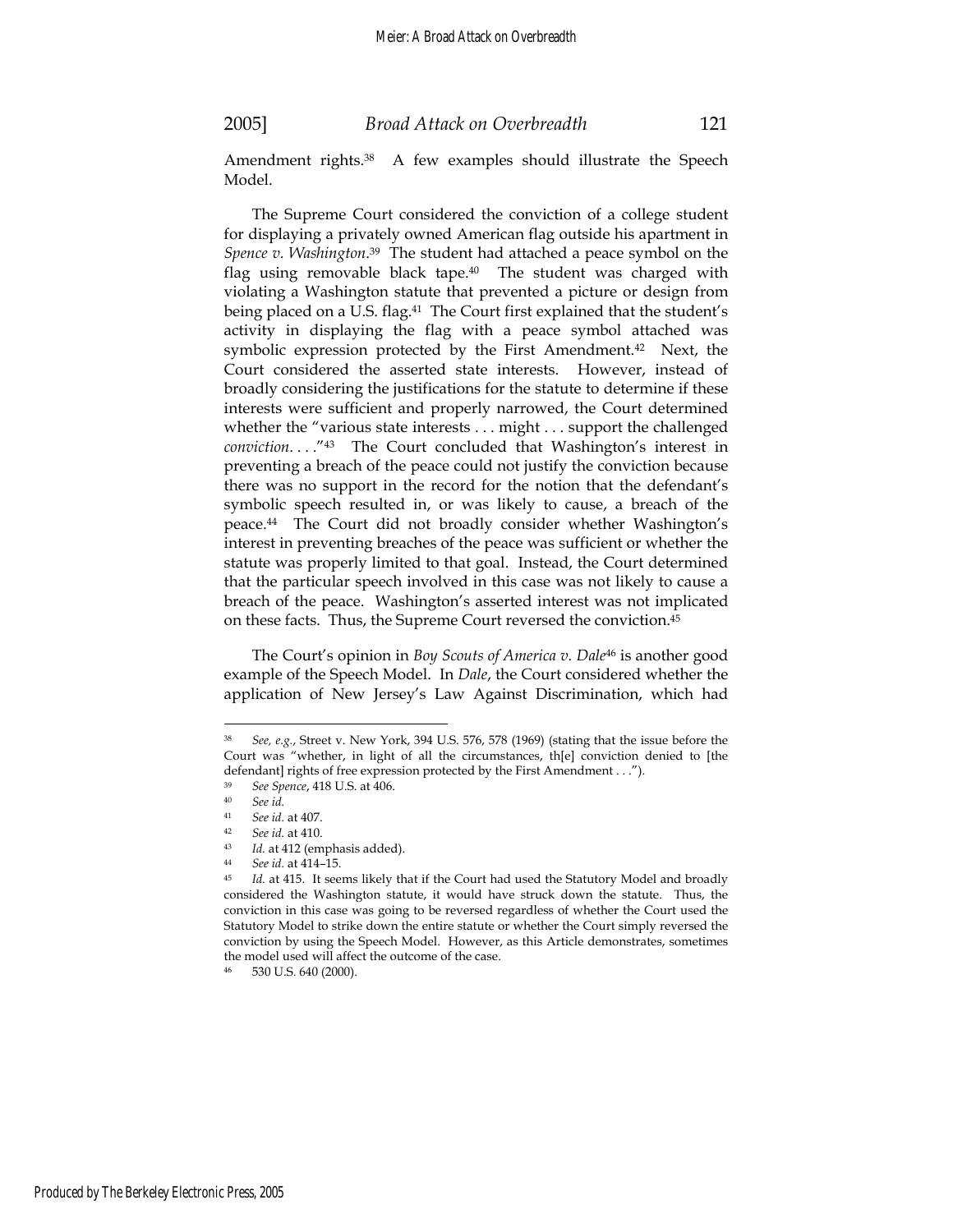been interpreted by the New Jersey Supreme Court to prevent the Boy Scouts from excluding Dale based on his homosexuality, violated the Boy Scouts' First Amendment rights.<sup>47</sup> The Court determined that the Boy Scouts' rights had been violated under the facts of the case.48 The Court devoted most of its opinion to determining whether the Boy Scouts engaged in expressive activity and whether the forced inclusion of a homosexual would "significantly affect" this expression.49 After resolving this preliminary issue, the Court next turned to the asserted government interests behind the New Jersey statute, but it did not broadly consider these interests.50 Rather, the Court specifically asked whether New Jersey's interests justified the specific intrusion on the Boy Scouts' free speech rights, and it concluded that they did not.<sup>51</sup> The Court did not strike down the New Jersey statute, but it held that New Jersey could not, pursuant to the state statute, force the inclusion of Dale under the specific facts of the case.52

The Supreme Court also used the Speech Model in *Adderley v. Florida.*53 In *Adderley*, the Supreme Court considered the trespass convictions of thirty-two students who were arrested while protesting at the county jail.<sup>54</sup> In an opinion confirming the convictions, the Supreme Court recounted in great detail the facts leading to the trespass conviction. The Court described how the sheriff had asked the protestors to leave county property many times before actually arresting the protestors.55 The Court did not examine the purported reasons for Florida's trespass law, nor did it examine whether those goals were implicated on the facts of the case.<sup>56</sup> The Court concluded that the protestors had no constitutional right to continue protesting on jail grounds after they had been asked to leave.57 There are numerous other examples of the Speech Model,<sup>58</sup> but these three examples should suffice

<sup>47</sup> *See id.* at 644.

<sup>48</sup> *See id.* at 661. 49 *See id.* at 647–56. 50 *See id.* at 656–61.

<sup>51</sup> *See id.* at 659 ("The state interests embodied in New Jersey's public accommodations law do not justify such a severe intrusion on the Boy Scouts' rights to freedom of expressive association.").

<sup>&</sup>lt;sup>52</sup> Of course, the reasoning and precedent established in Dale might limit future applications of the statute.

<sup>53 385</sup> U.S. 39 (1967).

<sup>54</sup> *See id.* at 40.

<sup>55</sup> *See id.* at 47. 56 *See id.*

<sup>57</sup> *See id.*

<sup>58</sup> *See, e.g.*, Texas v. Johnson, 491 U.S. 397, 420 (1989) (reversing Johnson's conviction for burning an American flag in violation of Texas law); Feiner v. New York, 340 U.S. 315, 321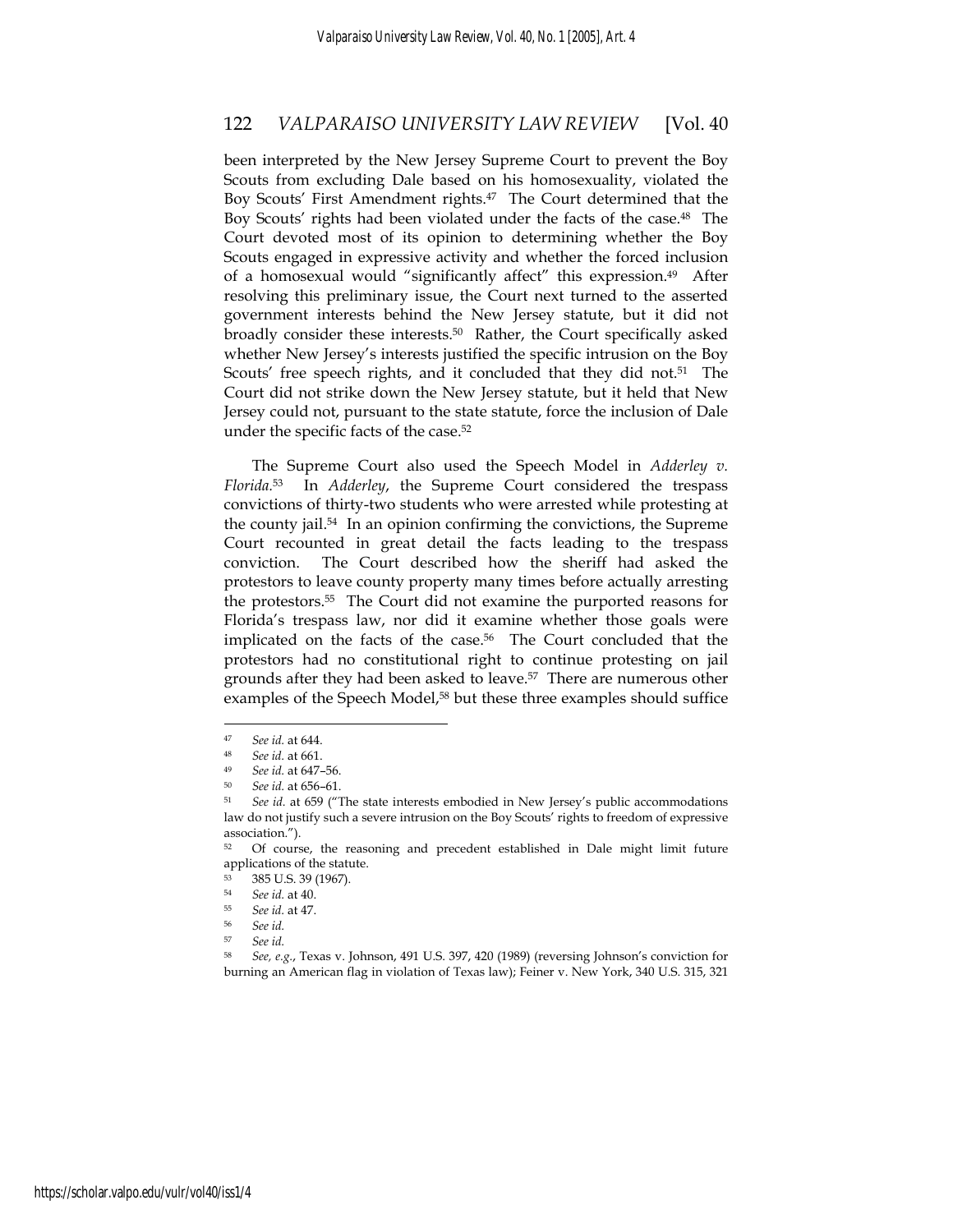to demonstrate its characteristics and distinguish it from the Statutory Model.

In many instances, the result in an individual case will not depend on whether the court uses the Speech or Statutory Model to decide the case. For instance, in *City Council of Los Angeles v. Taxpayers for Vincent*, 59 the Court considered whether a political candidate had a First Amendment right to post political campaign signs on public property in violation of a Los Angeles ordinance preventing the posting of signs on all property.<sup>60</sup> The Court used the Speech Model to determine that Los Angeles could apply the sign ordinance to Vincent's political signs without violating the First Amendment.<sup>61</sup>

The result in *Vincent* would likely have been exactly the same had the Court used the Statutory Model. The speech before the Court was political speech,<sup>62</sup> which is at the heart of the First Amendment and generally deserves more First Amendment protection than other types of speech.<sup>63</sup> In addition, the Court noted testimony in the record that the sign company involved did not place signs in any location that would implicate Los Angeles' safety interest in enacting the ordinance, $64$  and that the sign company had developed "an expertise" in avoiding "visual blight" in the placement of the signs.<sup>65</sup> It is difficult to imagine that the Court in *Vincent* would have reached a different conclusion in that case had it used the Statutory Model to broadly consider the aims of the statute. The Court had before it the ideal factual scenario to hold that the First Amendment protected the speech, but it determined that Vincent's constitutional rights were not violated by the application of the statute under the facts of the case. Considering the statute broadly and generically, without reference to a specific fact pattern, would seem to require the same result in that case.

<sup>(1951) (</sup>reversing Feiner's disorderly conduct conviction for continuing to give an address on a street corner after being asked three times to stop by police who were trying to break up a crowd).

 $^{59}$  466 U.S. 789, 791-92 (1984).

<sup>60</sup> *See id.*

<sup>61</sup> *See id.* at 816–17.

<sup>62</sup> *See id.* at 792–93.

<sup>63</sup> *See* Nixon v. Shrink Mo. Gov't PAC, 528 U.S. 377, 400 (2000) (Breyer, J., concurring) ("The Court's opinion does not question the constitutional importance of political speech or that its protection lies at the heart of the First Amendment.").

<sup>64</sup> *See Taxpayers for Vincent*, 466 U.S. at 802. 65 *Id.*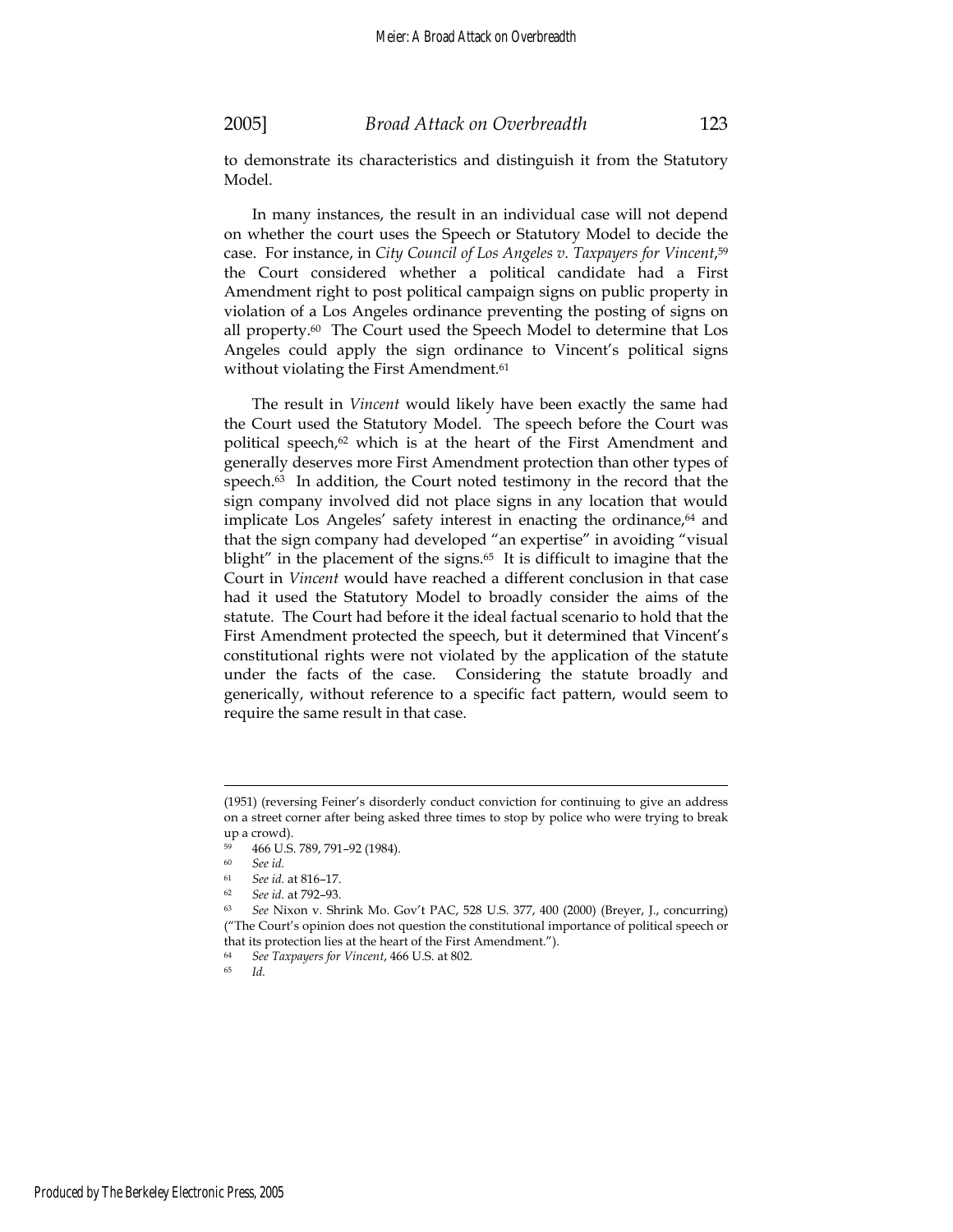However, there are instances where it appears that the Court's decision to use the Statutory or Speech Model is determinative. For instance, in *Brandenburg v. Ohio*, 66 the Supreme Court used the Statutory Model to strike down the Ohio Criminal Syndicalism Act.67 The Court reasoned that the Act failed to distinguish between mere advocacy of unlawful action, which is constitutionally protected under the First Amendment, and direct incitement of imminent lawless action that is likely to produce such action, which is not constitutionally protected.<sup>68</sup> Thus, because the statute was not narrowly drafted to only reach speech that was not constitutionally protected, the Court struck down the statute. The Court's opinion devotes very little attention to the actual speech involved in this case, which was a speech made at a Klu Klux Klan rally in which the speaker indicated the possibility of "reveangeance" being taken against the President, Congress, and the Supreme Court.<sup>69</sup> The Court made no indication whether the speech qualified as "mere advocacy" or whether the speech constituted a direct incitement to imminent lawless action that was likely to produce such action.70 Rather, because it was not drafted as narrowly as possible to achieve its legitimate goals, it was struck down as unconstitutional. *Brandenberg* can be compared with *Schenck v. United States*. 71 *Schenck* involved a prosecution under the Espionage Act of June 15, 1917, which prohibited obstructing "the recruiting and enlistment service of the United States" and causing "insubordination [] in the military and naval forces of the United States."72 The defendants had printed a circular that attacked the draft and capitalism.73 Announcing the Supreme Court's then-accepted standard for subversive speech cases, Justice Holmes asked whether "the words used are used in such circumstances and are of such a nature as to create a clear and present danger" that they will cause unlawful action.74 Justice Holmes, using the Speech Model, determined that in this case the particular facts regarding the language of the circular and where the circular was distributed constituted a "clear

<sup>395</sup> U.S. 444 (1969).

<sup>67</sup> *See id.* at 448–49. 68 *See id*. at 447–49.

<sup>69</sup> *See id.* at 446. 70 The Court did comment that the trial judge's instruction to the jury failed to distinguish between mere advocacy and direct incitement likely to cause imminent lawless action. *See id.* at 449 n.3. It appears that the Court referenced the trial judge's jury instruction as an illustration that the statute had not been construed by Ohio courts to prohibit conviction for mere advocacy.

<sup>249</sup> U.S. 47 (1919).

<sup>72</sup> *Id.* at 49.

<sup>73</sup> *See id.* at 50–51. 74 *See id.* at 52.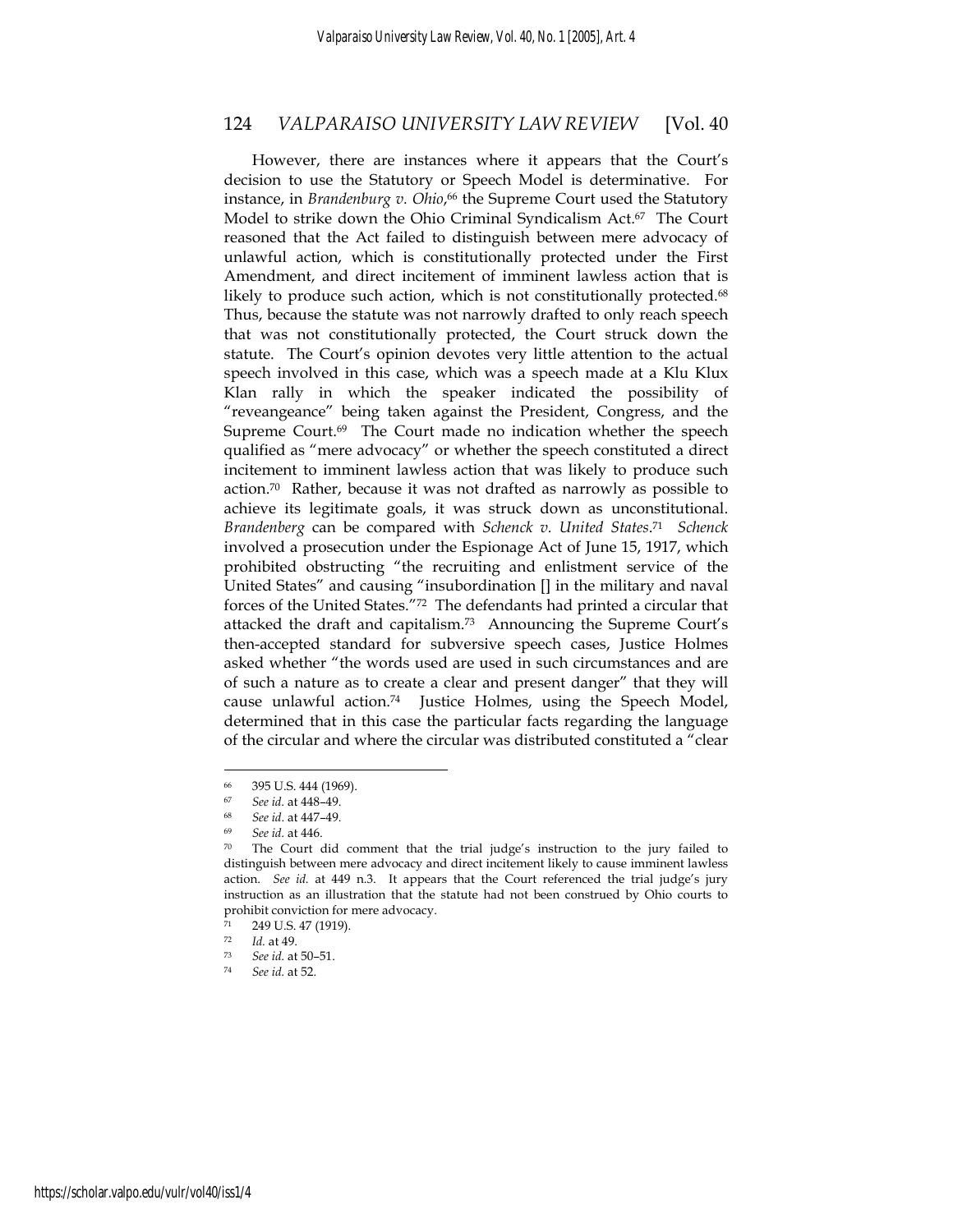and present danger."75 However, if Justice Holmes had used the Statutory Model and broadly considered whether the statute was narrowly drafted to achieve its goals, the statute and the conviction would likely have been overturned. The statute was not limited by language requiring a clear and present danger. Thus the statute in *Schenck* suffered from the same defect as the statute considered in *Brandenburg.*

It is not necessary for present purposes to attempt a descriptive account of when the Supreme Court has used the Speech Model and when the Court has used the Statutory Model. Nor is it necessary to provide a normative framework for when these two competing models should be used. It is only necessary to recognize that there are, in fact, two basic models by which the Supreme Court adjudicates constitutional free speech claims involving a statute.

By now, the discerning reader may well believe that the Statutory and Speech Models are simply new labels for facial and as-applied challenges to statutes. An as-applied challenge to a statute is, after all, simply the assertion that the statute cannot constitutionally be applied to a litigant under particular facts of a case. In this sense, an as-applied challenge is the same as the Speech Model of adjudication. Similarly, when a court uses the Statutory Model and strikes down a statute, it is holding the statute facially unconstitutional. Thus, the Statutory Model of adjudication and a facial challenge to a statute seem closely related, if not identical.

Yet, in order to truly understand the overbreadth doctrine and how it operates, it is important to understand the difference between the Statutory and Speech Models and as-applied and facial challenges. The Statutory and Speech Models are theories of adjudication. They explain how judges analyze cases involving freedom of speech issues. In other words, the Statutory and Speech Models represent two *methods* by which a court analyzes a free speech case. As-applied and facial challenges are not descriptive methods for how courts decide free speech cases. In one sense, presenting an as-applied or facial challenge is merely a litigation choice made by a party. Either the party can decide to challenge the statute's application under the particular circumstances of the case or the party can decide to challenge a statute on its face. In another sense, references to as-applied and facial challenges are merely descriptions of a court's opinion. When a court sustains a facial challenge to a statute,

<sup>75</sup> *See id.*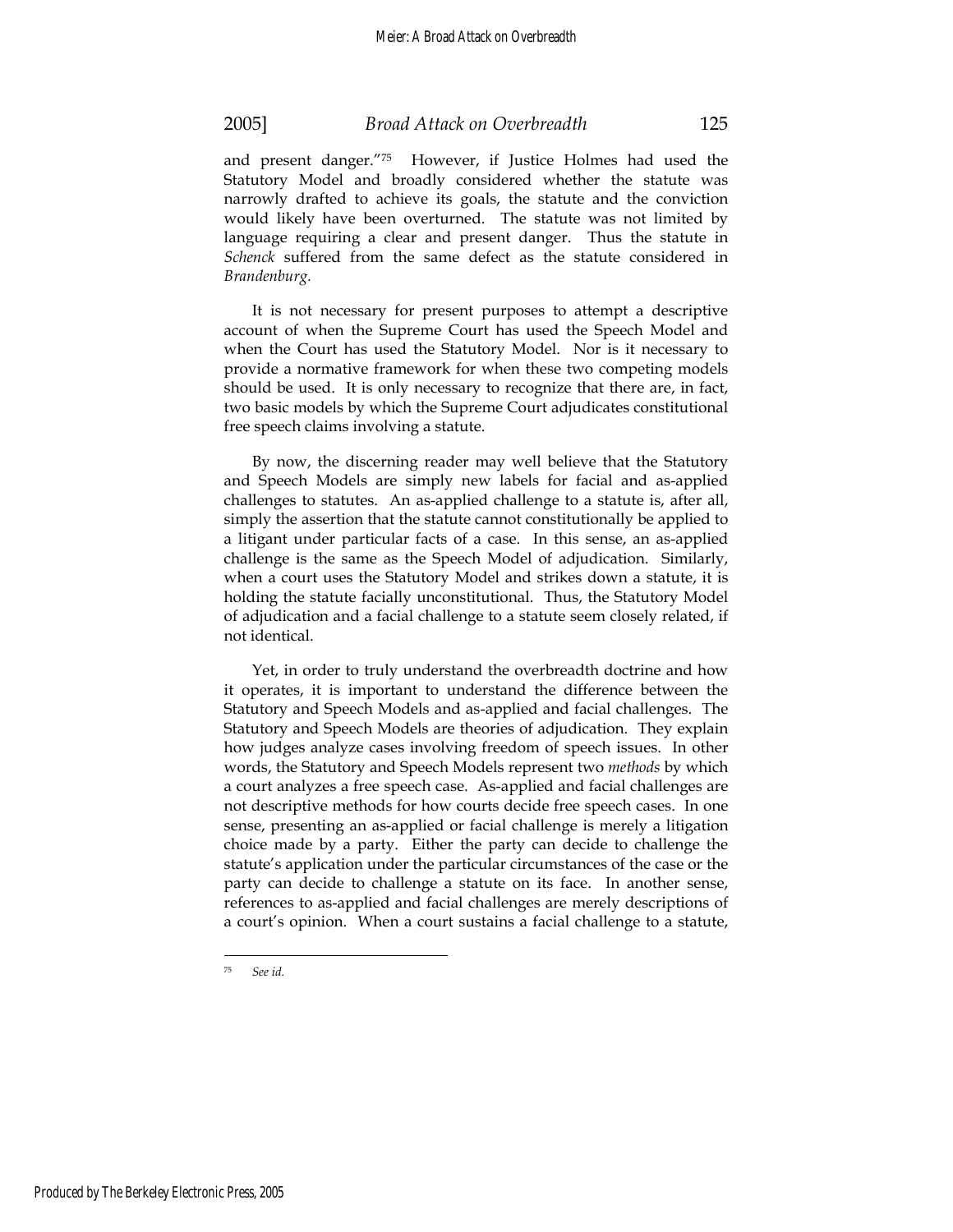the statute is invalid and future attempts at enforcement under any circumstances are futile. However, when a court sustains an as-applied challenge, future litigation under the statute is possible, and litigants are free to argue that their facts are similar to, or unlike, the facts under which the court upheld the as-applied challenge to the statute.

However one understands as-applied and facial challenges, either as a litigation choice made by a litigant or as terms that identify the result of a court's holding, as-applied and facial challenges tell us nothing about the *method* a court uses in resolving a case. This is the realm of the Speech and Statutory Models. These Models deal with the two approaches or methods used to decide a free speech case.

One may argue that it is not true that an as-applied challenge to a statute will always involve the Speech Model of adjudication and that a facial challenge to a statute will always involve the Statutory Model of adjudication. However, while it is true that an as-applied challenge to a statute will always involve the Speech Model of adjudication, it is *not* true that a facial challenge to a statute will always involve the Statutory Model of adjudication. A court will often use the Statutory Model of adjudication when resolving a facial challenge to a statute. However, under the overbreadth doctrine a court may also use the Speech Model to resolve a facial challenge. Indeed, this is one of the major contributions of the overbreadth doctrine, which will be demonstrated in Part I.B.

To summarize, there are two methods by which courts can resolve free speech cases. Under the Statutory Model, the court broadly examines the goals of the legislature, whether those goals are sufficient, and whether the means employed are properly related to legitimate ends. The individual facts of the case are largely irrelevant to the analysis. Under the Speech Model, the court looks at the speech in question and weighs the value of that speech against the government's interest in regulating that speech. This analysis is done only in regard to the specific facts before the court. Somewhat related with the Statutory and Speech Models of adjudication are as-applied and facial challenges. As-applied and facial challenges represent the choice a litigant has regarding whether to challenge a statute on its face or whether to challenge a statute under the particular circumstances of the litigation. Therefore, the Statutory and Speech Models are descriptive accounts of the methods used by courts in resolving free speech cases. As-applied and facial challenges refer to both the choice made by a litigant as to how to approach litigation and the effect of a court's opinion. As-applied and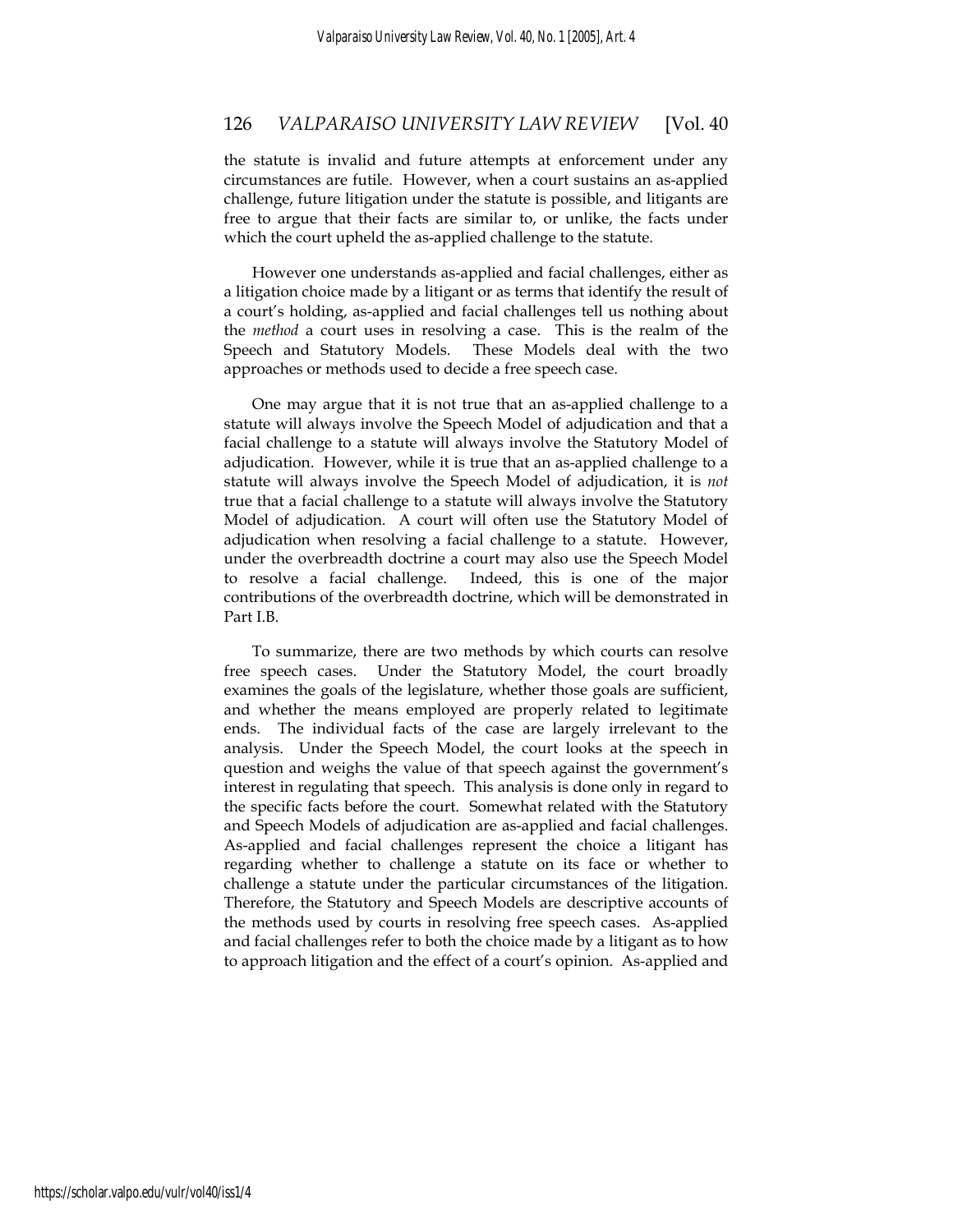facial challenges do not describe the method a court will use in analyzing a free speech case.

#### *B. What Does the Overbreadth Doctrine Contribute to Free Speech Doctrine?*

This Article now examines the two traits the overbreadth doctrine adds to free speech jurisprudence. The first trait is that it allows litigants, whose own free speech rights have not been violated, to nevertheless challenge the constitutionality of a statute on its face. The second trait is that it allows a court to consider a facial challenge to a statute on its face using the Speech Model of adjudication.

1. The Overbreadth Doctrine: An Exception to the Personal Nature of Constitutional Rights

The Supreme Court and almost all commentators identify the Court's opinion in *Thornhill v. Alabama*<sup>76</sup> as the origin of the overbreadth doctrine.77 In *Thornhill*, the Supreme Court considered a conviction under an Alabama statute that prohibited loitering or picketing near or at a place of business.78 In the opinion, the Supreme Court announced that the issue before the Court was the facial validity of the statute.79 Alabama had argued that the specific activity engaged in by Thornhill could be proscribed and, therefore, the Court would be allowing Thornhill to assert the constitutional rights of others if it ruled that the statute was unconstitutional on its face.<sup>80</sup> Although the Court expressed doubt as to whether Thornhill's activity could, in fact, be prohibited by Alabama,<sup>81</sup> the Court nevertheless rejected the substance of Alabama's arguments:

> Proof of an abuse of power in the particular case has never been deemed a requisite for attack on the constitutionality of a statute purporting to license the

<sup>76 310</sup> U.S. 88 (1940).

<sup>77</sup> *See* City Council of Los Angeles v. Taxpayers for Vincent, 466 U.S. 789, 798 (1984) ("This 'overbreadth' doctrine has its source in *Thornhill v. Alabama*."); Fallon, *supra* note 18, at 853 (citing *Thornhill* as the source of the overbreadth doctrine); Brendan D. Cummins, Note, *The Thorny Path to Thornhill: The Origins at Equity of the Free Speech Overbreadth Doctrine*, 105 YALE L.J. 1671, 1671 (1996) (also citing *Thornhill* as the source of the overbreadth doctrine).

<sup>78</sup> *See* 310 U.S. at 91.

<sup>&</sup>lt;sup>79</sup> See id. at 96 (stating that the statute "must be judged upon its face").<br><sup>80</sup> See id. <sup>81</sup> See id. "Even accepting the argument that one may not assert the constitutional rights of others, [i]t would not follow that on this record petitioner could not complain of the sweeping regulations here challenged." *Id.*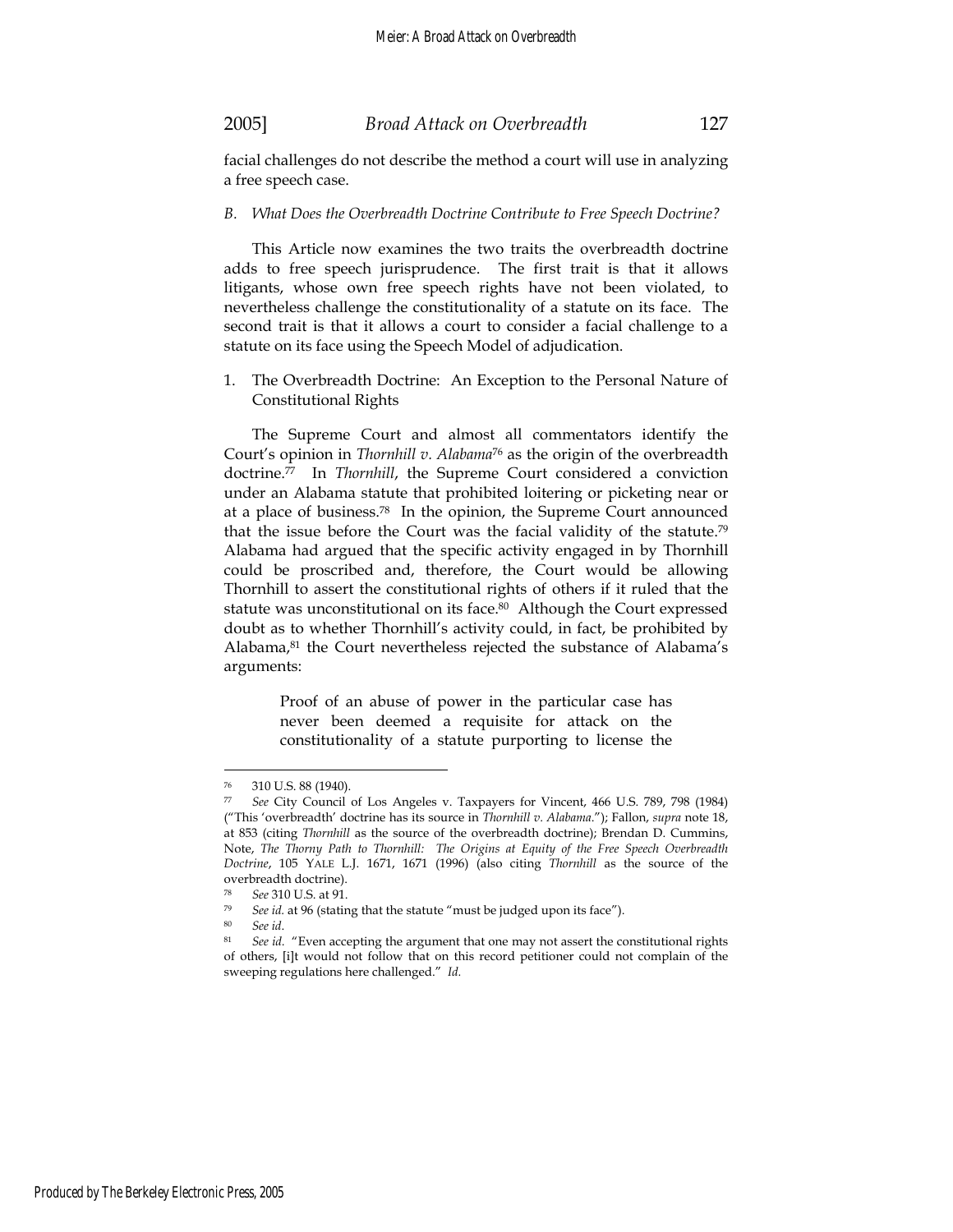dissemination of ideas. . . . An accused . . . does not have to sustain the burden of demonstrating that the State could not constitutionally have written a different and specific statute covering his activities as disclosed by the charge and the evidence introduced against him. Where regulations of the liberty of free discussion are concerned, there are special reasons for observing the rule that it is the statute, and not the accusation or the evidence under it, which prescribes the limits of permissible conduct and warns against transgression.82

Another opinion that demonstrates the first characteristic of the overbreadth doctrine is *Gooding v. Wilson*. 83 The Supreme Court used the overbreadth doctrine in *Gooding* to strike down a Georgia statute prohibiting the use of "opprobrious" and "abusive" language.84 The conviction had occurred when an anti-war protestor was arrested for stating the following to a police officer: "'You son of a bitch, I'll choke you to death'" and "'White son of a bitch, I'll kill you.'"85 Under Supreme Court doctrine, language constituting "fighting words" is completely outside the scope of the First Amendment.86 It seems clear that the racial threats involved in *Gooding* would have qualified as fighting words that did not deserve First Amendment protection. However, in *Gooding* the Court used the overbreadth doctrine to contemplate whether the statute should be struck down because it could be applied to speech that was constitutionally protected, i.e., speech that did not constitute fighting words.87 The Court ultimately struck down the statute in its entirety.88

*Gooding* and *Thornhill* represent the first important aspect of the overbreadth doctrine: It allows a litigant whose speech is either completely outside the First Amendment's protection, such as the fighting words used in *Gooding*, or whose speech "might have been constitutionally prohibited under a narrowly and precisely drawn statute"89 to nevertheless challenge the statute in question. Thus, under the overbreadth doctrine, there is no requirement that the litigant

<sup>82</sup> *Id.* at 97–98 (citations omitted). 83 405 U.S. 518 (1972).

<sup>84</sup> *Id.* at 519.<br>85 *Id.* at 520.

<sup>85</sup> *Id.* at 520 n.1. 86 *See* Chaplinsky v. New Hampshire, 315 U.S. 568, 571–72 (1942). 87 *See Gooding*, 405 U.S. at 520–21.

<sup>8</sup>*ee id.* at 528.<br>*Id.* at 520.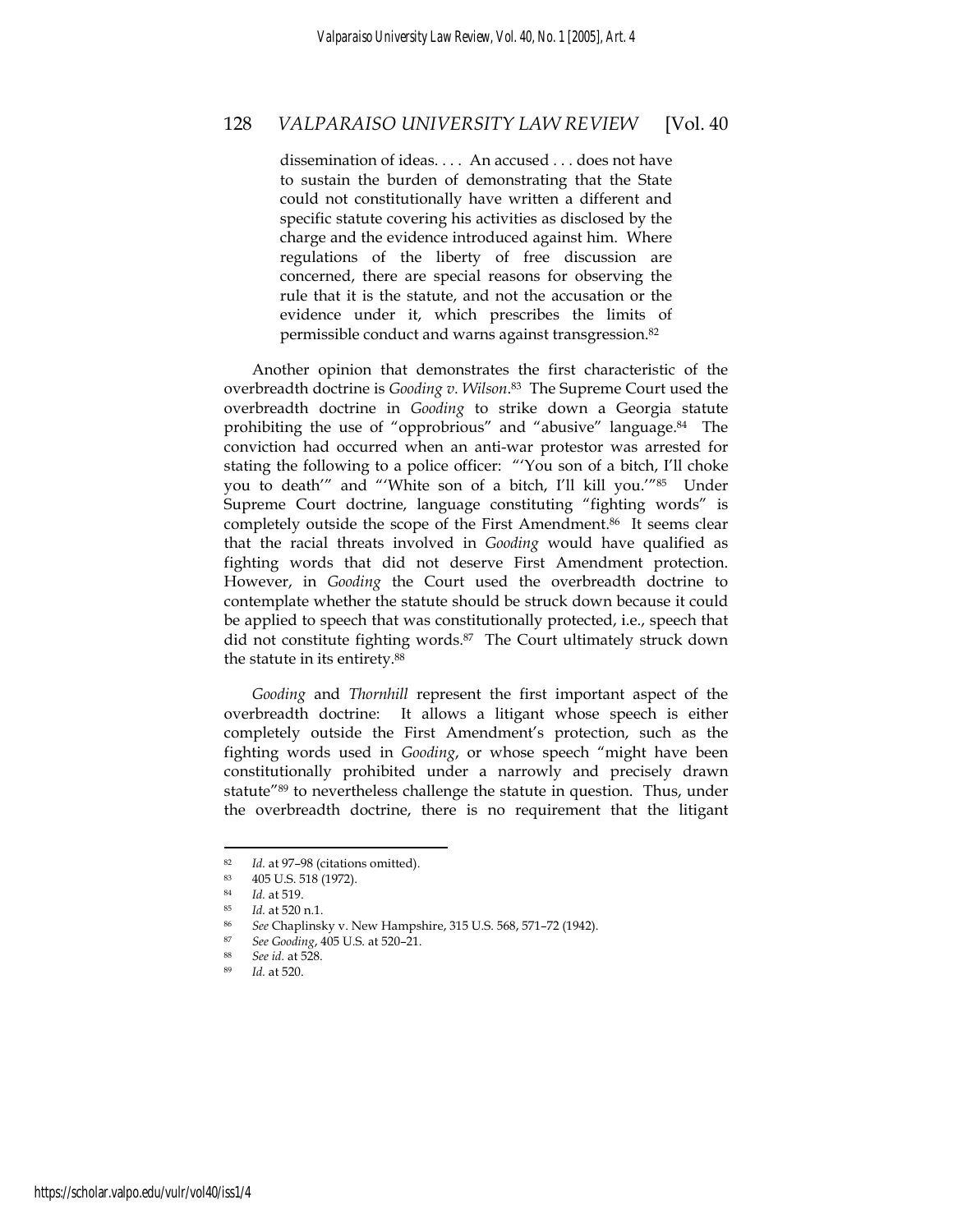$\overline{a}$ 

demonstrate that his own constitutional rights have been violated. Therefore, the overbreadth doctrine is an exception to the Court's traditional rules regarding standing:90

> In the First Amendment context, we permit defendants to challenge statutes on overbreadth ground, regardless of whether the individual defendant's conduct is constitutionally protected. "The First Amendment doctrine of substantial overbreadth is an exception to the general rule that a person to whom a statute may be constitutionally applied cannot challenge the statute on the grounds that it may be unconstitutionally applied to others."91

2. The Overbreadth Doctrine: Using the Speech Model of Adjudication To Resolve Facial Challenges

Another trait attributed to the overbreadth doctrine is that it requires a court to consider the constitutionality of a statute on its face. Indeed, a finding that a statute is overbroad means that the statute is unconstitutional on its face.<sup>92</sup> There is no such thing as an as-applied

words or obscenity, or (2) the Speech Model of analysis is used. 92 *See, e.g.*, Bd. of Airport Comm'rs v. Jews for Jesus, Inc*.*, 482 U.S. 569, 570–71, 577 (1987) (holding that a Los Angeles airport resolution preventing "First Amendment activities" in the terminal area is facially unconstitutional under the overbreadth doctrine); *Gooding*, 405 U.S. at 520 (holding that a statute is unconstitutional on its face if it can be applied to

<sup>90</sup> Broadrick v. Oklahoma, 413 U.S. 601, 612 (1973).

<sup>91</sup> *See* Osborne v. Ohio, 495 U.S. 103, 112 n.8 (1990) (quoting Massachusetts v. Oakes, 491 U.S. 576, 581 (1989)). At some level, the Court's statements that the overbreadth doctrine is an exception to normal rules regarding standing seem to assume that the analysis should be conducted pursuant to the Speech Model. If the analysis is done under the Statutory Model, individual assessment of the actual speech involved in each case is not necessary once the court is satisfied that the litigant engaged in expressive conduct protected by the First Amendment. Thus, under the Statutory Model, as long as a litigant has engaged in expressive conduct protected by the First Amendment, the nature of the court's analysis seems to foreclose a distinction based on different fact patterns. A litigant whose activity is at the margins of First Amendment protection and at the height of the state's interest in regulation would seem to have the same standing, assuming the court uses the Statutory Model, to challenge a statute as a litigant whose activity is at the center of First Amendment protection and whom the state has little interest in regulating. In each instance, the litigant will benefit the same if the court concludes, pursuant to the Statutory Model, that the statute is unconstitutional. *Cf.* Monaghan, *supra* note 17, at 13 (arguing that the overbreadth doctrine is not an exception to traditional standing rules and that the overbreadth doctrine is best understood as a product of the constitutional requirement that one can be punished only by a constitutionally valid rule of law). Thus, the overbreadth doctrine can only be considered an exception to "traditional rules regarding standing" if: (1) it is a case where the litigant's speech has no First Amendment protection, i.e., fighting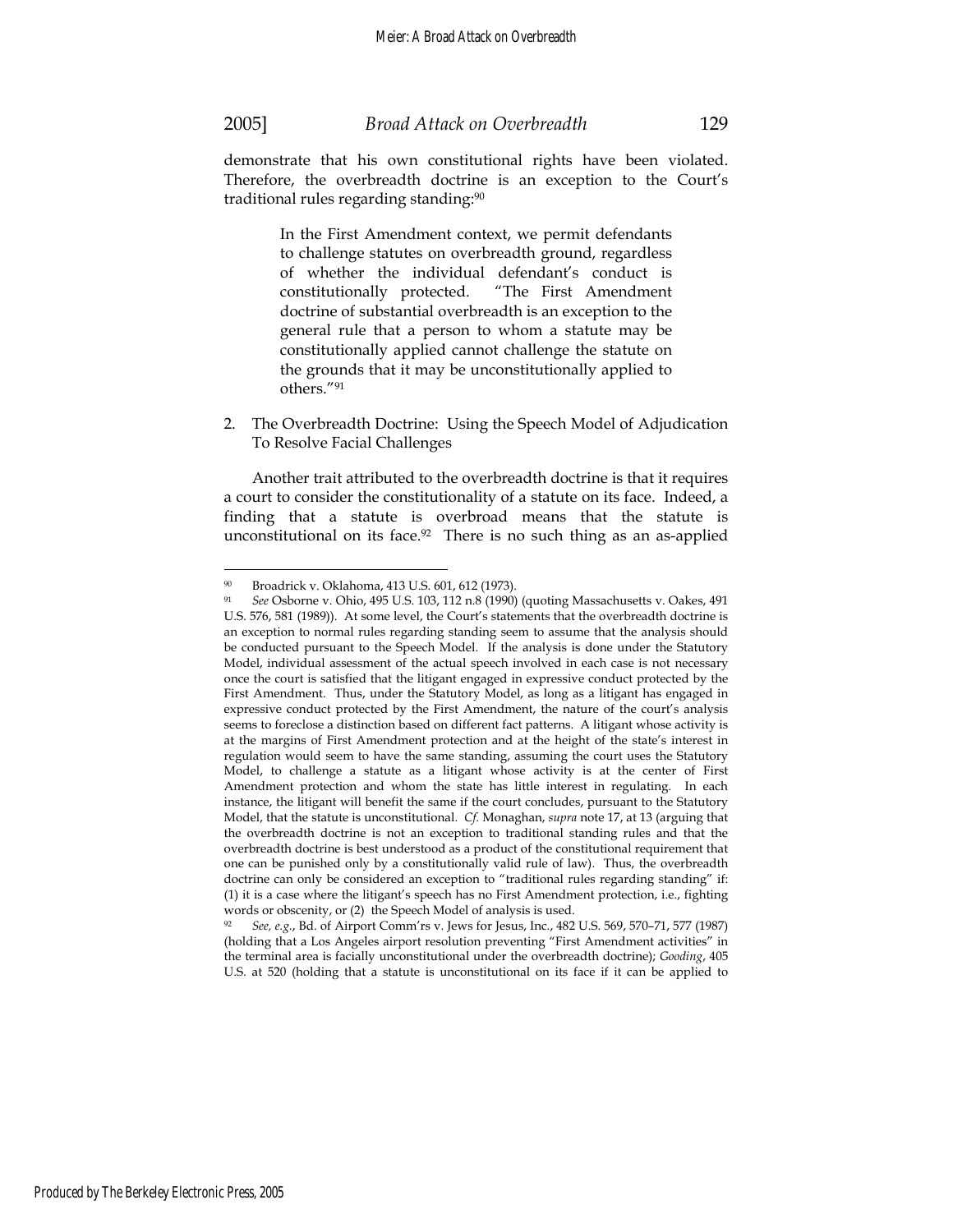overbreadth challenge, but there are numerous examples where the Supreme Court considers a facial challenge to a statute under the First Amendment without using the overbreadth doctrine. Indeed, under the Statutory Model of adjudication, a court *necessarily* considers a statute on its face. In *Frisby v. Schultz*, 93 the Supreme Court considered a facial challenge to a town ordinance prohibiting residential picketing.94 The Court did not mention the overbreadth doctrine in the opinion.<sup>95</sup> Similarly, in *Watchtower Bible*, 96 the Court struck down a village ordinance that required a permit from the mayor before going on residential property to promote a "cause."97 The Court neither used nor referred to the overbreadth doctrine.

Thus, the ability of a court to consider the constitutionality of a statute on its face cannot be considered one of the traits or contributions of the overbreadth doctrine. Courts using the Statutory Model can examine the constitutionality of a statute on its face without regard to the overbreadth doctrine. However, the overbreadth doctrine does allow courts to examine the constitutionality of a statute using the Speech Model of adjudication. That is, the overbreadth doctrine allows a court to use a different method of analysis in deciding a facial challenge to a statute. To understand this concept, it is necessary to explore the limitation on the overbreadth doctrine that was introduced by the Court in *Broadrick v. Oklahoma.*<sup>98</sup>

In *Broadrick*, the Supreme Court considered portions of an Oklahoma statute limiting the partisan political activities of state employees.<sup>99</sup> Several Oklahoma state employees had been charged with violating the statute by actively participating in an election campaign.100 The employees conceded that their activities would not be protected if the Court used the Speech Model of adjudication and considered the constitutionality of the statute as applied specifically to their speech.101

protected speech); Thornhill v. Alabama, 310 U.S. 88, 101 (1940) (using the overbreadth doctrine to strike down on its face an Alabama prohibition on picketing).

<sup>93 487</sup> U.S. 474 (1988).

<sup>94</sup> *See id.* at 488 (holding that the ordinance was valid because of the state's "substantial and justifiable" interest in protecting the sanctity of the home and because the ordinance was narrowly tailored).

<sup>95</sup> *See id.* at 476–88.

<sup>96 536</sup> U.S. 150 (2002).

*See id.* at 153.<br>413 U.S. 601 (1973).

<sup>99</sup> *See id.* at 602.

<sup>100</sup> *See id.* at 609. 101 *See id.* at 610.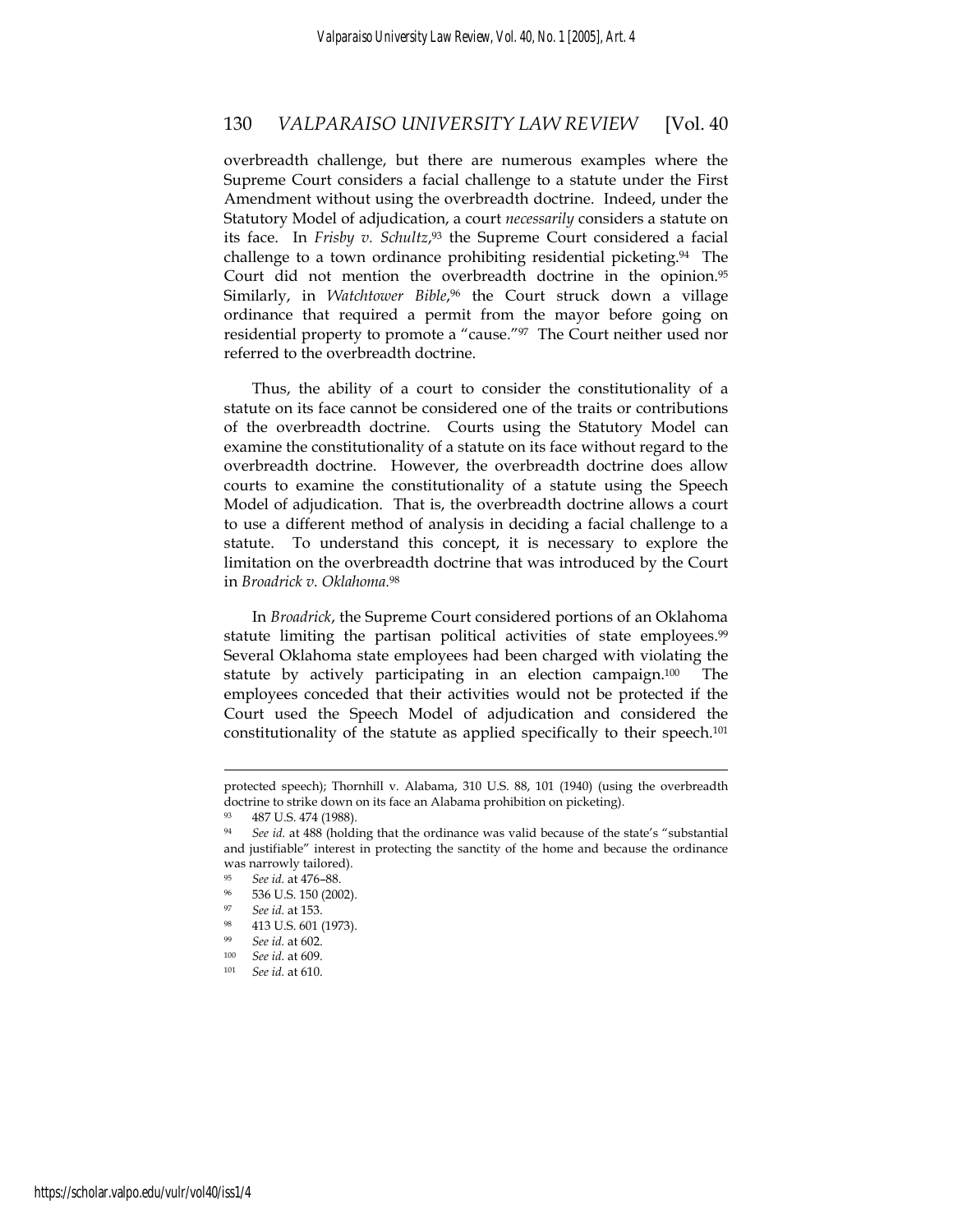The employees argued that the statute was unconstitutional under the overbreadth doctrine because the statute had been construed to apply to the displaying of bumper stickers and wearing of political buttons.102 The Court proceeded to give a short history of the overbreadth doctrine,103 calling it "strong medicine" and noting that it had been employed "sparingly and only as a last resort."104 The Court acknowledged that applying the statute to wearing buttons and displaying bumper stickers might violate the First Amendment,105 but the Court refused to strike down the statute on its face.106 The Supreme Court stated that in order for an overbreadth challenge to succeed, the "overbreadth of a statute must not only be real, but substantial as well, judged in relation to the statute's plainly legitimate sweep."107

Thus, under *Broadrick*'s "substantial overbreadth" test, it is not sufficient for a litigant to point to one or a few hypothetical fact patterns under which application of the statute would be unconstitutional.<sup>108</sup> *Broadrick* requires a court to attempt to estimate the relationship between the circumstances where the statute could be constitutionally applied and the circumstances where the statute would be unconstitutionally applied. At some point, if the number of unconstitutional applications, compared to the number of constitutional applications, is "substantial," the law is struck down on overbreadth grounds. The substantial

<sup>&</sup>lt;sup>102</sup> See id. at 609–10.<br><sup>103</sup> Some of the citations offered by the Court as examples of the application of the overbreadth doctrine do not fit under the modern understanding of the overbreadth doctrine. For example, the Court cites *Cohen v. California*, 403 U.S. 15 (1971), as an illustration of the application of the overbreadth doctrine. *See* Broadrick v. Oklahoma, 413 U.S. 601, 612 (1973). However, in *Cohen*, the Supreme Court found the actual speech used by the defendant to be constitutionally protected. *See Cohen*, 403 U.S. at 25–26. Moreover, the Court did not strike down the disturbing the peace statute at issue in *Cohen*. Rather, it simply reversed Cohen's conviction. *See id.*

<sup>104</sup> *See Broadrick*, 413 U.S. at 613.<br>105 *See id at* 618

<sup>105</sup> *See id.* at 618. 106 *See id.*

<sup>&</sup>lt;sup>107</sup> See id. at 615.<br><sup>108</sup> The Court's opinion in *Gooding v. Wilson* seems to suggest that one unconstitutional application was sufficient under the overbreadth doctrine to invalidate the entire statute. *See* 405 U.S. 518, 520 (1972) ("[The statute can] withstand appellee's attack upon its facial constitutionality only if, as authoritatively construed by the Georgia courts, it is not susceptible of application to speech . . . that is protected by the [First Amendment]."). *But see Broadrick*, 413 U.S. at 630 (Brennan, J., dissenting) ("We have never held that a statute should be held invalid on its face merely because it is possible to conceive of a single impermissible application, and in that sense a requirement of substantial overbreadth is already implicit in the doctrine.").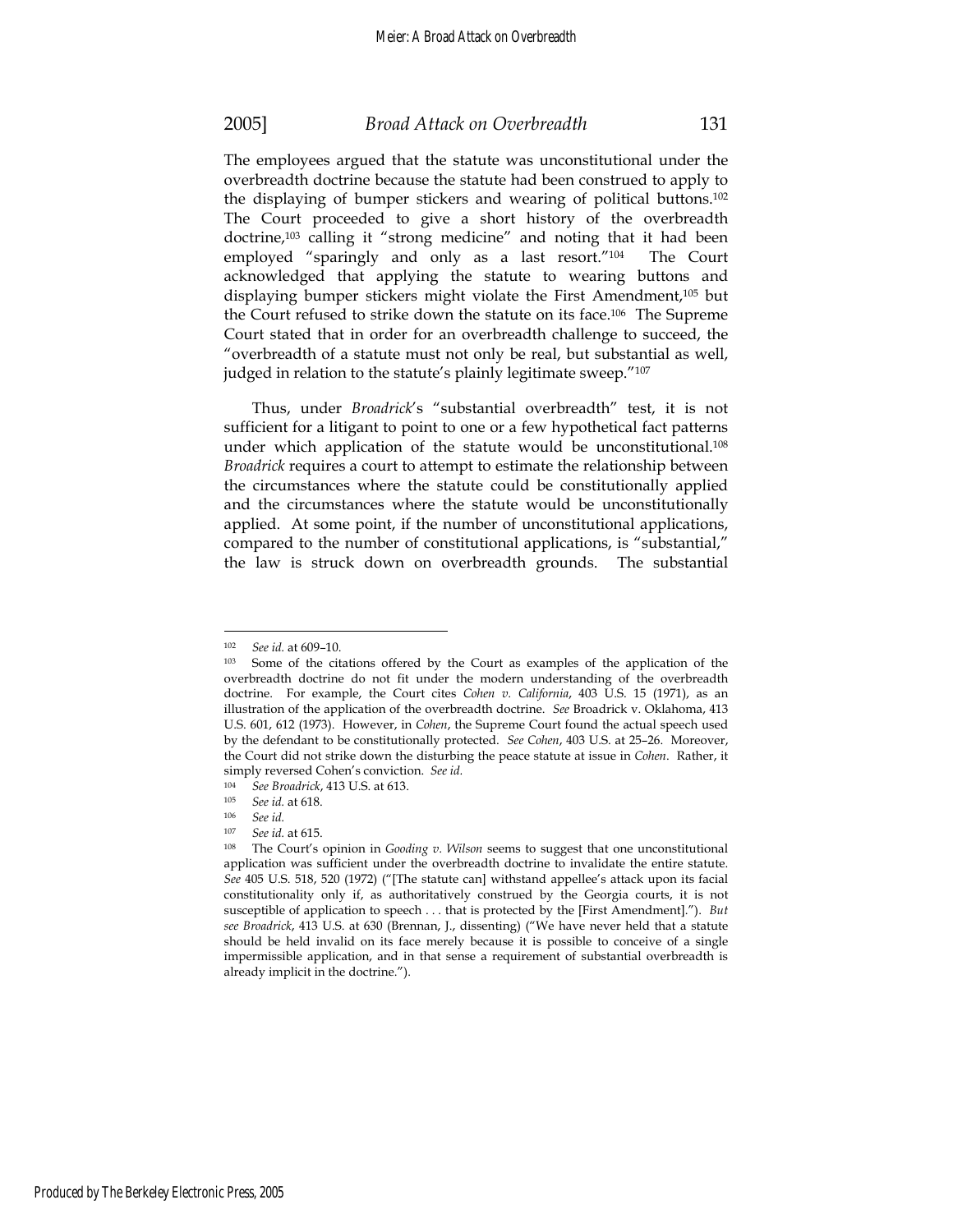overbreadth test, then, is an empirical one.109 The court must ponder the numerous situations in which the statute in question might be applied, weigh the speech and state interests in each fact pattern and "predict" how those competing interests would be resolved if actually litigated, and then calculate the empirical relationship between the number of applications that would be constitutional and those that would be unconstitutional.

In this respect, the substantial overbreadth doctrine is conceptually identical to the test used in *City of Boerne v. Flores*110 for determining whether Congress has exceeded its power under Section Five of the Fourteenth Amendment to "enforce" the protections found in the Fourteenth Amendment.111 Under the *Boerne* test, the Court identifies the nature of the substantive Fourteenth Amendment guarantee at issue, delineates the scope of the Congressional act involved, and then determines the relationship between applications of the statute under which the underlying conduct is constitutionally protected against state action and those applications of the statute under which the underlying conduct is not constitutionally protected against state action.<sup>112</sup> Under both the *Boerne* and substantial overbreadth tests, a court considers the constitutionality of the statute on its face based on the number of potentially permissible or constitutional applications of the statute versus the number of impermissible or unconstitutional applications of the statute.113

 $\overline{a}$ 

The [*Boerne*] "congruence and proportionality" standard, like all such flabby tests, is a standing invitation to judicial arbitrariness and policydriven decisionmaking. . . . As a general matter, we are ill advised to adopt or adhere to constitutional rules that bring us into constant conflict with a coequal branch of Government. And when conflict is unavoidable, we should not come to do battle with the United States

<sup>109</sup> *See, e.g.*, Massachusetts v. Oakes, 491 U.S. 576, 589 (1989) (Scalia, J., concurring) (applying the substantial overbreadth test and attempting to estimate how often the statute in question could be applied unconstitutionally to family pictures of naked babies with genitals exposed).

<sup>110 521</sup> U.S. 507 (1997).

<sup>111</sup> *See generally* Catherine Carroll, Note, *Section Five Overbreadth: The Facial Approach To Adjudicating Challenges Under Section Five of the Fourteenth Amendment*, 101 MICH. L. REV. 1026, 1034–37 (2003) (arguing that the analysis adopted by the Court in *Boerne* is identical to the substantial overbreadth analysis).

<sup>112</sup> *See* Bd. of Trs. v. Garrett, 531 U.S. 356, 365–66 (2001). 113 That the substantial overbreadth test is conceptually identical to the *Boerne* congruent and proportional test might be independently sufficient for Justice Scalia to abandon the substantial overbreadth test. In a recent case considering Congress' power under Section Five to enact Title II of the Americans with Disabilities Act, Justice Scalia called for the renunciation of the *Boerne* test except in cases involving racial discrimination: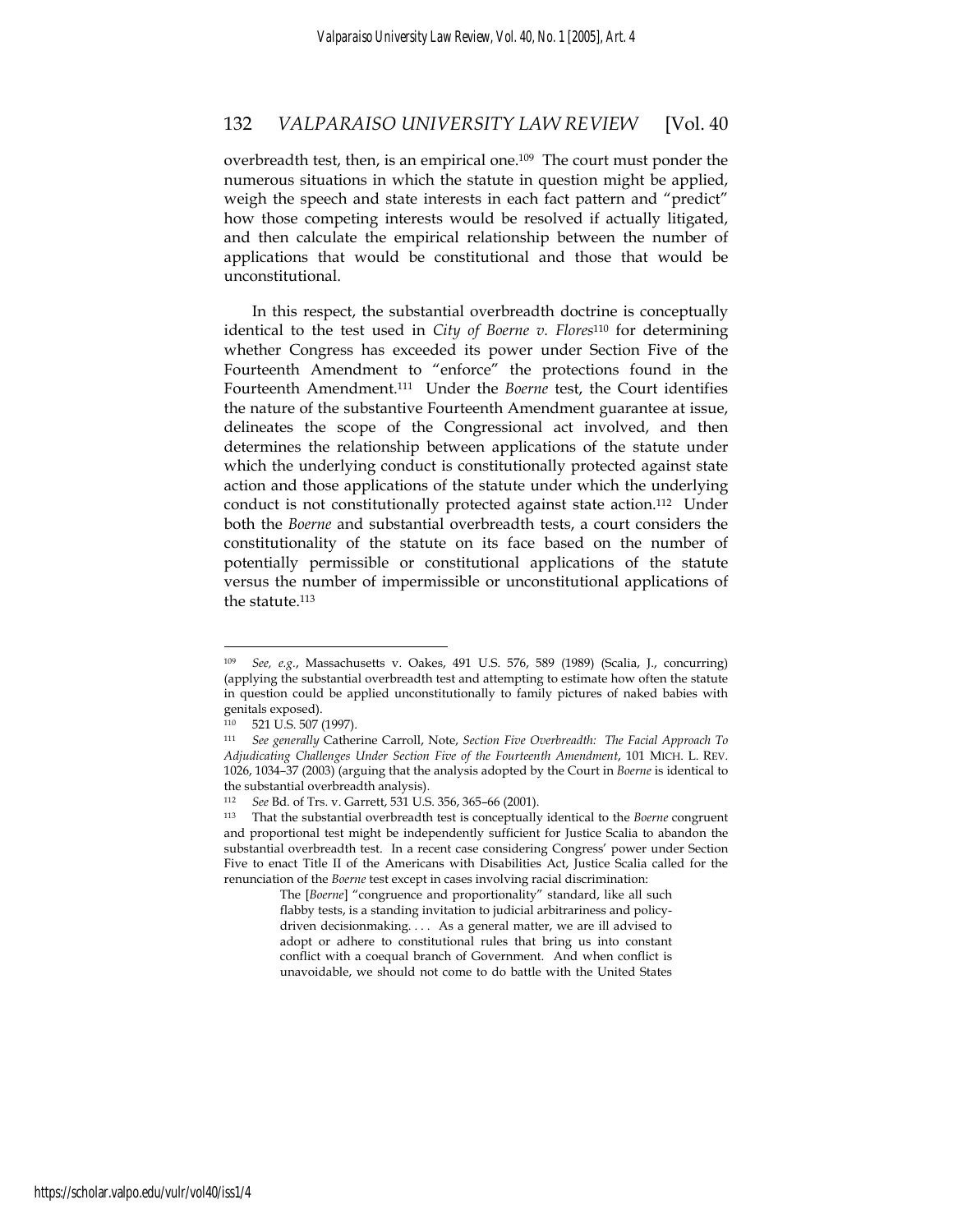Thus, under the substantial overbreadth test, the court examines the constitutionality of the statute on its face but uses the Speech Model of adjudication. The court does not consider the interests supporting the statute in a vacuum, striking down the statute if it finds the statute is not supported by sufficient policy objections or that the statute might have been better drafted. Rather, the court focuses on how the statute will be applied in various hypothetical fact patterns. The court uses the Speech Model of adjudication to resolve the facial challenge to the statute. This is the second aspect or contribution of the overbreadth doctrine. Although facial challenges in First Amendment law have been ubiquitous through the use of the Statutory Model and the Court has frequently used the Speech Model to consider as-applied challenges to statutes, the overbreadth doctrine allows a court to entertain a facial challenge to the statute while using the Speech Model of adjudication.

The difference between a facial challenge under the overbreadth doctrine using the Speech Model of adjudication and a facial challenge using the Statutory Model of adjudication has been explained by commentator Marc Isserles as follows:

> [N]ot all facial challenges are alike. Facial challenges can take at least two qualitatively distinct forms. First, a facial challenge may be asserted as an "overbreadth facial challenge," which predicates facial invalidity on some aggregate number of unconstitutional applications of an otherwise valid rule of law. Second, and quite distinctly, a facial challenge may be asserted as a "valid rule facial challenge," which predicates facial invalidity on a constitutional defect inhering in the terms of the statute itself, independent of the statute's application to particular cases.114

Mr. Isserles's use of the term "overbreadth facial challenge" is consistent with a facial challenge using the Speech Model. His term "valid rule facial challenge" is nothing more than a facial challenge adjudicated under the Statutory Model.

Produced by The Berkeley Electronic Press, 2005

Congress armed only with a test ("congruence and proportionality") that has no demonstrable basis in the text of the Constitution and cannot objectively be shown to have been met or failed. As I wrote for the Court in an earlier case, "low walls and vague distinctions will not be judicially defensible in the heat of interbranch conflict."

Tennessee v. Lane 541 U.S. 509, 557–58 (2004) (Scalia, J., dissenting). <sup>114</sup> *See* Isserles, *supra* note 6, at 363–64.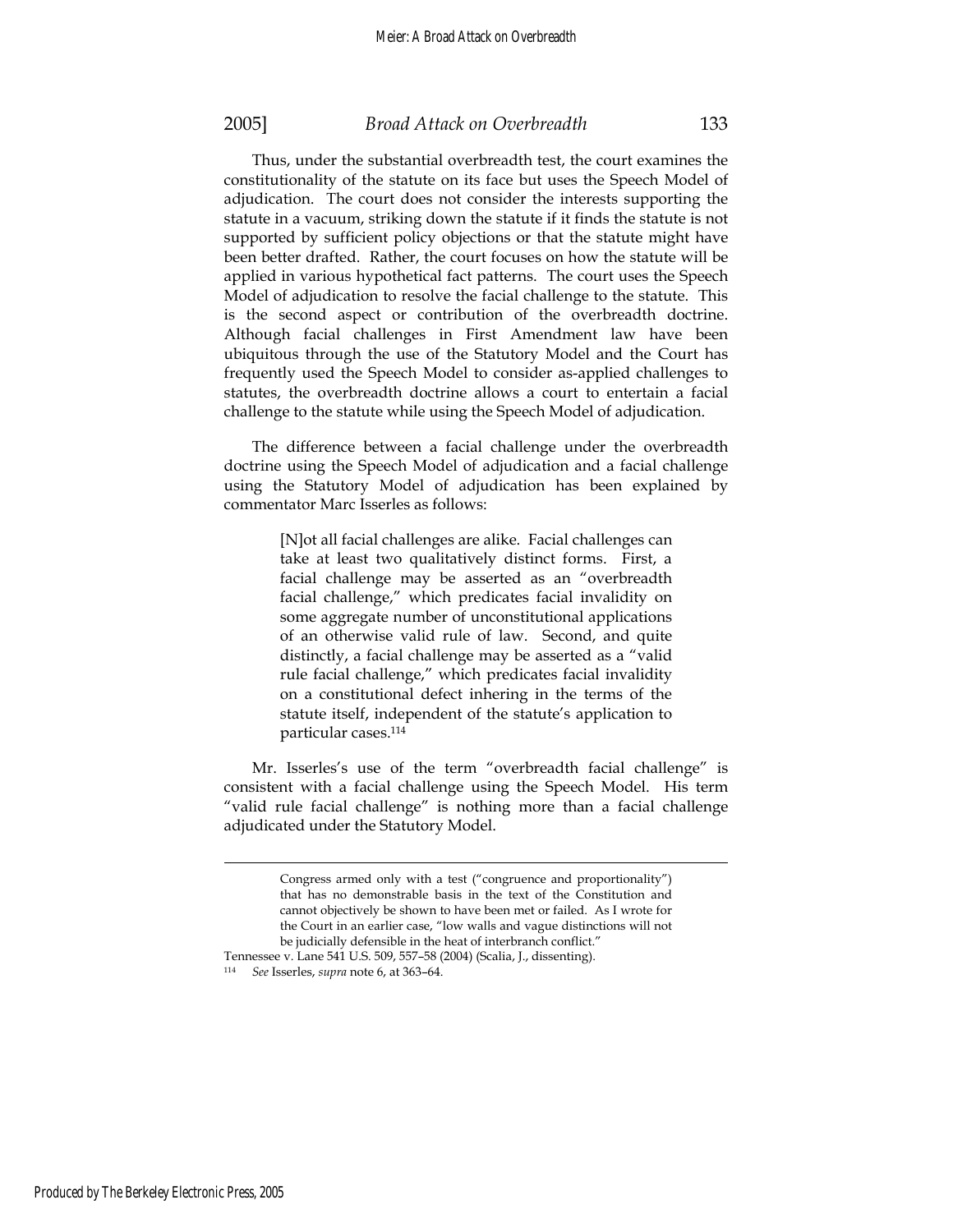The Supreme Court has articulated the distinction between these two different types of facial challenges as follows:

> [T]o prevail on a facial attack the plaintiff must demonstrate that the challenged law either "could never be applied in a valid manner" or that even though it may be validly applied to the plaintiff and others, it nevertheless is so broad that it "may inhibit the constitutionally protected speech of third parties." [T]he first kind of facial challenge will not succeed unless the court finds that "every application of the statute created an impermissible risk of suppression of ideas," and the second kind of facial challenge will not succeed unless the statute is "substantially" overbroad. . . .115

By reading the Court's explanation of the difference between these two types of facial attacks, one might conclude that the main difference in these tests is the number of violations needed for a statute to be struck down on its face. Under a facial challenge analyzed pursuant to the Statutory Model, a litigant must prove that the statute is unconstitutional in every application, but under an overbreadth facial challenge, the litigant must prove that the statute is unconstitutional in a certain percentage of instances. This conclusion is incorrect because it assumes that a facial challenge outside the context of the overbreadth doctrine is analyzed in the same way as an overbreadth challenge.116 This is untrue. Under the overbreadth doctrine, a court uses the Speech Model of adjudication to consider the various applications of the statute to

<sup>115</sup> N.Y. State Club Ass'n v. City of New York, 487 U.S. 1, 11 (1988) (citations omitted); *see also* R.A.V. v. City of St. Paul, 505 U.S. 377, 381 n.3 (1992) (concluding that the facial attack asserted in that case was not an overbreadth challenge but a normal facial attack requiring the Court to use the Statutory Model of adjudication); *cf.* Sec'y of Md. v. Joseph H. Munson Co*.*, 467 U.S. 947, 965 n.13 (1984) ("[T]here is no reason to limit challenges to case-by-case 'as-applied' challenges when the statute on its face and therefore in all its applications falls short of constitutional commands."). In other instances, the Court has been less articulate in describing the difference between the two types of facial challenges. *See, e.g.*, City Council of Los Angeles v. Taxpayers for Vincent, 466 U.S. 789, 796 (1984) ("There are two quite different ways in which a statute or ordinance may be considered invalid 'on its face'—either because it is unconstitutional in every conceivable application, or because it seeks to prohibit such a broad range of protected conduct that it is unconstitutionally 'overbroad.'"); New York v. Ferber, 458 U.S. 747, 768 n.21 (1982) ("Overbreadth challenges are only one type of facial attack. A person whose activity may be constitutionally regulated nevertheless may argue that the statute under which he is convicted or regulated is invalid on its face.").

<sup>116</sup> *See* Isserles, *supra* note 6, at 377 (stating that it has been incorrectly assumed "that all facial challenges are structured as overbreadth facial challenges").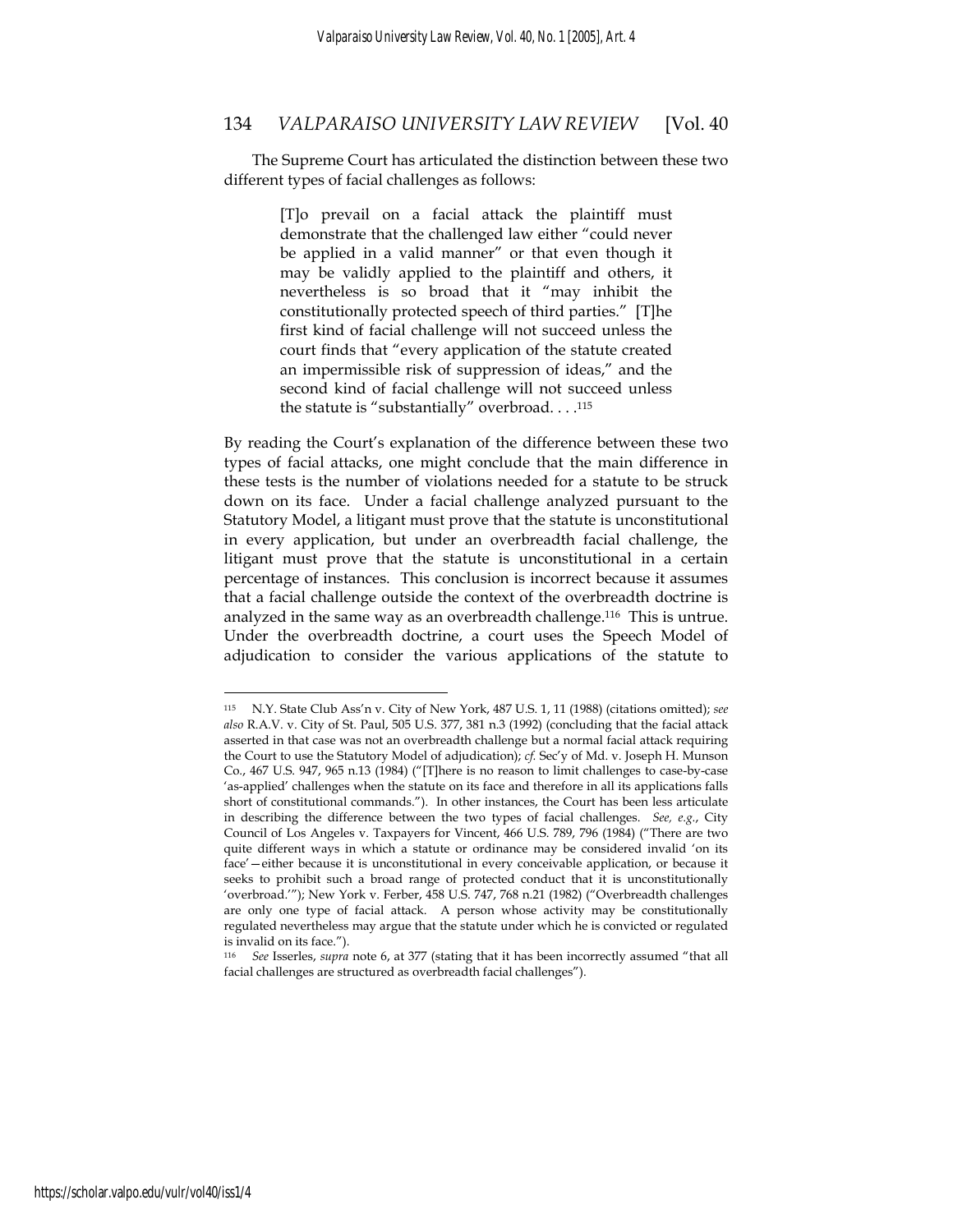different factual scenarios. Under a "normal" facial challenge, that is, a facial challenge other than a facial challenge under the overbreadth doctrine, a court uses the Statutory Model of adjudication and considers the statute generically and without reference to specific fact patterns.<sup>117</sup> It is for this reason that this Article has attempted to clearly describe and distinguish between the Speech Model of adjudication and the Statutory Model of adjudication. The difference between an overbreadth facial challenge and a normal facial challenge is not the number of violations that a litigant must prove to be successful. Rather, the difference is the method of analysis that the court uses in deciding the case. The Speech and Statutory Models describe these two different forms of analysis.

Thus, to summarize, there are two traits or contributions of the overbreadth doctrine. The first trait is that it allows litigants whose own free speech rights have not been violated to nevertheless challenge the constitutionality of a statute on its face. The other trait is that it allows a court to consider the constitutionality of a statute on its face using the Speech Model of adjudication.

### *C. Limitations on the Use of the Overbreadth Doctrine*

In order to complete the description of the overbreadth doctrine, it is necessary to briefly note the various limitations that have been placed on the doctrine.118 This Part briefly identifies the limitations on the overbreadth doctrine developed by the Court.

Of course, the most substantial limitation on the overbreadth doctrine is the requirement that the overbreadth be "substantial" and "judged in relation to the statute's plainly legitimate sweep."119 The Court first intimated that the "substantial" requirement would only apply in cases where "conduct and not merely speech" was involved.<sup>120</sup> However, subsequent cases reveal that the "substantial" requirement

<sup>117</sup> *See id*. at 382 ("[T]he classic understanding of a facial challenge—a challenge to the constitutionality of the statute 'on its face'—has no evident relationship to the overbreadth doctrine's method of aggregating unconstitutional applications of an otherwise valid rule.").

<sup>118</sup> *See* Fallon, *supra* note 18, at 863 ("More recently, the Burger and Rehnquist Courts have limited the doctrine in various ways . . . ."); Martin H. Redish, *The Warren Court, the Burger Court and First Amendment Overbreadth Doctrine*, 78 NW. U. L. REV. 1031, 1032 (1983) ("[T]he Burger Court—quite probably in overreaction to the unbending and unthinking protectionism of the Warren Court—introduced stringent general principles of limitation on the doctrine's use . . . .").

<sup>119</sup> Broadrick v. Oklahoma, 413 U.S. 601, 615 (1973).<br>
120  $I_d$ 

<sup>120</sup> *Id.*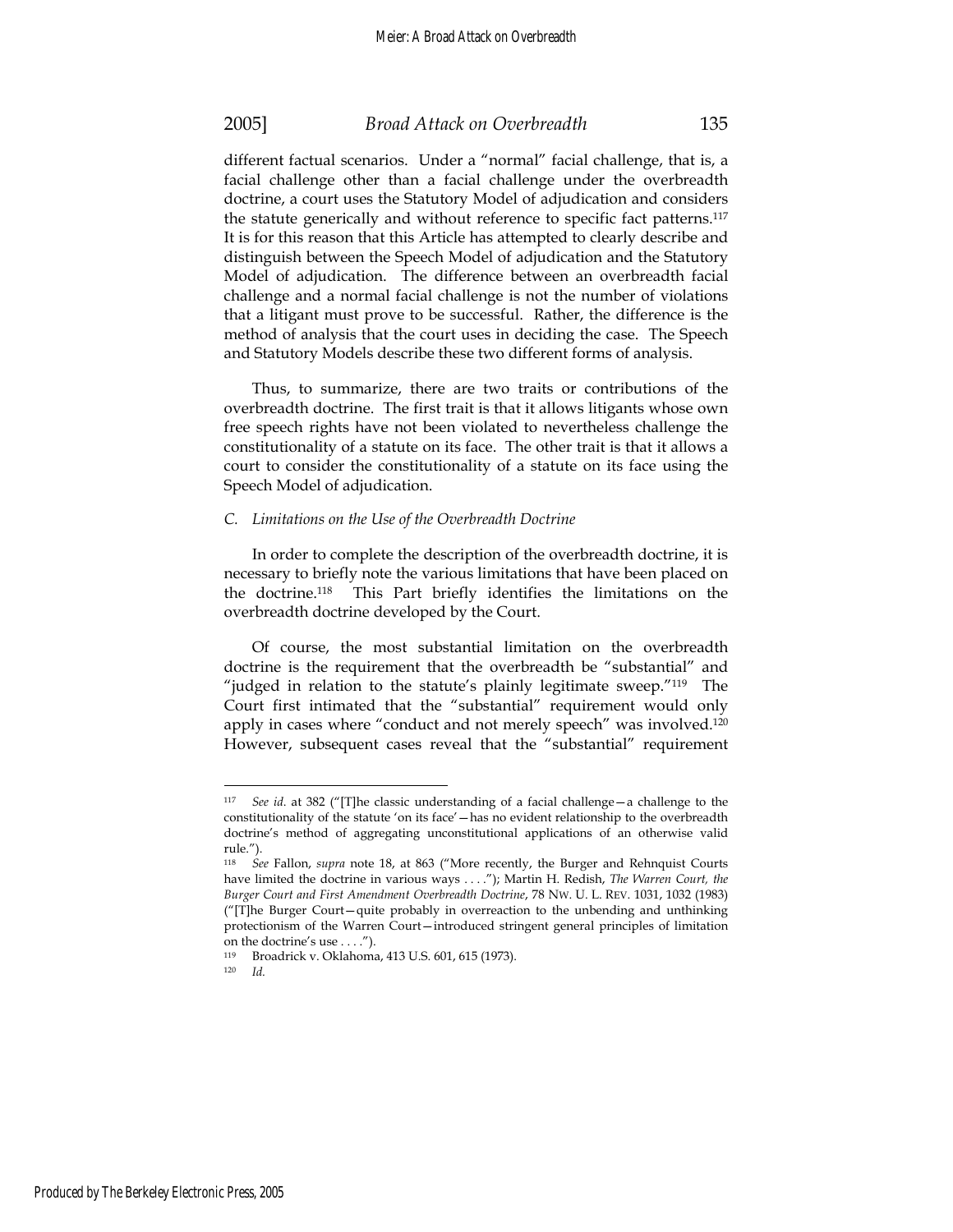applies regardless of whether the statute in question regulates conduct, speech, or both.121

The Court has adopted other limitations on the overbreadth doctrine. In *Bates v. State Bar of Arizona*, 122 the Court held that the overbreadth analysis is inapplicable to commercial speech.123 Additionally, the Court has stated that before an overbreadth challenge will be heard by the courts, it should first be determined whether the statute is constitutional as applied to the litigant's particular speech.124 Only if the statute is constitutional as applied to the litigant's particular speech may the court consider an overbreadth challenge.125 Along similar lines, the Court has refused to apply the overbreadth doctrine when the overbreadth claimant has not demonstrated that the relevant statute in question applied to speech more deserving of First Amendment protection than the claimant's speech.<sup>126</sup>

The Court has twice dealt with the issue of whether an overbreadth challenge should be considered when the statute in question has been amended. In *Bigelow v. Virginia*, 127 the Court "declined" to consider an overbreadth attack on a statute that was no longer in existence, reasoning that the statute could not be applied to other litigants in the future and thus did not present a chilling threat to constitutionally protected expression.128 However, in *Massachusetts v. Oakes*, 129 a majority of the Court determined that it could consider an overbreadth challenge

<sup>121</sup> *See, e.g.*, Bd. of Airport Comm'rs v. Jews for Jesus, 482 U.S. 569, 574 (1987) (announcing the substantial overbreadth requirement and failing to distinguish between cases of speech and conduct); New York v. Ferber, 458 U.S. 747, 773 (1982) (also announcing the substantial overbreadth requirement and failing to distinguish between cases of speech and conduct).

 $122 \t 433 \t U.S. 350 (1977).$ <br> $123 \t Cgeid 21380.81$ 

<sup>123</sup> *See id.* at 380–81.

<sup>124</sup> Bd. of Trs. v. Fox, 492 U.S. 469, 484–85 (1989).

<sup>125</sup> *See id.* at 485 ("[T]he lawfulness of the particular application of the law should ordinarily be decided first.").

<sup>126</sup> *See* City Council of Los Angeles v. Taxpayers for Vincent, 466 U.S. 789, 802 (1984). 127 421 U.S. 809 (1975).

<sup>128</sup> *See id*. at 817–18. The Court ultimately concluded that the application of the Virginia statute violated Bigelow's First Amendment rights. *See id.* at 829. Under the rule announced in *Board of Trustees of the State University of New York v. Fox*, that a court should only consider an overbreadth challenge if the statute is constitutional as applied to the claimant, the Court should not have considered the overbreadth challenge. 492 U.S. at 484– 85.

<sup>129 491</sup> U.S. 576 (1989).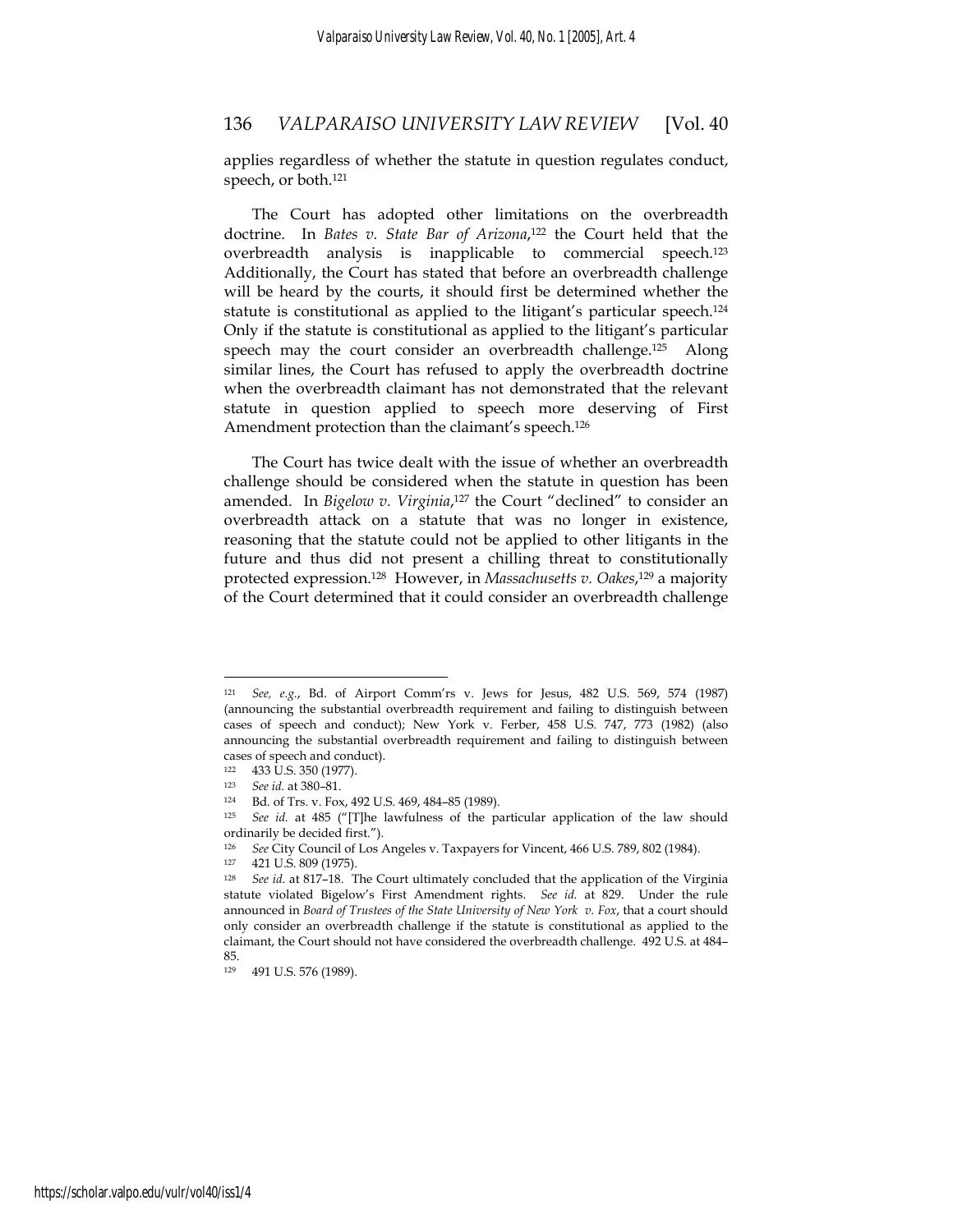Finally, the Court has placed a procedural obstacle to a successful overbreadth challenge. The Court has stated that "[t]he overbreadth claimant bears the burden of demonstrating, 'from the text of [the law] and from actual fact,' that substantial overbreadth exists."132 This procedural standard is contrary to other litigation under the First Amendment, in which the government is generally required to justify infringement on free expression.133

Thus, the overbreadth doctrine has been considerably limited by Supreme Court decisions subsequent to the adoption of the doctrine. In order for a court to consider an overbreadth claim, it must first determine whether the statute in question is constitutional as applied to the claimant. If it is, the court will not consider the overbreadth challenge. A court cannot consider an overbreadth claim in the context of commercial speech. In addition, it is debatable whether a court can consider an overbreadth claim when the statute in question has been amended subsequent to the conviction at issue. If a court does consider an overbreadth challenge, it will be the claimant's burden to show that the law is substantially overbroad "'from actual fact[s].'"134

### II. DOES THE OVERBREADTH DOCTRINE ACHIEVE ITS OBJECTIVES?

Thus far, I have attempted to demonstrate that the overbreadth doctrine makes two contributions to free speech jurisprudence. Having identified what the doctrine is, I move to the heart of this Article, that the overbreadth doctrine should be abandoned. In this Part, I examine the purported goals of the overbreadth doctrine and determine whether the overbreadth doctrine achieves those goals.

<sup>130</sup> *See Oakes*, 491 U.S. at 585–88. Justice Scalia wrote an opinion stating that the subsequent amendment to the statute in question did not foreclose consideration of the claimant's overbreadth argument. Four other Justices joined this portion of the opinion. <sup>131</sup> *See id.* at 587 n.1.

<sup>132</sup> Virginia v. Hicks, 539 U.S. 113, 122 (2003) (quoting N.Y. State Club Ass'n v. City of New York, 487 U.S. 1, 14 (1988) (alterations in original)).

<sup>133</sup> *See, e.g.*, Burson v. Freeman, 504 U.S. 191, 198 (1992) (explaining that it was the state's burden to justify the restriction on free speech).

<sup>134</sup> Hicks, 539 U.S. at 122.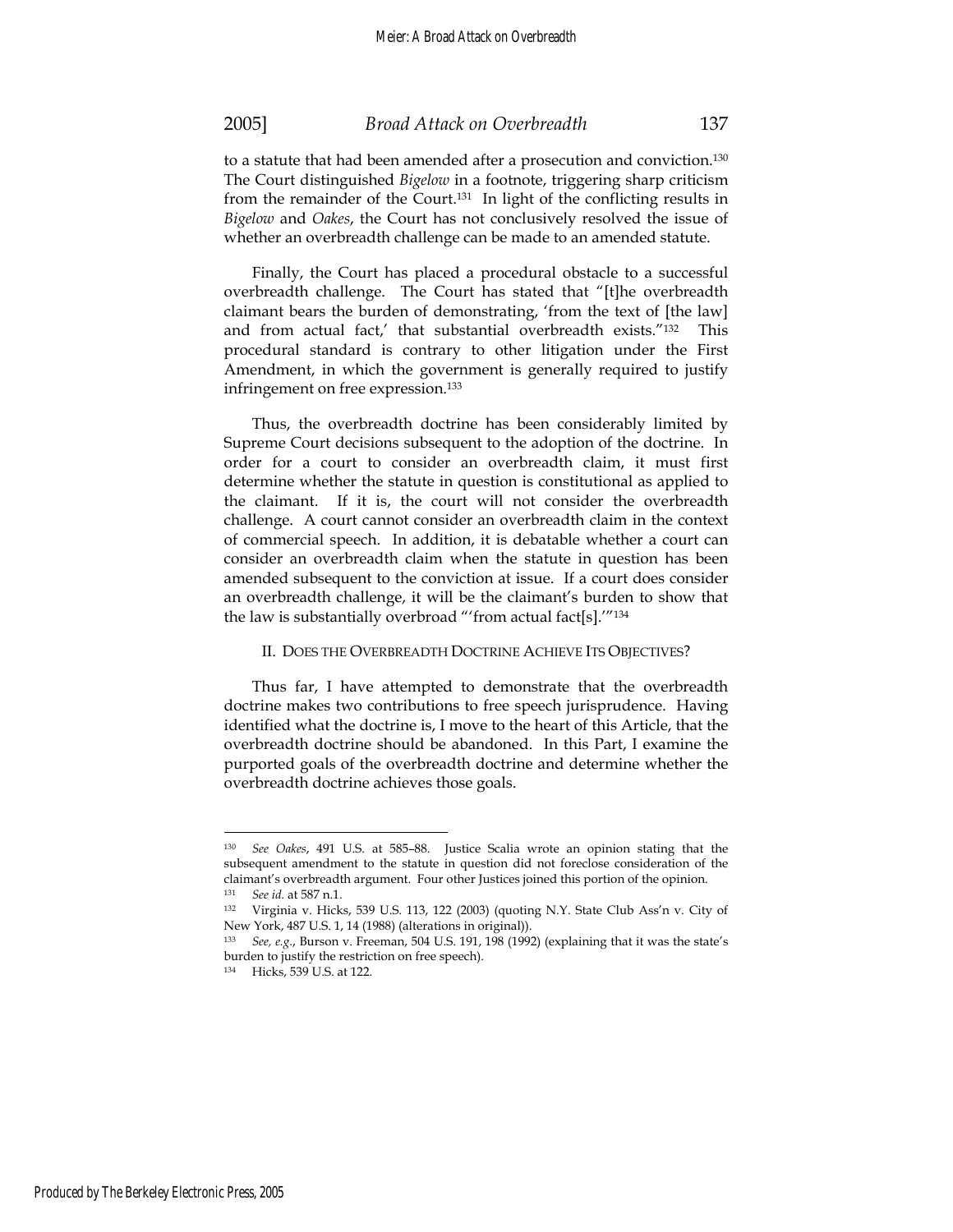#### *A. Preventing Chilling of Protected Speech*

The most common contemporary justification for the overbreadth doctrine is as follows:

> We have provided this expansive remedy [of the overbreadth doctrine] out of concern that the threat of enforcement of an overbroad law may deter or "chill" constitutionally protected speech—especially when the overbroad statute imposes criminal sanctions. Many persons, rather than undertake the considerable burden (and sometimes risk) of vindicating their rights through case-by-case litigation, will choose simply to abstain from protected speech, harming not only themselves but society as a whole, which is deprived of an uninhibited marketplace of ideas. Overbreadth adjudication, by suspending *all* enforcement of an overinclusive law, reduces these social costs caused by the withholding of protected speech.135

In other words, if a statute can be applied constitutionally in only certain situations and if the number of unconstitutional applications of the statute are "substantial" in relation to the number of constitutional applications, the court will strike down the statute136 because of a fear that constitutionally protected speech will be "chilled" if the statute is not struck down.

One will not find this modern, sophisticated justification for the overbreadth doctrine in *Thornhill v. Alabama*, 137 the case that both the Court and commentators acknowledge as the birth of the doctrine.138 In fact, closer examination of the *Thornhill* opinion indicates that the Court was probably not cognizant that it was adopting a new doctrine for deciding First Amendment cases, nor did the Court intend to do so in that case. A brief examination of the *Thornhill* case illustrates the almost accidental nature by which the overbreadth doctrine was adopted and

<sup>135</sup> *See id.* at 119 (citations omitted).

<sup>136</sup> Assuming, of course, that the court is presented with a case in which application of the overbreadth doctrine is appropriate, i.e., that the statute is constitutional as applied to defendant's conduct and that the statute does not involve commercial speech. *See supra* Part I.B.

<sup>137 310</sup> U.S. 88 (1940).

<sup>138</sup> *See supra* note 77 and accompanying text.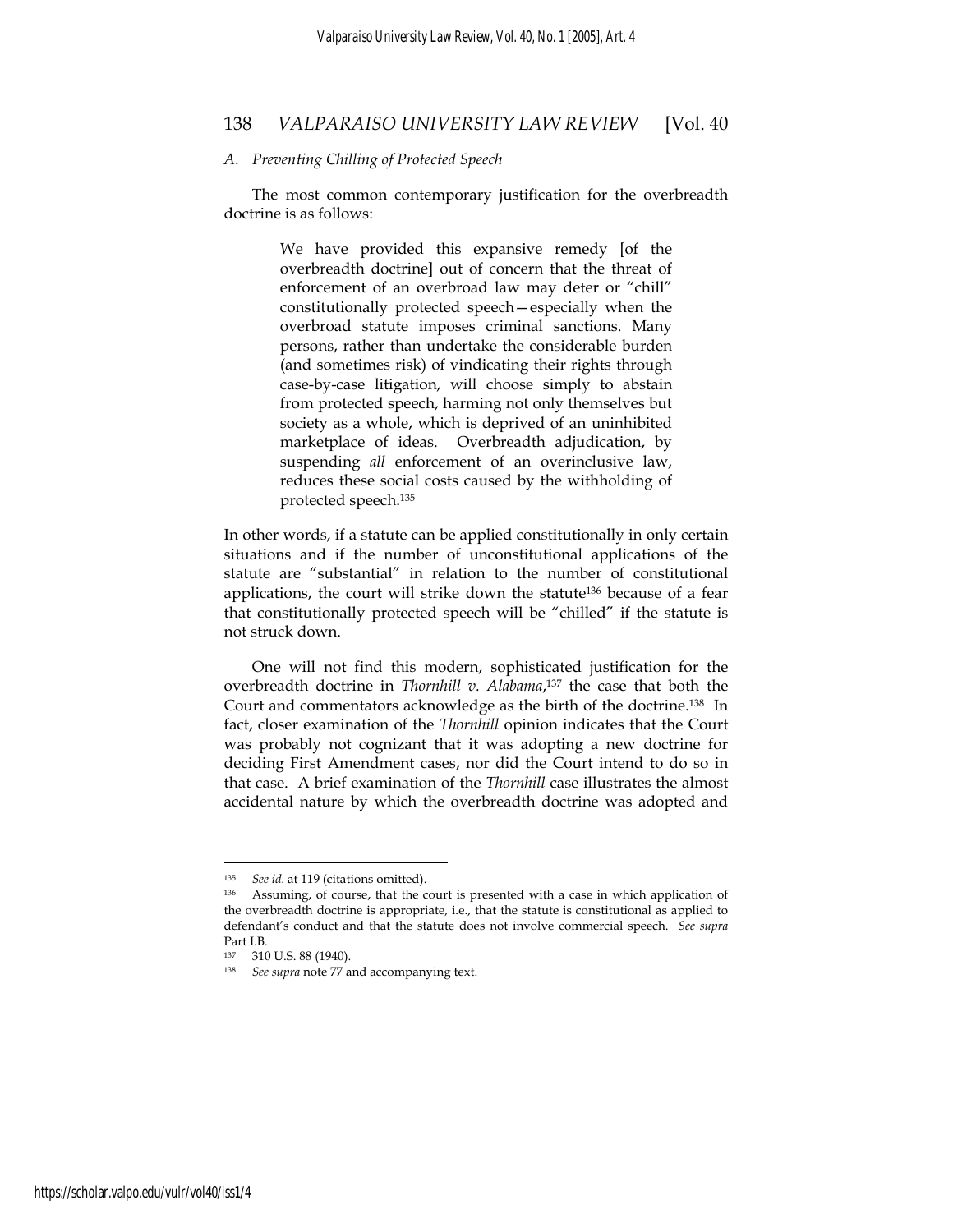how the modern chilling justification for the overbreadth doctrine is a mere post-hoc rationale.

 In *Thornhill*, the Supreme Court considered a conviction under an Alabama statute that prohibited loitering or picketing near or at a place of business.139 The Court in *Thornhill* announced that the picketing statute in question "must be judged upon its face."140 As support for this proposition, the Court reasoned that "[p]roof of an abuse of power in the particular case has never been deemed a requisite for attack on the constitutionality of a statute purporting to license the dissemination of ideas,"141 citing to several licensing cases in which the Court had struck down ordinances requiring permits from local officials before holding public meetings or distributing literature.<sup>142</sup> The Court's reliance on licensing cases is dubious. Licensing schemes constitute a prior restraint on speech.143 Prior restraints in general, particularly licensing schemes leaving broad discretion to the responsible official,<sup>144</sup> strike at the heart of the First Amendment.145 A prior restraint such as a licensing scheme

 $\overline{a}$ 

Invariably, the Court has felt obliged to condemn systems in which the exercise of such authority was not bounded by precise and clear standards. The reasoning has been, simply, that the danger of censorship and of abridgment of our precious First Amendment freedoms is too great where officials have unbridled discretion over a forum's use. Our distaste of censorship—reflecting the natural distaste of a free people—is deep-written in our laws.

#### *Id.*

<sup>145</sup> *See* Bantam Books, Inc. v. Sullivan, 372 U.S. 58, 70 (1963) ("Any system of prior restraints of expression comes to this Court bearing a heavy presumption against its constitutional validity."); Lovell v. City of Griffin, 303 U.S. 444, 451 (1938). In *Lovell*, the Court stated:

> The struggle for the freedom of the press was primarily directed against the power of the licensor. It was against that power that John Milton directed his assault by his "Appeal for the Liberty of Unlicensed Printing." And the liberty of the press became initially a right to publish "*without* a license what formerly could be published only *with* one."

303 U.S. at 451; Patterson v. Colorado, 205 U.S. 454, 462 (1907) ("The main purpose of [the freedom of speech and press clauses] is 'to prevent all such *previous restraints* upon publications as had been practiced by other governments,' and they do not prevent the subsequent punishment of such as may be deemed contrary to the public welfare.");

<sup>139</sup> *See* Thornhill v. Alabama, 310 U.S. 88, 91 (1940). 140 *See id.* at 96.

<sup>141</sup> *See id.* at 97. 142 *See id.* (citing Schneider v. State, 308 U.S. 147 (1939), Hague v. C.I.O., 307 U.S. 496 (1939), and Lovell v. City of Griffin, 303 U.S. 444 (1938)).

<sup>143</sup> *See* Forsyth County v. Nationalist Movement, 505 U.S. 123, 131 (1992) ("'[A] law subjecting the exercise of First Amendment freedoms to the prior restraint' of a license must contain 'narrow, objective, and definite standards to guide the licensing authority.'"). <sup>144</sup> *See* S.E. Promotions v. Conrad, 420 U.S. 546, 553 (1975). The Court commented: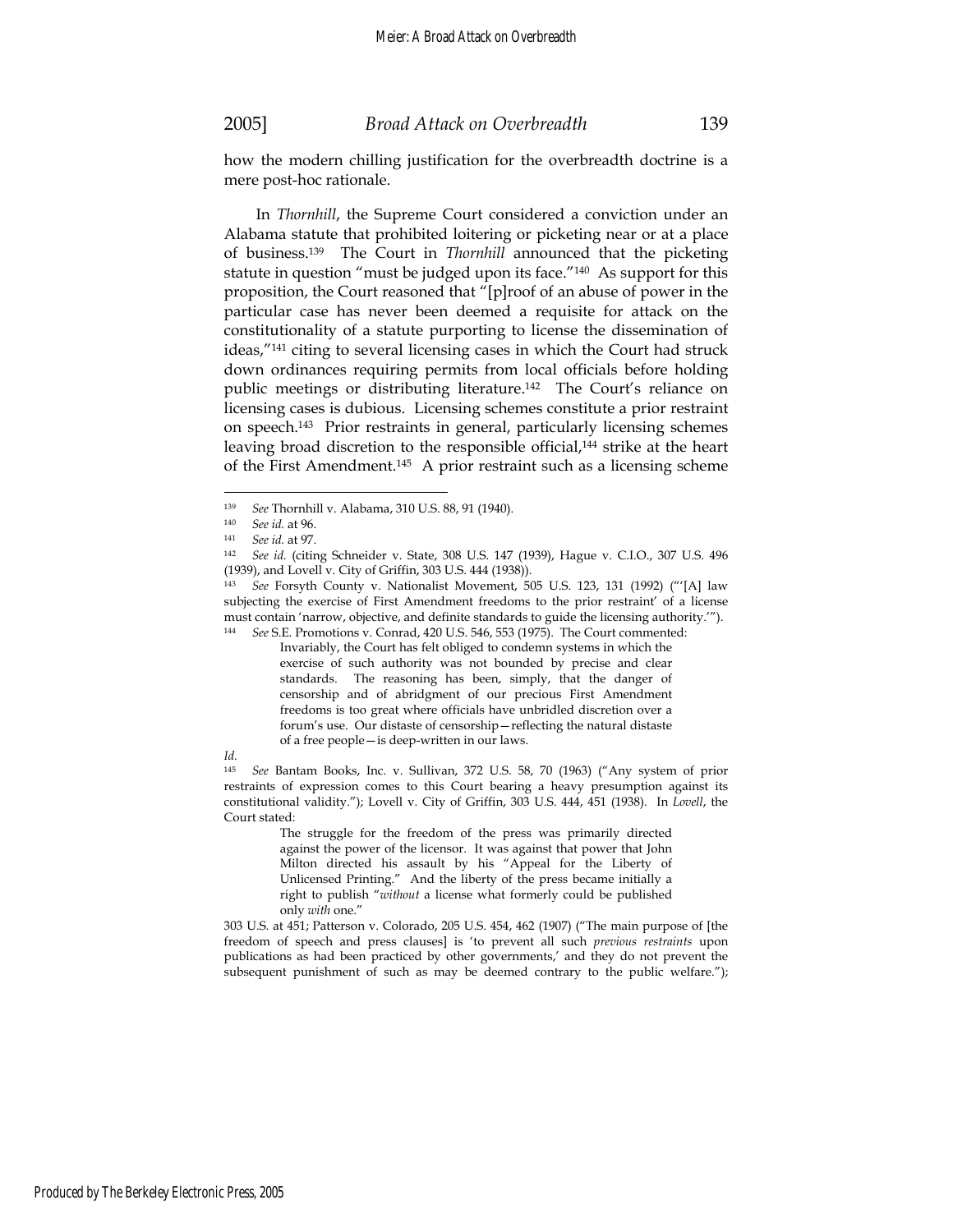punishes or restricts speech before the speech reaches the "market place of ideas."146 As such, licensing schemes are *always* reviewed on their face to determine their constitutionality.147 However, *Thornhill* did not involve a prior restraint on speech because it was a case involving punishment for speech already expressed. The Court's reliance on prior restraint licensing cases does little to establish the overbreadth doctrine, which is applicable to both pre and post–publication restraints on speech.148

Under a system of subsequent punishment, the communication has already been made before the government takes action.... Under a system of prior restraint, the communication, if banned, never reaches the market place at all. Or the communication may be withheld until the issue of its release is finally settled, at which time it may have become obsolete.

 $\overline{a}$ 

147 See *City of Lakewood v. Plain Dealer Publ'g.*, 486 U.S. 750, 757 (1988), where the Court justified its review of strict licensing schemes:

> At the root of this long line of precedent is the time-tested knowledge that in the area of free expression a licensing statute placing unbridled discretion in the hands of a government official or agency constitutes a prior restraint and may result in censorship. And these evils engender identifiable risks to free expression that can be effectively alleviated only through a facial challenge.

WILLIAM BLACKSTONE, COMMENTARIES ON THE LAW OF ENGLAND No. 4 151–52 (1769) ("The liberty of the press is indeed essential to the nature of a free state; but this consists in laying no *previous* restraints upon publications, and not in freedom from censure for criminal matter when published.").

<sup>146</sup> Thomas I. Emerson, *The Doctrine of Prior Restraints*, 20 LAW & CONTEMP. PROBS. 648, 657 (1955). Emerson compares subsequent punishment and prior restraint:

*Id.*

*Id.* (citations omitted).

It seems likely the Court considered the licensing cases relevant because the statute in *Thornhill* left excessive discretion to law officers to determine whether the picketing occurred with the purpose of "hindering, delaying, or interfering with or injuring any lawful business or enterprise of another. . . ." Thornhill v. Alabama, 310 U.S. 88, 91 (1940); *see also id.* at 98 n.11 (noting that although the picketing had taken place for over a month, the statute had not been enforced against anyone besides Thornhill, who was the labor union president). Subsequent Supreme Court cases have suggested that the overbreadth challenge in *Thornhill* was permitted because of the discretion given to law enforcement officers. *See* Forsyth County v. Nationalist Movements, 505 U.S. 123, 129 (1992) (citing *Thornhill* for the proposition that "the Court has permitted a party to challenge an ordinance under the overbreadth doctrine in cases where every application creates an impermissible risk of suppression of ideas, such as an ordinance that delegates overly broad discretion to the decisionmaker"). The apparent concern is that officers will use the discretion to suppress only unpopular speech and thus engage in viewpoint discrimination. At some level this problem is unavoidable. However, officer discretion and prosecutorial discretion are legitimate function of the Executive Branch. Although this power can be abused, it is equally illegitimate for courts to strike down on its face any statute that has the potential of being enforced in a discriminatory manner. While officers and prosecutors may sometimes abuse their discretion and enforce statutes against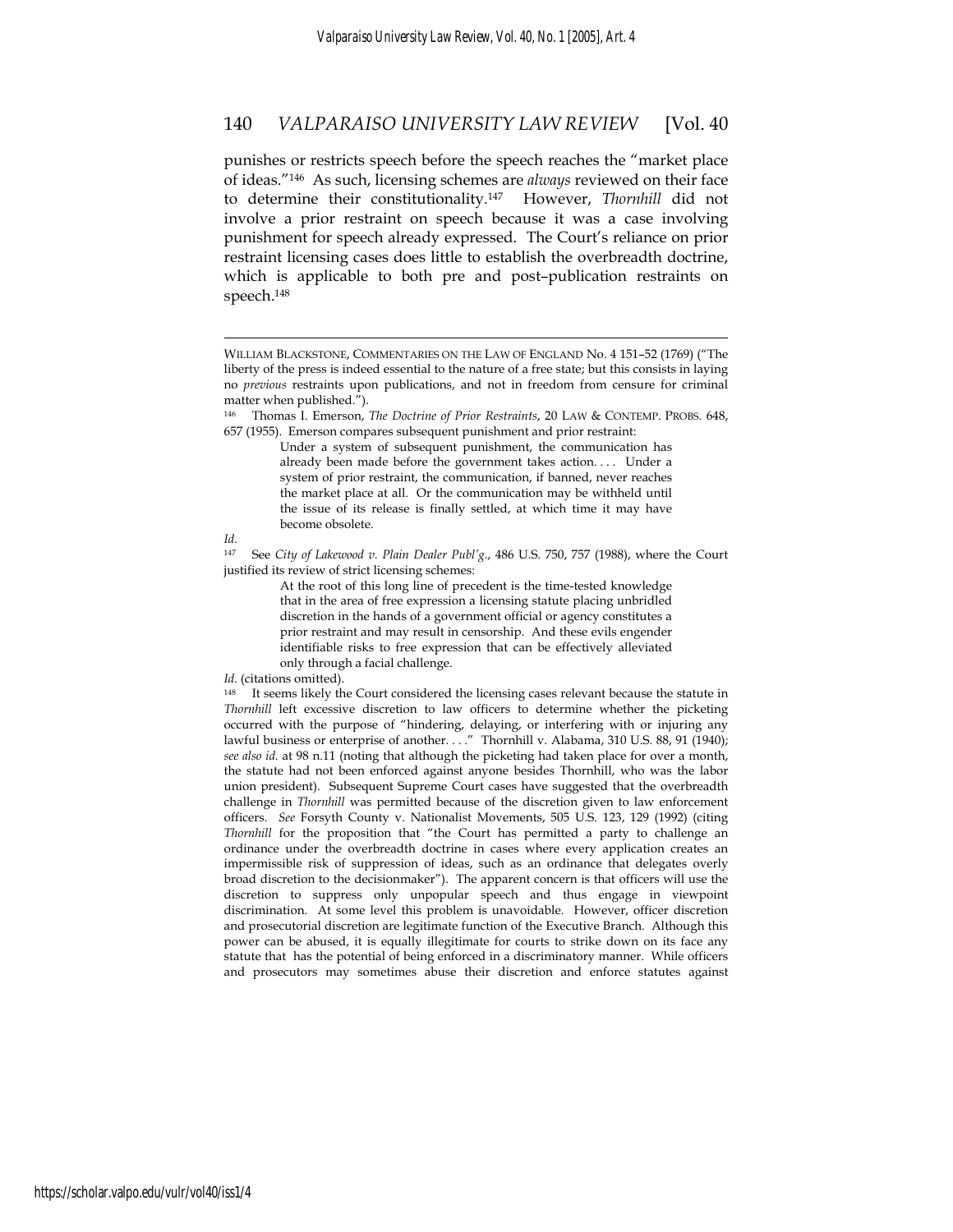$\overline{a}$ 

### 2005] *Broad Attack on Overbreadth* 141

Besides the licensing cases the *Thornhill* Court cited in the opinion, it seems that another line of prior restraint cases influenced the Court's judgment in *Thornhill*: cases involving broad ranging injunctions against labor union activity and picketing. In the years preceding *Thornhill*, there was intense conflict regarding the right of labor unions to organize, strike, and picket. Initially, employers used suits alleging common law conspiracy to break up, punish, and deter picketers.149 As labor became more organized and strikes became larger and more coordinated, employers discovered that a much more effective tool in combating labor was to get a court to issue an injunction against the "interference" of the employer's business.150 Some appellate courts began striking down the injunctions if the injunctions were too broad and could be applied to legal conduct.151 It is clear that these appellate opinions that struck down broad injunctions were influential in framing the issue and analysis within *Thornhill*, 152 but this case did not involve a broad injunction

<sup>152</sup> *See generally* Cummins, *supra* note 77, at 1671–95 (explaining how the previous appellate court decisions using overbreadth to strike down broad anti-labor injunctions influenced the Court's thinking when it was presented with a broad anti-labor statute). For instance, the lawyers for Thornhill cited only one case in their appellate brief, a Nevada case in which the Nevada Supreme Court had relied almost exclusively on previous

unpopular viewpoints, conviction and punishment takes place within the courts, which have the duty to ensure that the defendant's conduct actually constitutes a violation of the law and that the defendant's conduct is not speech entitled to First Amendment protection. Additionally, it should be noted that an officer's discretion to arrest a speaker after the speech has occurred is entirely different than a licensor's discretion to prohibit speech before it takes place. An arrest and prosecution only result in a conviction after the litigant receives an opportunity to argue that the conviction is inconsistent with the First Amendment. This discussion takes place after the speech has occurred and entered the market place of ideas. For this reason, discretion to suppress speech pre-publication is much more dangerous than discretion to punish already-spoken speech. *See* Emerson, *supra* note 146, at 657 ("Under a system of subsequent punishment, the communication has already been made before the government takes action.... Under a system of prior restraint, the issue of whether a communication is to be suppressed or not is determined by an administrative rather than a criminal procedure. This means that the procedural protections built around the criminal prosecution [are] not applicable to a prior restraint."). <sup>149</sup> *See* Joseph Tenenhaus, *Picketing as a Tort: The Development of the Law of Picketing from 1880 to 1940*, 14 U. PITT. L. REV. 170, 172 (1953).

<sup>150</sup> *See* WILLIAM FORBATH, LAW AND THE SHAPING OF THE AMERICAN LABOR MOVEMENT 62–97 (1991); VICTORIA C. HATTAM, LABOR VISIONS AND STATE POWER 161 (1993). 151 *See* Cummins, *supra* note 77, at 1676–79 (tracing the emergence of an "overbreadth"

doctrine against broad labor injunctions). Labor activities were not originally recognized as protected First Amendment activity. *See, e.g.*, Gompers v. Buck's Stove & Range Co., 221 U.S. 418, 439 (1911) (holding that words in furtherance of a boycott were not protected expression). However, labor activity was legal if the means and the ends were legitimate. *See* Cummins, *supra* note 77, at 1676. Thus, a judicial injunction was too broad if it prohibited activity that had legitimate ends and means. *See id.* at 1677 (discussing various appellate cases in which injunctions against labor were struck down because the injunction could be applied to labor activity with legitimate means and ends).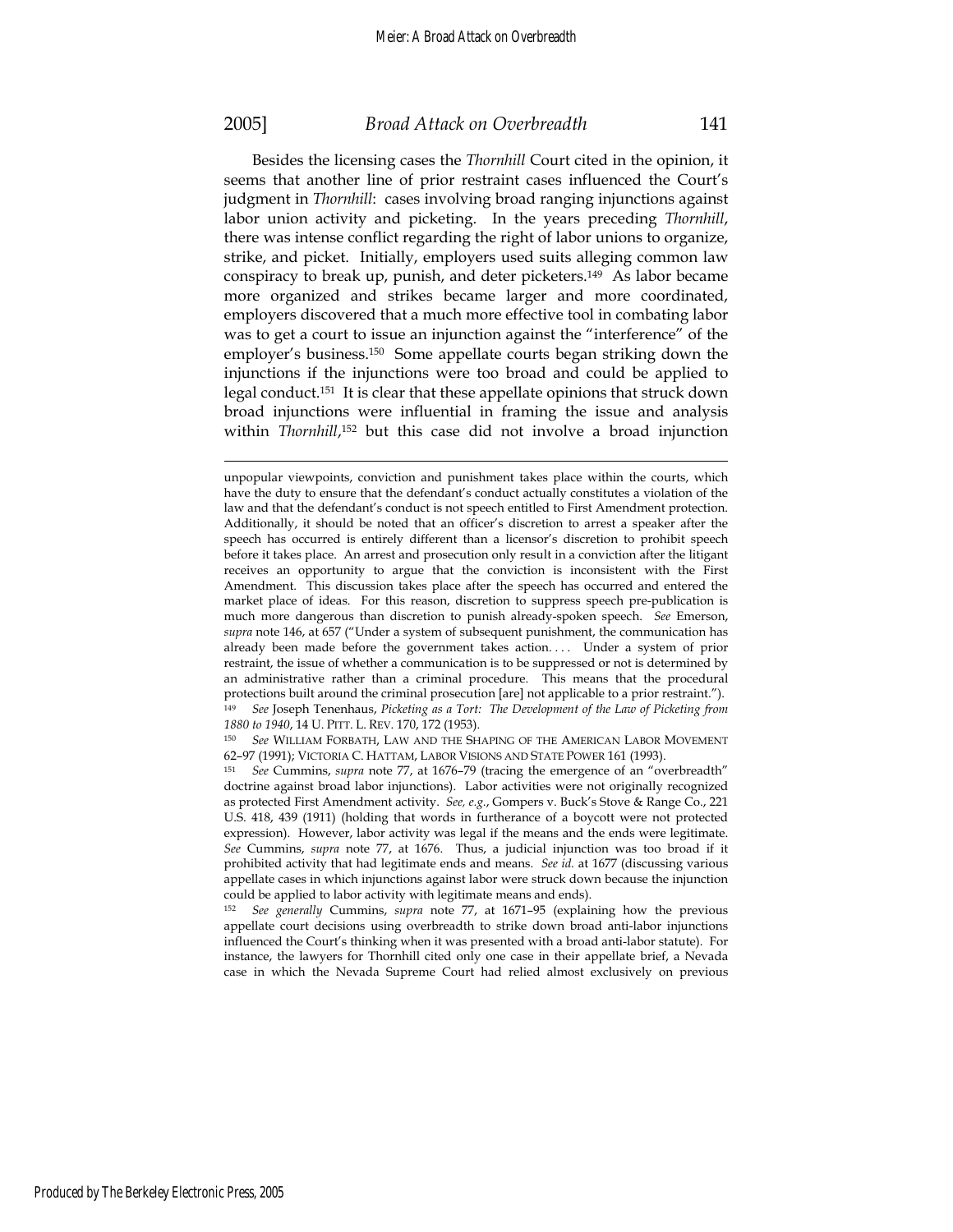against picketing. Rather, it involved a broad *statute* against picketing. The difference between the two is substantial. An injunction prohibiting expressive conduct is considered a prior restraint,<sup>153</sup> which raises special constitutional concerns.154 Engaging in speech that violates an injunction usually subjects the speaker to automatic punishment, regardless of whether the speech was protected under the First Amendment.<sup>155</sup>

It is clear that the *Thornhill* Court had on its collective mind both licensing and injunctions, the two recognized forms of prior restraints, when it decided the case. The Court did not appreciate the fundamental difference between the pre-speech prohibitions of prior restraints and the post-speech punishment imposed by normal statutes like the one in *Thornhill*.156 Additionally, the Court was undoubtedly motivated by the

<sup>156</sup> *Cf.* Cammarano v. United States, 358 U.S. 498, 514 (Douglas, J., concurring) (justifying his refusal to follow a previous Supreme Court opinion as follows: "The ruling was casual, almost offhand. And it has not survived reflection."). At some level the justifications for the overbreadth doctrine and the hostility towards prior restraints—both licensing schemes and broad injunctions—is circular. The main justification the Supreme Court has given for its skeptical attitude towards licensing prior restraints is that such a scheme chills speech: "[T]he mere existence of the licensor's unfettered discretion, coupled with the power of prior restraint, intimidates parties into censoring their own speech, even if the discretion and power are never actually abused. . . . [A major First Amendment risk in such schemes is] self-censorship by speakers in order to avoid being denied a license to speak." City of Lakewood v. Plain Dealer Publ'g, 486 U.S. 750, 757–58 (1988). The same justification has been offered for injunction prior restraints. *See* ALEXANDER BICKEL, THE MORALITY OF CONSENT 61 (1975) (explaining that while "a criminal statute chills" speech, an injunction "freezes" speech). The justification offered for the overbreadth doctrine is the same: A fear that unless the statute is struck down, constitutional speech will be chilled. *See, e.g.*, Broadrick v. Oklahoma, 413 U.S. 601, 612 (1973) ("[T]he statute's very existence may cause others not before the court to refrain from constitutionally protected speech or expression."). In the licensing cases, the fear of chilling is derived partially from the fact that the speech can be prohibited before it is spoken. *See Lakewood*, 486 U.S. at 757. Thus, the reason that a court must be concerned with chilling in licensing cases is because it is different than a scheme that punishes speech after it occurs. This makes it difficult to

appellate decisions striking down broad anti-labor injunctions in order to strike down a broad anti-labor statute. *See id.* at 1692.

<sup>153</sup> *See generally* Near v. Minnesota, 283 U.S. 697, 701–02 (1931) (holding that an injunction against the "'malicious, scandalous and defamatory newspaper, magazine or other periodical'" known as *The Saturday Press* was unconstitutional).

<sup>154</sup> *See* Bantam Books, Inc. v. Sullivan, 372 U.S. 58, 70 (1963) ("Any system of prior restraints of expression comes to this Court bearing a heavy presumption against its constitutional validity.").

<sup>155</sup> *See* Walker v. City of Birmingham, 388 U.S. 307, 321 (1967) (holding that, unless in unusual circumstances where appellate review of an injunction is impossible, speech that violates an injunction is punishable regardless of whether the speech might have been protected by the First Amendment); *see also* GTE Sylvania v. Consumers Union, 445 U.S. 375, 386 (1980) ("[P]ersons subject to an injunctive order issued by a court with jurisdiction are expected to obey that decree until it is modified or reversed, even if they have proper grounds to object to the order.").<br><sup>156</sup> Cf Cammarano y United S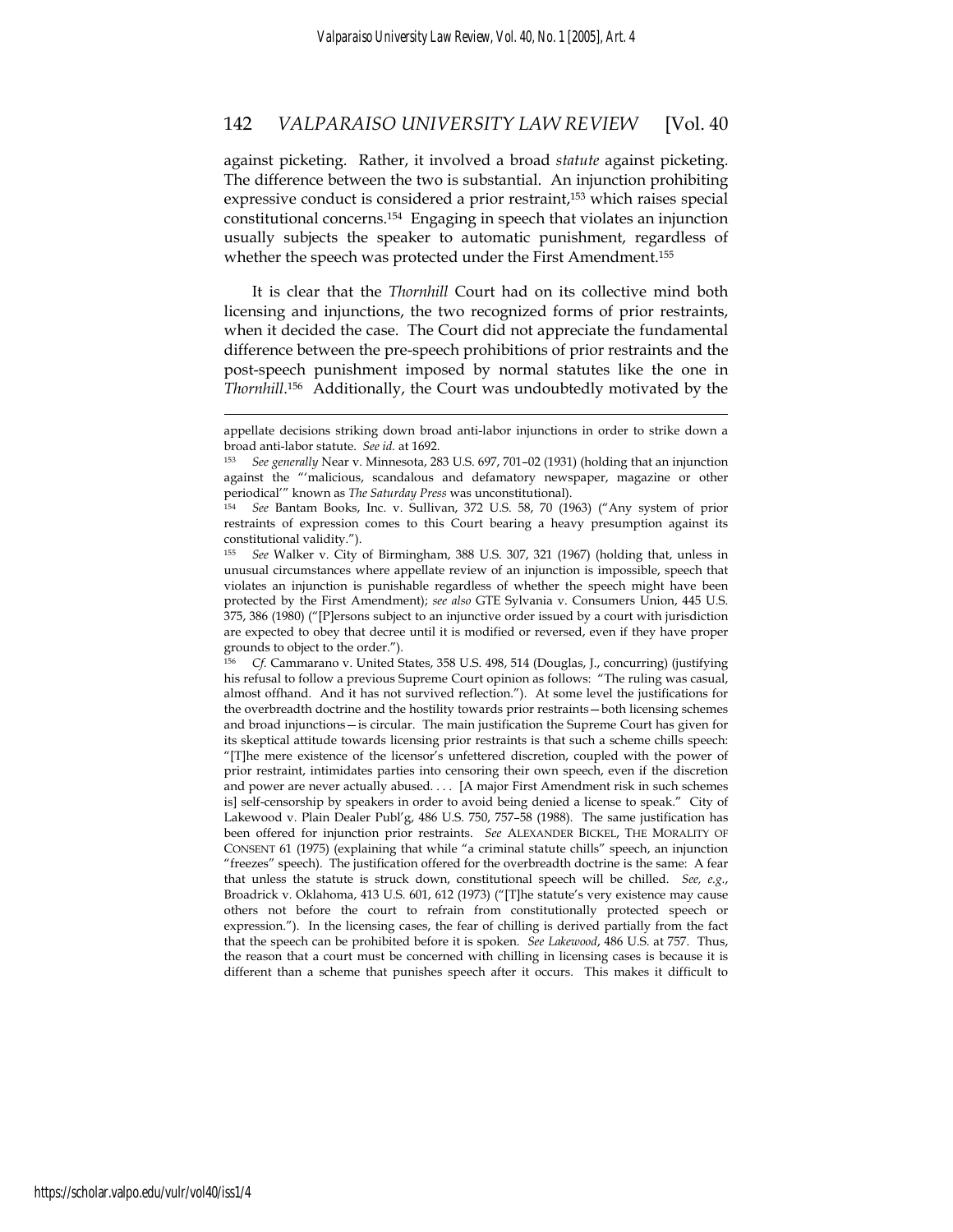$\overline{a}$ 

### 2005] *Broad Attack on Overbreadth* 143

particular facts and equities of the case. The Court wanted to send a message to the industry, which had responded with increased hostility towards the appellate courts regarding broad, anti-labor, trial court injunctions by shifting forums and getting anti-labor legislation passed in the states.157 In addition, the author of the *Thornhill* opinion, Justice Murphy, had long been associated with and supportive of the labor movement, and he saw this case as an opportunity to strike a blow for labor rights.158 Regardless, the opinion in *Thornhill* does not contain the type of detailed, thoughtful analysis that one would expect from a Supreme Court opinion identified as the origin of a doctrine that is a radical departure from traditional adjudication, nor does the opinion establish the chilling rationale as a justification for the overbreadth doctrine.159

In any event, contemporary justifications for the overbreadth doctrine focus primarily on the chilling rationale. This justification of the

on labor injunctions and the effort to pass anti-labor legislation).

<sup>158</sup> *See* SIDNEY FINE, SIT-DOWN: THE GENERAL MOTORS STRIKE OF 1936–37 311 (1970). Justice Murphy viewed the *Thornhill* case as an opportunity to declare the framework by which all picketing cases would be analyzed. As Justice Murphy explained in a note to fellow Justice Huddleston:

> "[O]ur job as I see it . . . is to write a reversal without serious prejudice to the police power of the state. . . . We don't want to end picketing . . . but what about its abuse? We want above all to preserve the freedoms but what about using them as a cloak for activities that are properly unlawful?"

<sup>159</sup> *See Broadrick*, 413 U.S. at 610 (stating that the overbreadth doctrine is an exception to "traditional rules governing constitutional adjudication").

understand why a scheme that punishes post-speech also presents the same concerns. It suggests that the concern with licensing schemes is not simply the fact that it is a prespeech prohibition. The *Lakewood* Court also expressed concern that the discretion given to officials in a licensing scheme might chill speech. *See id.* However, the concern with official discretion proves too much in the context of a statute punishing speech after it has occurred. *See id*. While officer and prosecutorial discretion might indeed have a chilling function on speech, this concern is a product of separating the executive, legislation, and judicial functions. Yet, if the fear of official and prosecutorial discretion justified facial invalidity of a statute, no statute that made any sort of expressive conduct a crime could survive. The fear that speech will be chilled in the licensing context is probably best explained by a combination of the discretion given to an official and the fact that the official receives discretion prior to speech occurring. Because this combination is not present for statutes that punish post-speech and the "discretion" factor, while often present in postspeech statutes, cannot be the basis of the overbreadth's concern for chilling, the concern that post-speech statutes will chill speech must be derived from other factors. 157 *See* Cummins, *supra* note 77, at 1689 (tracing the reaction of employers to limitations

*See* Cummins, *supra* note 77, at 1695. Justice Murphy was apparently satisfied that he had done his part to preserve the freedom of picketing, as he wrote "labor's magna carta" on the top of a printed copy of the *Thornhill* decision. *See id.* at 1698. One cannot help but be reminded of the old adage that "hard cases make bad law."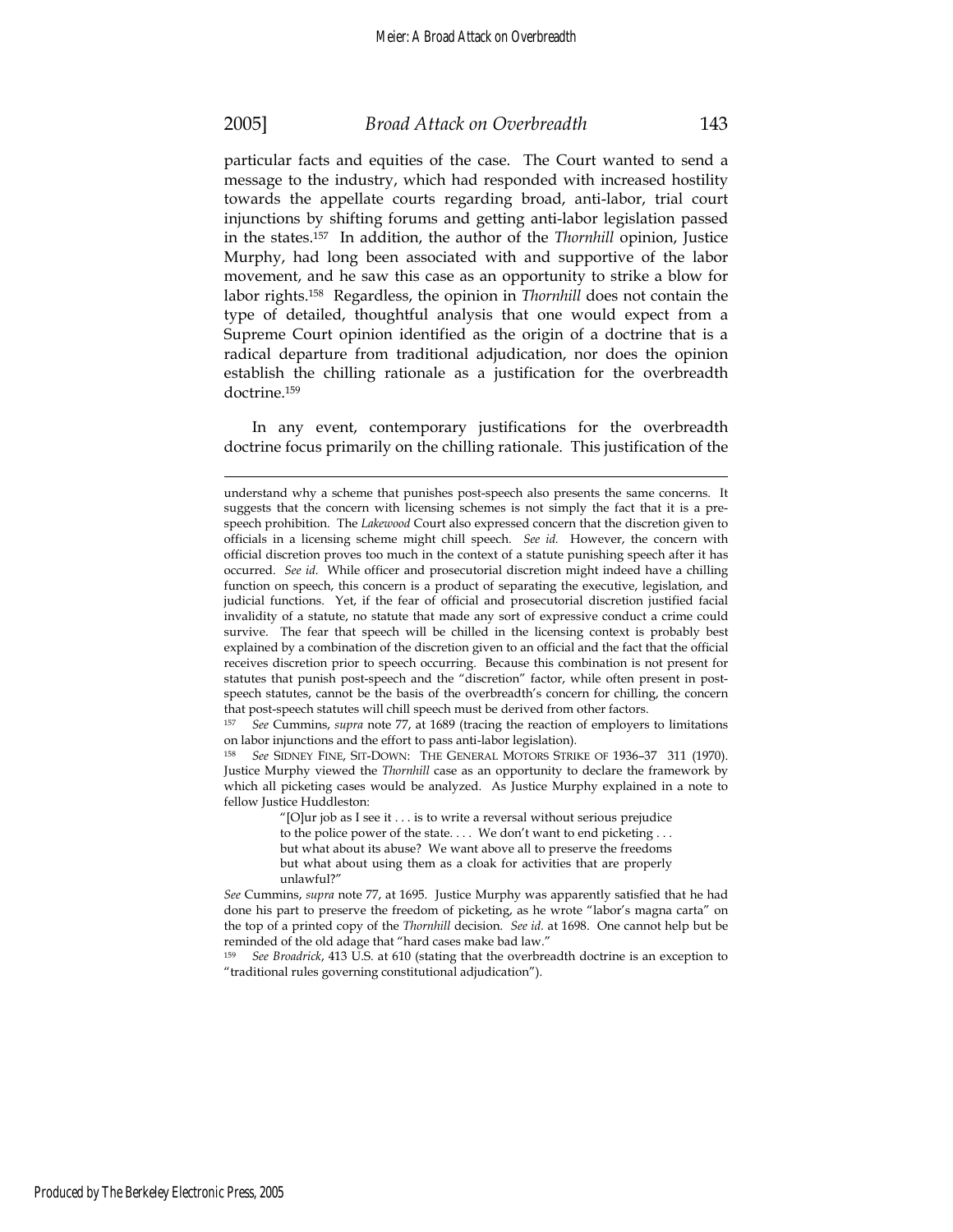overbreadth doctrine is based on numerous assumptions. First, it requires that citizens have knowledge of what the law is. Second, it assumes that a citizen who does know the law will refrain from engaging in constitutionally protected speech because that speech is prohibited under the overbroad statute. Third, it requires that a citizen be aware of court decisions that strike down the law as overbroad. Fourth, it assumes that a citizen, aware of the court decision, will now engage in the constitutionally protected speech previously refrained from. When each of these assumptions is critically examined, it is clear that the overbreadth doctrine will only operate to prevent the chilling of unconstitutional speech in the rare case.

Of course, whether these assumptions are valid is ultimately an empirical question that is not easily quantifiable, but there exist some general observations. In many of the cases in which the overbreadth doctrine has been applied, it is doubtful that potential speakers know the statute in question, which is the first assumption on which the overbreadth doctrine is based. For example, in *Lewis v. New Orleans*,160 the Supreme Court considered an overbreadth challenge to a New Orleans ordinance making it a crime to "'wantonly [] curse or revile or to use obscene or opprobrious language toward or with reference to any member of the city police while in the actual performance of his duty.'"161 Lewis had been arrested during the traffic stop of her husband for yelling, "you god damn m.f. police—I am going to (the Superintendent of Police) about this."<sup>162</sup> It is highly doubtful that Lewis, or any other citizen who was engaged in a traffic stop or was in another situation in which the ordinance might be violated, knew about the New Orleans ordinance.163

The same can be said for the resolution struck down by the Court in *Board of Airport Commissioners v. Jews for Jesus.*164 The Los Angeles Board of Airport Commissioners had enacted a resolution declaring that the terminal at Los Angeles International Airport was "not open for First

 $\overline{a}$ 

164 482 U.S. 569 (1987).

 $160$  415 U.S. 130 (1974).<br>  $161$   $1d$  at 132

<sup>161</sup> *Id.* at 132. 162 *Id*. at 131 n.1 (internal quotations marks omitted). The facts in *Lewis* were noted only in a footnote, which was criticized by the dissent. *See id.* at 137 (Blackmun, J., dissenting)  $''[I]$ t is no happenstance that  $\dots$  the facts are relegated to footnote status, conveniently distant and in a less disturbing focus.").

<sup>163</sup> *See also* City of Houston v. Hill, 482 U.S. 451, 455 (1987) (declaring unconstitutional a Houston ordinance making it unlawful to "'oppose, molest, abuse, or interrupt any policeman in the execution of his duty . . .'").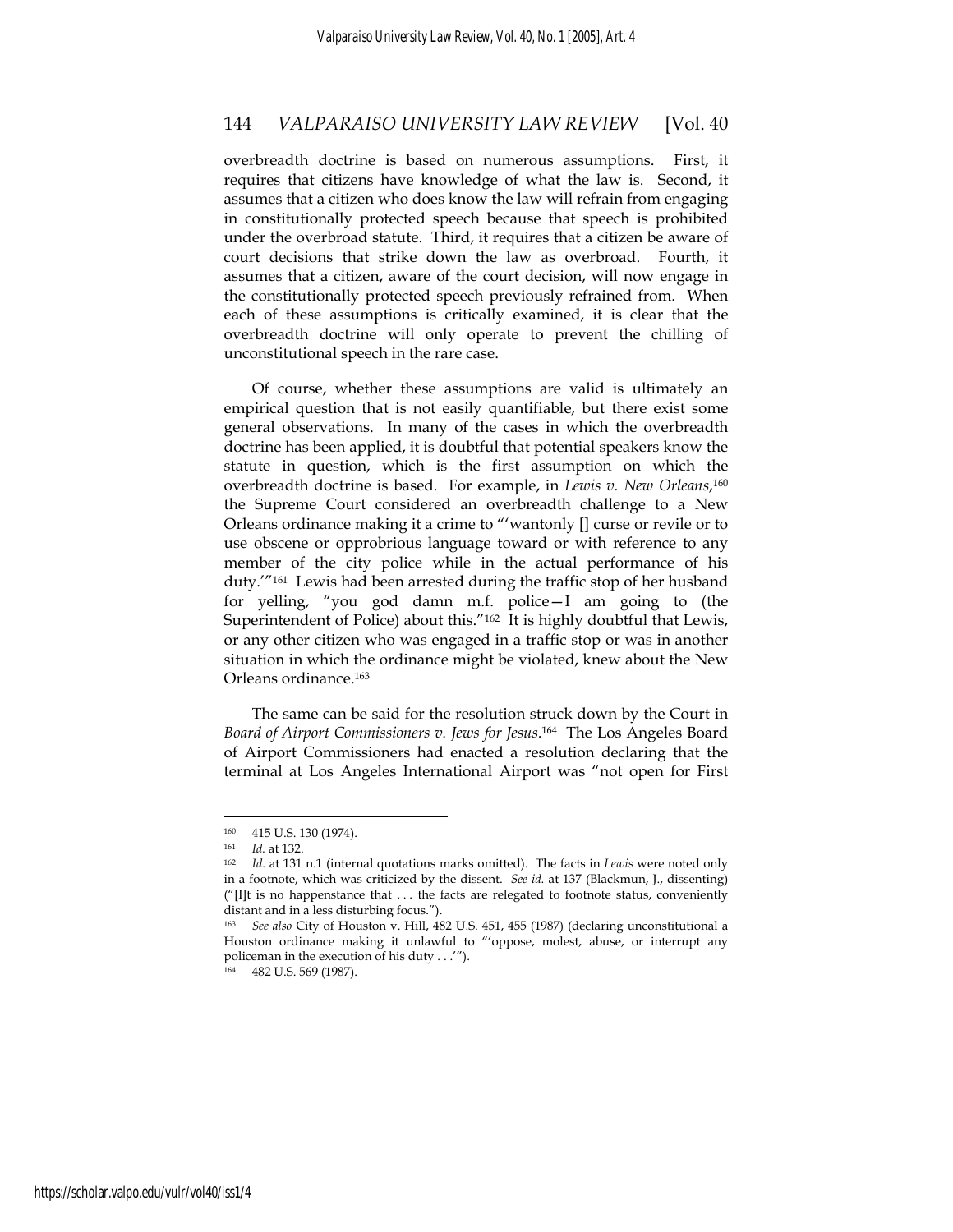Amendment Activities. . . . "<sup>165</sup> After a "minister" for the nonprofit "Jews for Jesus" corporation was asked to refrain from distributing free religious leaflets, Jews for Jesus brought suit challenging the constitutionality of the resolution.166 Noting that the resolution could be applied to such activities as "talking and reading, or the wearing of campaign buttons or symbolic clothing," the Court used the overbreadth doctrine to strike down the statute.167

Undoubtedly, Jews for Jesus and other organizations that desired to use the terminal as a place to distribute literate were aware of the law, either after they were told to leave by officials or after having learned of such an incident. However, these are not the category of speakers whose speech might be chilled by the terminal resolution. Jews for Jesus, and other similarly situated organizations wishing to use the terminal to distribute literature, were represented in the actual case before the Court.168 Those speakers whose speech might presumably be chilled by the resolution, the "talkers" and "readers" mentioned by the Court, surely had no idea that there existed a resolution that could be used to suppress their activities.<sup>169</sup>

<sup>165</sup> *See id.* at 570–71. 166 *See id.* at 571.

<sup>&</sup>lt;sup>167</sup> See id. at 575.<br><sup>168</sup> The Court avoided many difficult questions, such as whether an airport terminal is a traditional public forum, by relying on overbreadth grounds. *See id.* at 573–74 ("Because we conclude that the resolution is facially unconstitutional under the First Amendment overbreadth doctrine regardless of the proper standard, we need not decide whether LAX is indeed a public forum, or whether the *Perry* standard is applicable when access to a nonpublic forum is not restricted."). By relying on overbreadth grounds, the Court violated the principle established in *Fox*, that an overbreadth analysis should not be performed if the statute is unconstitutional as applied to the overbreadth claimant. *See* Bd. of Trs. v. Fox, 492 U.S. 460, 484–85 (1989).

<sup>169</sup> *Jews for Jesus* raises another problem with the overbreadth doctrine—the possibility that a court will strike down a statute based on hypothetical fact patterns that might technically constitute a violation of the law but would not be pursued and prosecuted. The Supreme Court encountered this issue in *Massachusetts v. Oakes*, 491 U.S. 576 (1989). Oakes had been arrested for taking "approximately 10 color photographs of his partially nude and physically mature 14-year-old stepdaughter." *Id.* at 580. Oakes was convicted under a statute making it a crime to permit a child to "pose or be exhibited in a state of nudity" and was sentenced to ten years of imprisonment. *Id*. at 579–80. One issue before the Court was whether the statute was unconstitutional under the overbreadth doctrine because it could be applied to parents who take nude pictures of their baby children. In Justice Scalia's opinion, nude photos of small children were not so common that the statute was unconstitutional under the overbreadth doctrine. *See id*. at 589. However, Justice Scalia also noted that a prosecutor would almost never prosecute a family for taking nude pictures of their small children: "We can deal with such a situation in the unlikely event some prosecutor brings an indictment." *Id.*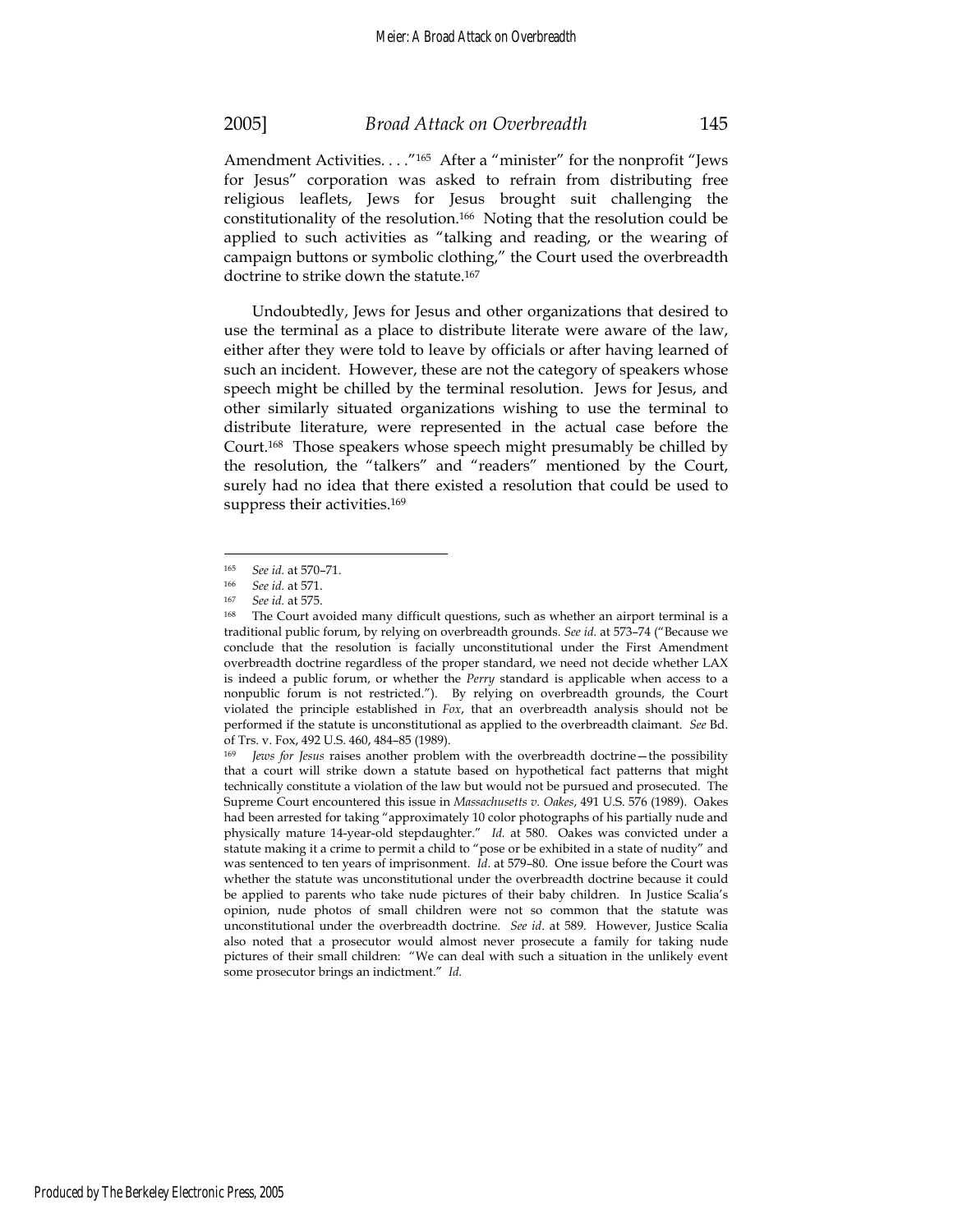Thus, in *Jews for Jesus* and *Lewis*, the first assumption required under the overbreadth doctrine—that citizens are aware of the statute or ordinance in question—is not met. Although there are other cases in which it is more likely that the general population, or at least potential speakers, would be aware of a statute attacked under the overbreadth doctrine, it seems that there are many instances in which citizens will not even know the law in question. If citizens are not even aware of the statute, it cannot be said that the statute will chill constitutional speech.

The second assumption that is required for the overbreadth doctrine to actually prevent chilling of constitutional speech is that a citizen who does know the law will refrain from engaging in constitutionally protected speech because that speech is prohibited under the overbroad statute. Again, in at least some situations, this assumption seems unlikely. Consider again the fact pattern in *Lewis*. It seems highly unlikely that a person who is inclined to shout verbal insults at an onduty police officer would refrain from doing so simply because of knowledge that such conduct is prohibited by law. Such speech is made instinctively and without reflection, often when the speaker is experiencing great emotion. Consider also the Massachusetts statute from *Oakes*, 170 which prohibited involvement in the display or production of nude photographs of children.171 Although the statute technically applied to parents who took nude family photographs of their small children,<sup>172</sup> it seems highly unlikely that parents, even if they were aware of the law, would stop taking pictures of their naked babies.173

In contrast, knowledge of the law would surely cause others to refrain from speaking. Particularly in situations where the speaker had time to reflect on the illegality of the speech before speaking, it seems that chilling is possible if citizens are, in fact, aware of the law. For example, law-abiding citizens who knew of a ban on First Amendment activities in an airport terminal might refrain from wearing political buttons supporting a particular candidate.174 Additionally, public employees disinclined to fall into the bad graces of their boss might

<sup>170 491</sup> U.S. 576 (1989).

<sup>171</sup> *See id.* at 579.

<sup>172</sup> *See id.* at 589.

<sup>173</sup> Under the facts in *Oakes*, parents would not refrain from taking pictures probably because they knew that they would never be prosecuted for such activity. *See supra* note 169.

<sup>174</sup> *See* Bd. of Airport Comm'rs v. Jews for Jesus, 482 U.S. 569, 570–71 (1987) (stating that the Los Angeles airport terminal was "not open for First Amendment activities . . .").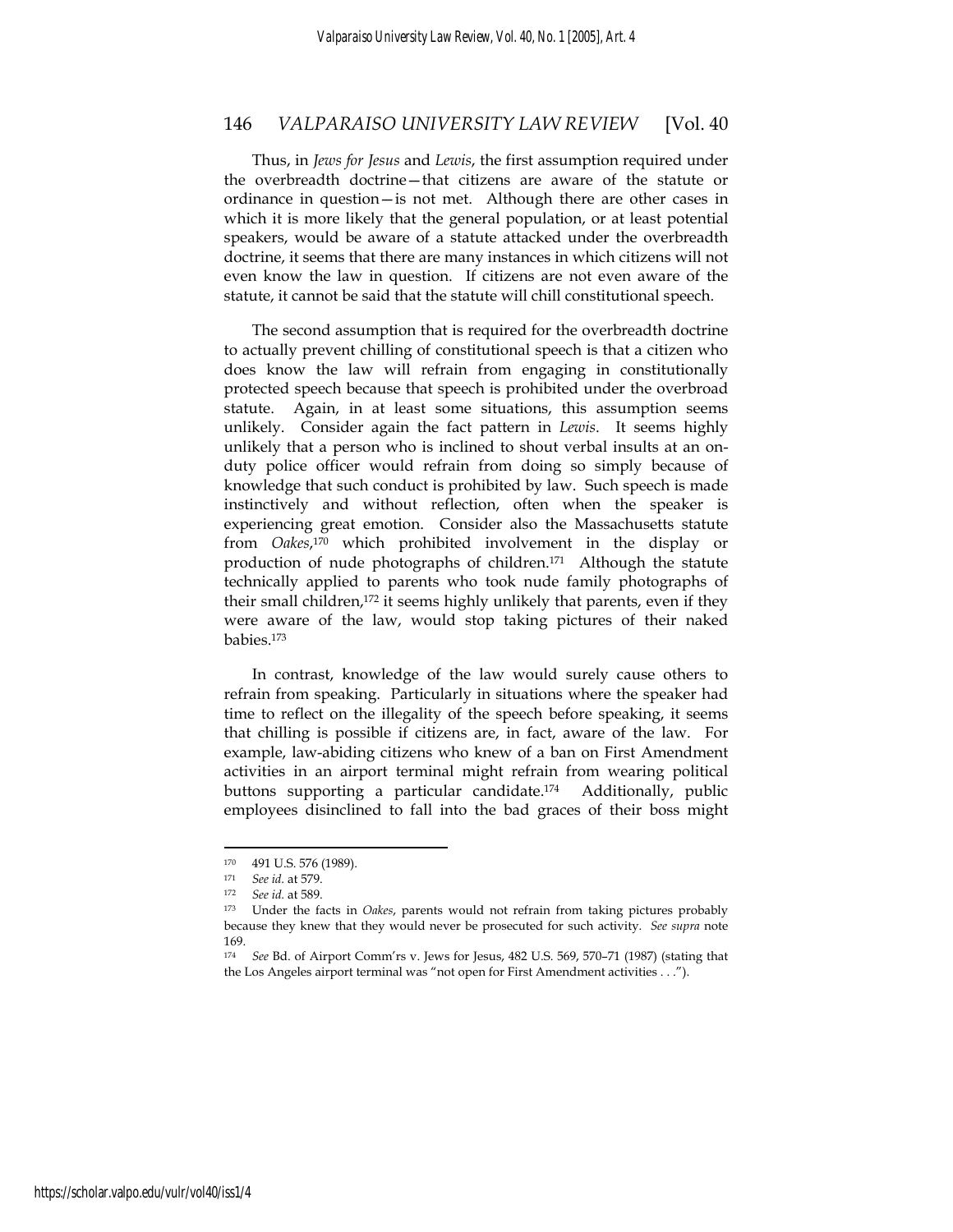refrain from engaging in constitutionally protected speech, such as wearing a political button or displaying a political bumper sticker, pursuant to an overbroad state law regulating the political activities and speech of public employees.175 In other circumstances, even if the speaker has time to reflect on the speech and the consequences from engaging in such speech, the speaker will sometimes engage in speech that he or she feels compelled to make. Gregory Johnson no doubt knew that he violated Texas law when he burned the American flag in front of the National Convention in 1984.176 Similarly, David O'Brien surely realized that he violated a federal prohibition on the intentional destruction or mutilation of draft cards when he burned his draft card on the steps of the South Boston Courthouse.177

Thus, the second assumption necessary to the overbreadth doctrine—that citizens who know the law will refrain from engaging in constitutionally protected speech that violates the law—is not true in many situations. In some situations, such as the Houston ordinance in *Lewis* that prevented cursing at an officer, the emotional impulse by a speaker to express frustration with an officer will often override the speaker's knowledge that his or her conduct violates the law. In other situations, such as the Massachusetts statute in *Oakes* that could be applied to family photos of naked babies and toddlers, speakers continue to engage in the conduct because they know that they will not be prosecuted. Finally, in some instances, a speaker will engage in speech that is prohibited but that the speaker feels is important and perhaps constitutionally protected. This principle is best exemplified by the *O'Brien* and *Johnson* cases, in which the speakers felt compelled to speak despite the likely arrest, prosecution, and conviction that would follow his speech.178

The third assumption necessary for the overbreadth doctrine to prevent chilling is that a citizen be aware of court decisions that strike down the law as overbroad. Once again, in many circumstances this assumption seems improbable. A 2002 poll of Americans revealed that two-thirds of Americans could not name a single Supreme Court

Produced by The Berkeley Electronic Press, 2005

<sup>175</sup> *See* Broadrick v. Oklahoma, 413 U.S. 601, 618 (1973) ("[W]e do not believe that [the Oklahoma statute] must be discarded *in toto* because some persons' arguably protected conduct may or may not be caught or chilled by the statute.").

<sup>176</sup> *See* Texas v. Johnson, 491 U.S. 397, 420 (1989) (reversing Johnson's conviction under Texas law for desecrating a venerated object).

<sup>177</sup> *See* United States v. O'Brien, 391 U.S. 367, 386 (1968) (upholding O'Brien's conviction). 178 *Johnson*, 491 U.S. 397; *O'Brien*, 391 U.S. 367.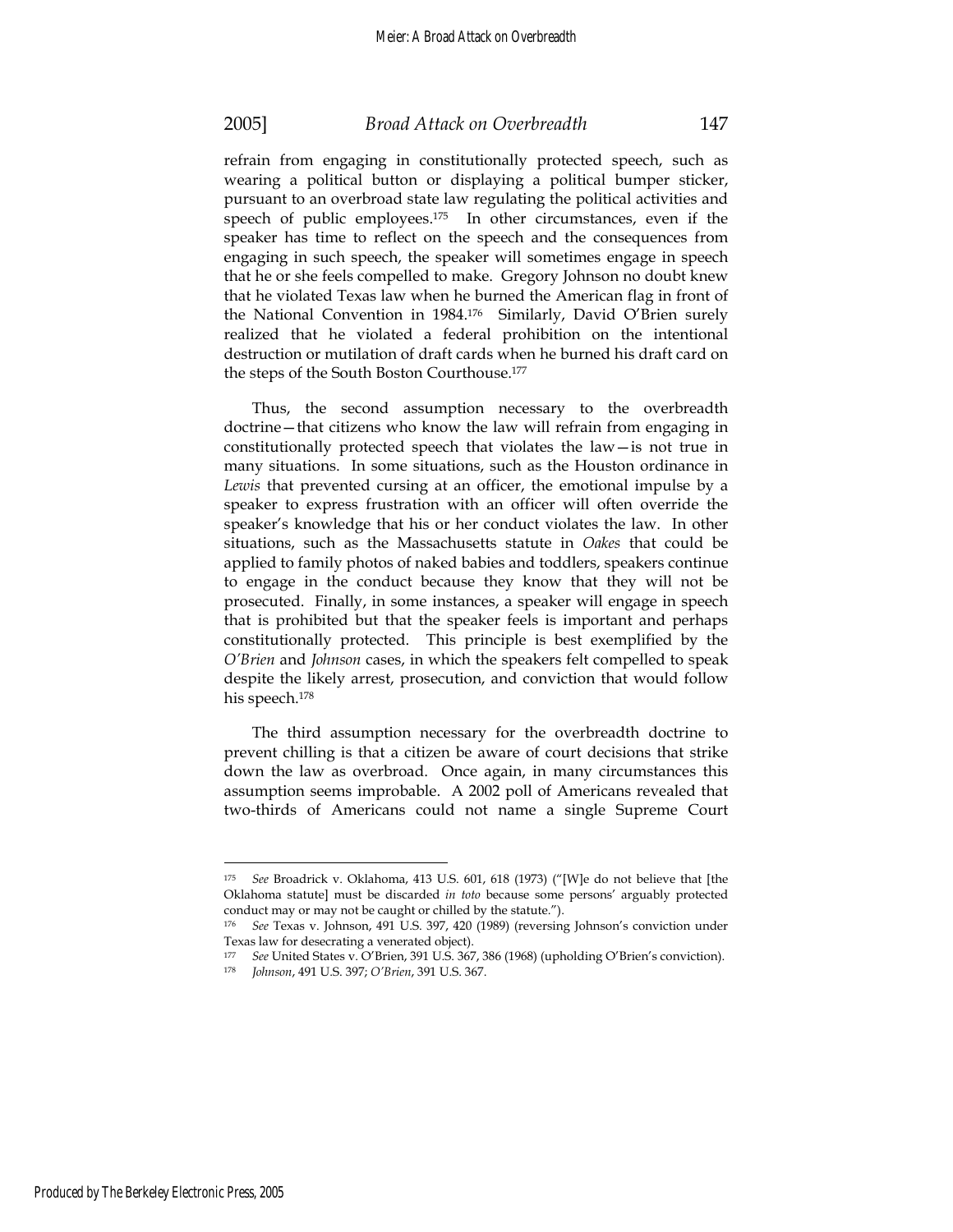Justice.179 Even more startling was the fact that over two-thirds could not even identify the number of Justices that sit on the Supreme Court, even when given an option of "5," "7," "9," "11," or "I don't know."180 If Americans are generally unaware of the Justices of the Supreme Court, it seems safe to say that they are not faithfully checking the Supreme Court website and anxiously waiting for the next slip opinion to be posted. This says nothing about the multitude of lower appellate courts decisions, both federal and state. If a federal court of appeals panel sitting in Denver, Colorado, strikes down an Oklahoma state law under the overbreadth doctrine, is it reasonable to assume that a citizen of Lawton, Oklahoma, will be aware of the opinion, much less understand the implications on his or her free speech rights?

My instinct is that the answer to that question will very often be *no*. The courts' assumption that citizens trace the constitutionality of statutes as they make their way through the appellate courts seems fantastical and a bit presumptuous. It is true that certain cases involve activists groups, such as the ACLU or pro-life groups, that follow the appellate disposition of state and federal statutes. However, it is more and more common for those groups to be a part of the lawsuit in which the statute in question is considered.181 Thus, because these groups are parties to the lawsuit, they are not the type of unrepresented speaker whose speech the overbreadth doctrine is supposed to prevent from being chilled.182

<sup>179</sup> *See* Information Clearing House, *Shocking Poll: Majority of Americans Cannot Name a Single Department in the President's Cabinet* (Nov. 4, 2003), http://www.informationclearing house.info/article5158.htm.

<sup>180</sup> *See id.*

<sup>181</sup> *See, e.g.*, Tennessee v. Lane, 541 U.S. 509 (2004); Ashcroft v. Free Speech Coalition, 535

U.S. 234 (2002); Reno v. ACLU, 521 U.S. 844 (1997).

<sup>182</sup> Other commentators have found this assumption hard to believe: How many people likely to be involved in this class of cases read the statutes and ordinances closely enough to be deterred from constitutionally protected speech by an over-broad law, and then follow the law reports with such care as to be reassured by a Supreme Court decision declaring the law unconstitutional on its face unless and until it is saved by a narrowing construction by the State's highest tribunal? And how many check for narrowing State court interpretations?

ARCHIBALD COX, THE ROLE OF THE SUPREME COURT IN AMERICAN GOVERNMENT 45 (1976). Cox raises the interesting point that citizens should also be leery of relying on a federal appellate court decision striking down a state statute as overbroad because state courts can "rescue" an overbroad statute by construing it narrowly. In most cases, one would think that a narrowing state interpretation of the statute would eliminate the speaker's constitutionally protected speech that was prohibited and chilled by the original statute. Thus, the speaker would not have to worry about subsequent narrowing interpretations of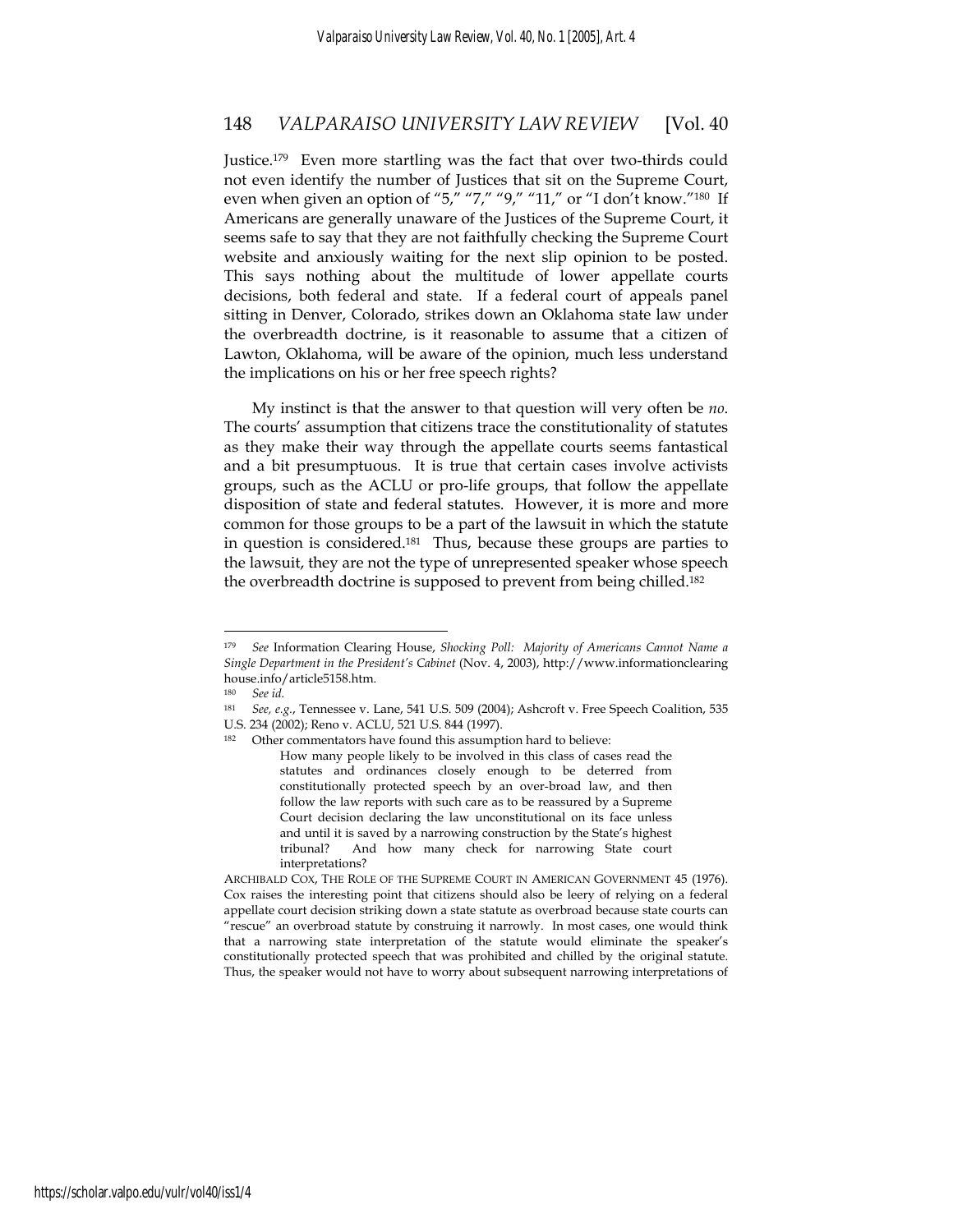citizen, aware of a court decision striking down a statute pursuant to the overbreadth doctrine, will now engage in the constitutionally protected speech previously refrained from. Keeping in mind that this is a citizen, who was initially aware of the statute in question, refrained from speaking because of the statute and has followed the resolution of the statute through the appellate court disposition. It seems reasonable to assume that this conscious citizen will now engage in the protected speech.

There are factors that might cause the speaker to pause. Initially, there is no guarantee that the citizen will not be arrested for the speech. Although this hypothetical citizen has closely tracked the litigation of the statute and carefully read the appellate court's opinion striking down the law, there is no guarantee that local law officials responsible for implementing the law, which can still be found on the state books or in the state penal code,183 will be as informed. Of course, the speaker is protected from an ultimate conviction, but any speaker engaging in constitutionally protected speech will always be protected from conviction even if the statute is not struck down using the overbreadth doctrine. The overbreadth doctrine is concerned only with the chilling of constitutionally protected speech, speech that could not be the basis of a conviction, regardless of whether the court had or had not previously declared the statute unconstitutional pursuant to the overbreadth doctrine. Thus, to the extent that speakers still fear arrest for their speech even after a court has struck down an overbroad statute, the application of the overbreadth doctrine has accomplished nothing in terms of preventing the chilling of speech, except perhaps to remove an ambiguity regarding the fate of the speaker in the courts following an arrest.

Produced by The Berkeley Electronic Press, 2005

the statute because those interpretations would presumably eliminate constitutionally protected speech from the parameters of the statute. However, it is possible to formulate a state court interpretation of a statute, declared overbroad by a federal court, that eliminates enough unconstitutional applications of the statute to avoid substantial overbreadth but nevertheless is applicable to some constitutionally protected speech. In that scenario, the speaker would theoretically still be "chilled" because his or her speech, while protected, is still illegal under the most recent interpretation of the statute given by a state court. If anything, the above digression exemplifies how improbable it is that normal citizens, untrained in the law, will engage in conduct that violates a state statute because some appellate court has declared the statute overbroad.

<sup>183</sup> *See id*. at 45 ("Of course, the declaration [that a statute is unconstitutional pursuant to the overbreadth doctrine] does not take the statute off the books.").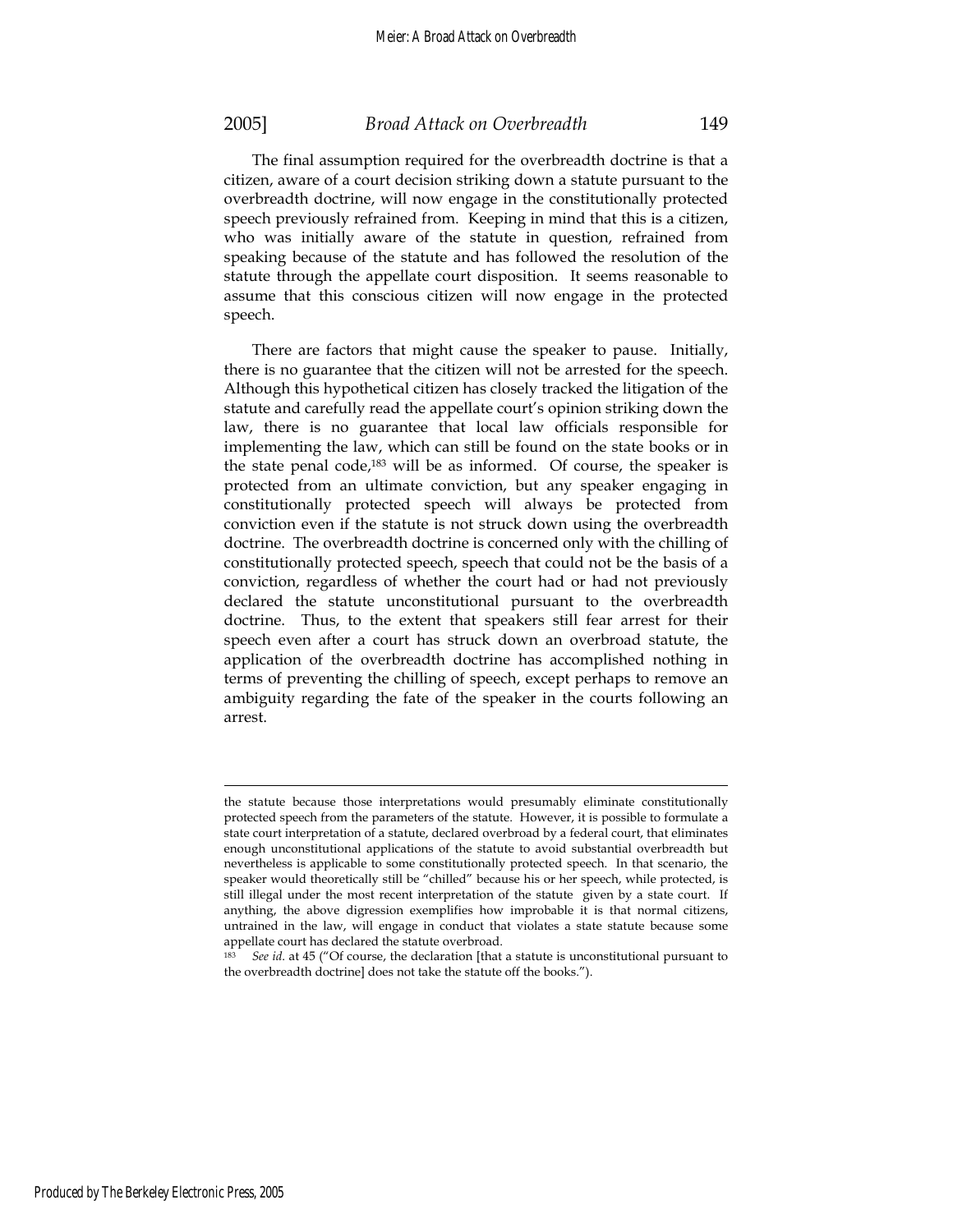A good illustration of this scenario is presented in *City of Houston v. Hill*. 184 In *Hill*, the Supreme Court considered an overbreadth attack on a Houston ordinance making it unlawful to interrupt a police officer in his or her official duties.185 The Court concluded that the ordinance was substantially overbroad and struck it down.186 It is doubtful that this decision eliminated the chilling of constitutional speech in this arena. First, as was discussed above, someone who is as emotionally charged as the defendant in *Lewis* is likely to verbally assault the police regardless of their knowledge of a law prohibiting such conduct. The converse is also true. Anyone who prefers not to be arrested will probably refrain from verbally assaulting a policeman, regardless of whether the speaker knows that the statute prohibiting such language has been struck down as overbroad by some court and that the statute will not support an ultimate conviction. In these situations, the chilling comes not from the threat of conviction but from the threat of arrest, and the overbreadth doctrine will not prevent chilling.

Upon close inspection, it seems unlikely that the overbreadth doctrine actually prevents the chilling of constitutionally protected speech, except in rare cases. The answer is ultimately empirical and, unfortunately, not easily measurable. Because the doctrine is a dramatic departure from "the traditional rules governing constitutional adjudication,"187 it would seem that the burden is on the proponent of the application of the doctrine. The considerable weaknesses exposed in this section advise that the chilling theory is not a valid justification for the overbreadth doctrine.

### *B. Encouraging the Legislature to Carefully Draft Laws*

Although the "chilling" rationale is the most common justification of the overbreadth doctrine, there is another argument in favor of the doctrine. According to this argument, the overbreadth doctrine serves the valuable purpose of requiring legislators to consider First Amendment issues when drafting legislation. Further, because courts have the ability to strike down statutes that are "substantially overbroad," the legislative body will be more cognizant of First Amendment rights and will avoid making laws that can be unconstitutionally applied in certain circumstances. Justice Scalia, in a

<sup>184 482</sup> U.S. 451 (1987).

<sup>185</sup> *See id.* at 455.

<sup>&</sup>lt;sup>186</sup> See id. at 471–72.<br><sup>187</sup> Broadrick v. Oklahoma, 413 U.S. 601, 610 (1973).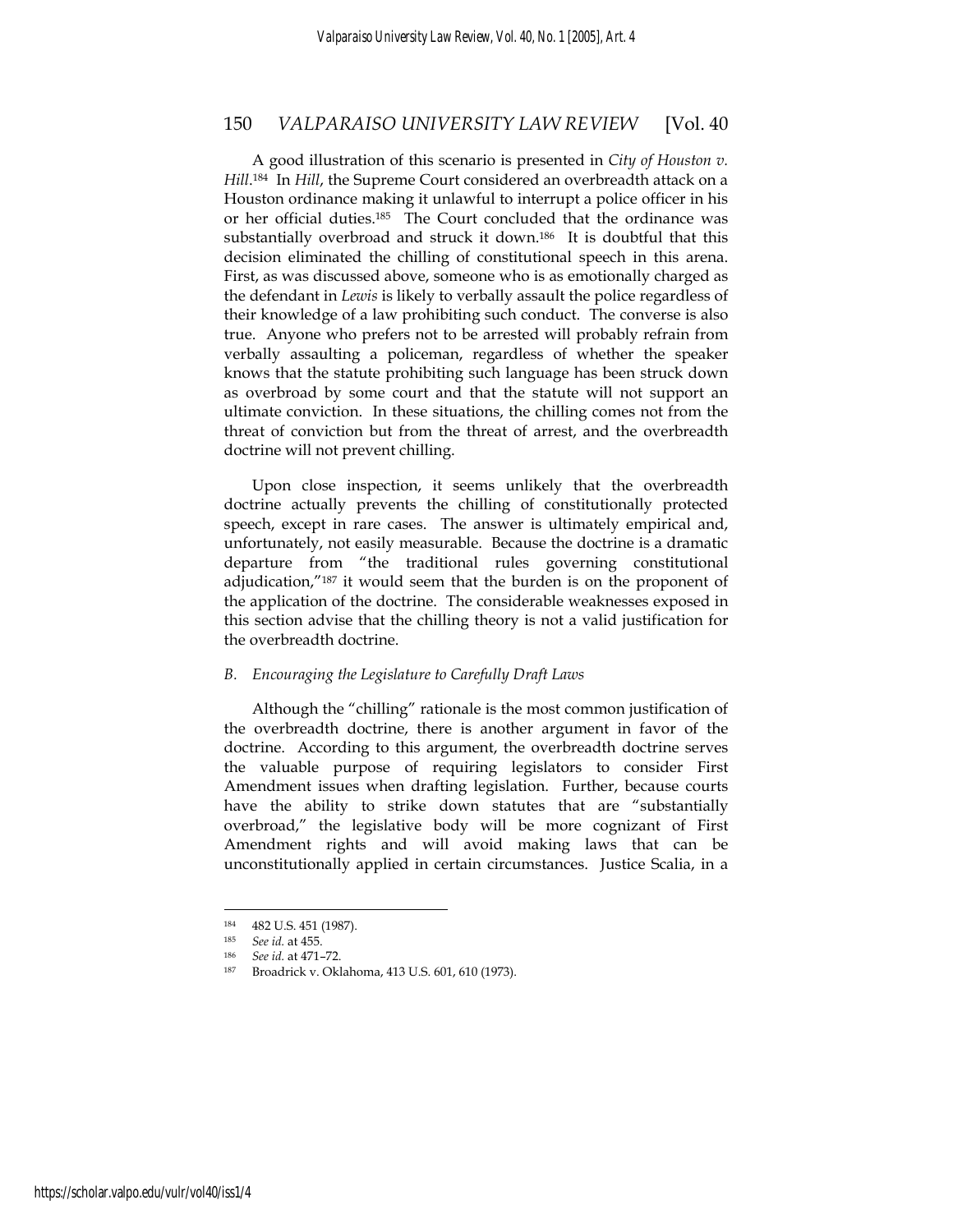portion of an opinion that four other Justices joined, relied on a version of this rationale in *Oakes*:

> The overbreadth doctrine serves to protect constitutionally legitimate speech not merely *ex post*, that is, after the offending statute is enacted, but also *ex ante*, that is, when the legislature is contemplating what sort of statute to enact. If the promulgation of overbroad laws affecting speech was cost free, as Justice O'Connor's new doctrine would make it—that is, if *no* conviction of constitutionally proscribable conduct would be lost, so long as the offending statute was narrowed before the final appeal—then legislatures would have significantly reduced incentive to stay within constitutional bounds in the first place.<sup>188</sup>

This rationale for the overbreadth doctrine relies, like the chilling rationale, on the overbreadth doctrine's effect on third parties specifically legislatures. Like the chilling justification, the legislativeeffect rationale requires numerous assumptions regarding the motivations and foundations on which legislators act.

In a general sense, active judicial review of the constitutionality of statutes undoubtedly, on occasion, causes the legislature to pause, contemplate, and restrain from enacting legislation that intrudes on the personal rights of individuals. The knowledge that the law they pass will be subject to scrutiny by the judicial branch is a good incentive for legislators to remain within constitutional bounds. However, to say that the overbreadth doctrine itself produces this restraint from the legislature might be an overstatement. As stated in Part I, the overbreadth doctrine contributes two additional tools for courts in considering the constitutionality of statutes. First, it dispenses with the normal standing requirement that litigants are only allowed to assert their own personal constitutional rights. Second, it allows a court to use the Speech Model of adjudication, empirically focusing on the way the statute will be applied in various situations. It seems doubtful that legislators are generally aware of these attributes of the overbreadth doctrine. It seems even more doubtful that they exercise additional restraint because of these attributes.

<sup>188 491</sup> U.S. 576, 586 (1989).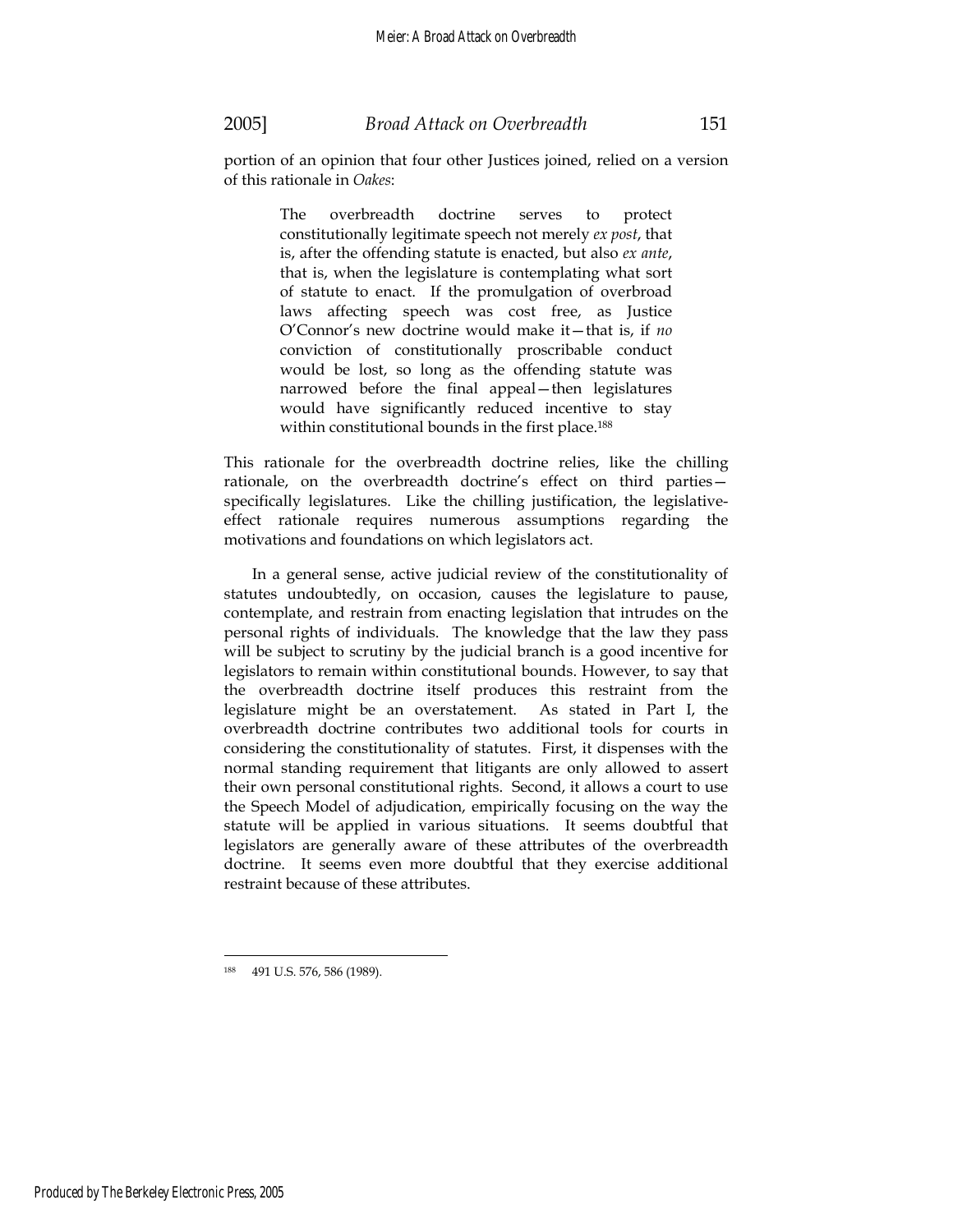Of course, legislators do not necessarily have to be aware of the specific functions of the overbreadth doctrine, even of the existence of the doctrine, in order for the legislative-effect rationale to have merit. One might argue that legislators exercise greater care and precision when drafting statutes not because of a precise understanding of the attributes of the overbreadth doctrine, but because of a general awareness that courts are more frequently striking down legislation touching on free speech issues. The overbreadth doctrine has fostered a culture that is protective of speech rights, and because of this culture, legislators are generally more apprehensive to pass legislation that might intrude on the freedom of speech.

This is a plausible argument. However, it is possible to achieve a culture that is protective of free speech without the overbreadth doctrine. Indeed, I would submit that such a culture presently exists,189 and that is has been created without the overbreadth doctrine. Most "fundamental" or "landmark" First Amendment cases have involved actual controversies in which a defendant has asserted his or her own rights. Neither *Bantam Books Inc. v. Sullivan*, <sup>190</sup> *Cohen v. California*,191 *Brandenburg v. Ohio*, <sup>192</sup> *Texas v. Johnson*, <sup>193</sup> *New York Times v. United States*, <sup>194</sup> *Tinker v. Des Moines Independent School District,*195 nor *Hustler Magazine v. Falwell*<sup>196</sup> involved the overbreadth doctrine, and these cases are considered some of the cornerstones of modern First Amendment free speech analysis. These bedrock cases have done more to create a speech-protective culture than the handful of relatively minor cases in which the Supreme Court has used the overbreadth doctrine to reach its decision. Moreover, when a difficult case involving real issues is litigated, the overbreadth doctrine often allows a court to sidestep the important constitutional question by focusing instead on an outrageous hypothetical application of the statute.197 Thus, in some sense, the overbreadth doctrine permits

<sup>189</sup> *See* Floyd Abrams, *Hate Speech: The Present Implications of a Historical Dilemma*, 37 VILL. L. REV. 743, 743 (1992) ("Without doubt, American jurists afford far greater protection to free expression than exists anywhere else in the world.").

 $\frac{190}{191}$  372 U.S. 58 (1963).

 $191 \t 403 \t U.S. 15 (1971).$ <br> $192 \t 395 \t I.S. 444 (1969)$ 

<sup>395</sup> U.S. 444 (1969).

<sup>193 491</sup> U.S. 397 (1989).

 $194$  403 U.S. 713 (1971).

<sup>195 393</sup> U.S. 503 (1969).<br>196 485 U.S. 46 (1988).

<sup>196 485</sup> U.S. 46 (1988).

<sup>197</sup> For example, in *Board of Airport Commissioners v. Jews for Jesus, Inc.*, 482 U.S. 569 (1987), the Supreme Court used the overbreadth doctrine to avoid the difficult question of whether an airport terminal is a public forum. The Court later concluded that an airport is not a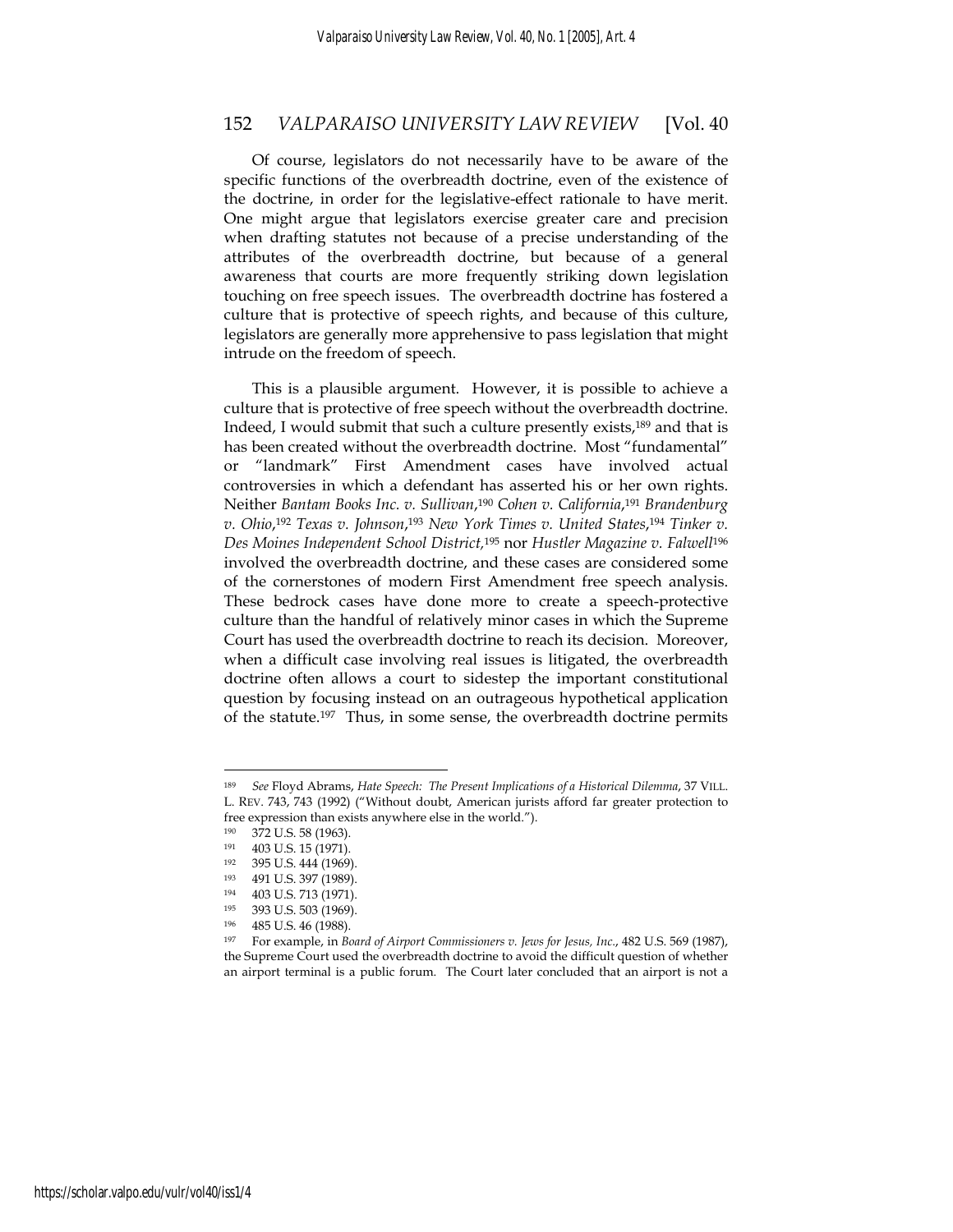the Court to avoid difficult, real issues that could trigger landmark decisions.198 Regardless, the litany of fundamental First Amendment cases not involving the overbreadth doctrine demonstrates that the doctrine is not absolutely necessary to create a speech-protective culture in which the legislature has incentives to avoid the most egregious First Amendment violations.

The overbreadth doctrine is not even necessary for courts to consider the constitutionality of statutes on their face. As detailed in Part I, courts have consistently considered the constitutionality of statutes on their face without the use of the overbreadth doctrine.<sup>199</sup> This analysis occurs through the Statutory Model of adjudication. Under the Statutory Model of adjudication, the court asks whether the legislature has pursued an appropriate goal and whether it has drafted the statute so that the means employed in the statute are adequately tied to the state interest. The analysis is familiar, but it is exclusive and independent of the overbreadth doctrine. Because courts could still review the constitutionality of statutes on their face without the overbreadth doctrine, the legislature would still have significant incentive to avoid unconstitutional litigation.

Regardless of whether the overbreadth doctrine does, in fact, encourage legislators to draft laws with the Court's interpretation of the First Amendment in mind, it is highly questionable whether courts should pursue this goal by altering the "the traditional rules governing constitutional adjudication."200 A determination by the Supreme Court that it is to review the constitutionality of congressional statutes immediately after becoming law would, of course, provide the maximum incentive for Congress to avoid infringing the First Amendment when drafting legislation. However, Article III limits federal jurisdiction to "cases" and "controversies," which prevents the

traditional public forum. *See* Int'l Soc'y for Krishna Consciousness v. Lee, 505 U.S. 672 (1992).

<sup>198</sup> In allowing a court to avoid difficult questions by hypothesizing about other fact patterns, the overbreadth doctrine puts the court in a position of making decisions based on hypothetical facts that have not occurred in the real world while ignoring the real facts that prompted the case before the court. This result is odd and is certainly no way to determine the constitutionality of statutes.

<sup>199</sup> *See, e.g.*, Watchtower Bible & Tract Soc'y v. Stratton, 536 U.S. 150 (2002); Brandenburg v. Ohio, 395 U.S. 444 (1969).

<sup>200</sup> Massachusetts v. Oakes, 491 U.S. 576, 587 (1989) (Scalia, J., portion of concurring opinion in which four other Justices join) ("[I]t seems to me that we are only free to pursue policy objectives through the modes of action traditionally followed by the courts and by the law."); Broadrick v. Oklahoma, 413 U.S. 601, 610 (1973).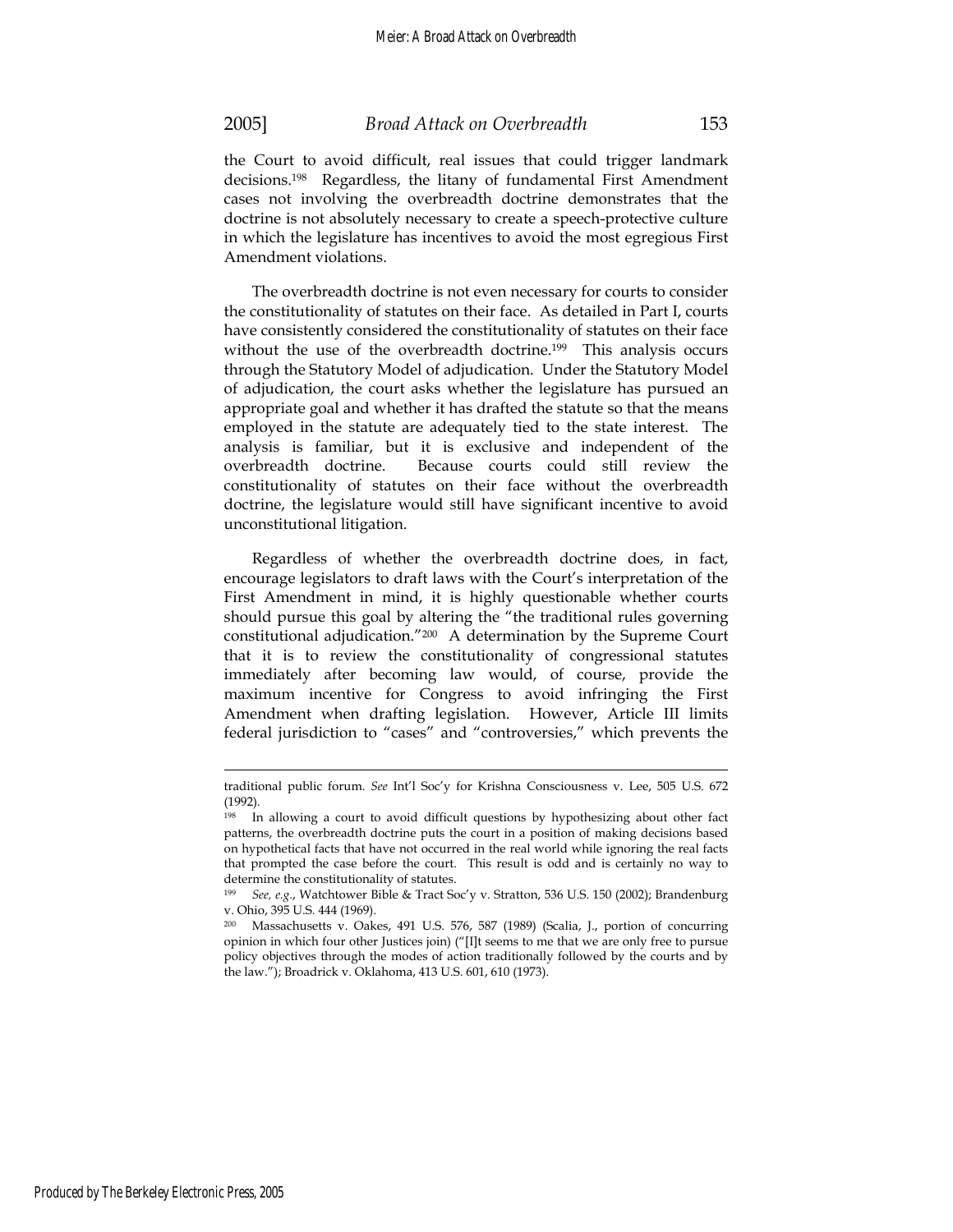Court from assuming this active role.<sup>201</sup> Although the requirement that a litigant only assert his or her own constitutional rights is not constitutionally-mandated by the "case" or "controversy" requirement of Article III,<sup>202</sup> there are important objectives achieved by this standing requirement:

> Th[is] principle[] rest[s] on more than the fussiness of judges. [It] reflect[s] the conviction that under our constitutional system courts are not roving commissions assigned to pass judgment on the validity of the Nation's laws.... Constitutional judgments, as Mr. Chief Justice Marshall recognized, are justified only out of the necessity of adjudicating rights in particular cases between the litigants brought before the Court.203

It seems impossible that the overbreadth doctrine could trump these constitutional "convictions" merely to encourage the legislature to refrain from legislation that might be unconstitutional in some circumstances.204 As the Court stated in *Broadrick*, the function of the judiciary is to decide cases and controversies. The judiciary's role is not to pursue policy objectives, but the overbreadth doctrine seems to confuse the two. Of course, it is consistent with the role of Article III courts to decide cases and controversies consistent with, and in furtherance of, the values expressed by the Bill of Rights. Yet, when the judiciary starts testing the bounds of its constitutional limitations in the name of teaching the legislature a lesson, the judiciary seems to forget its adjudicatory function and views itself as policymaker.205

<sup>201</sup> *See* United States v. Raines, 362 U.S. 17 (1960) ("This Court, as is the case with all federal courts, 'has no jurisdiction to pronounce any statute, either of a state or of the United States, void, because irreconcilable with the constitution, except as it is called upon to adjudge the legal rights of litigants in actual controversies.'" (quoting Liverpool v. Comm'rs of Emigration, 113 U.S. 33, 39 (1885))).

U.S. CONST. art. III, § 2, cl. 1.

<sup>203</sup> *Broadrick*, 413 U.S. at 610–11.

<sup>204</sup>*See id*. 205 Justice Rehnquist's dissent in *Texas v. Johnson* is relevant:

The Court concludes its opinion with a regrettably patronizing civics lecture, presumably addressed to the Members of both Houses of Congress, the members of the 48 state legislatures that enacted prohibitions against flag burning, and the troops fighting under that flag in Vietnam who objected to its being burned: "The way to preserve the flag's special role is not to punish those who feel differently about these matters. It is to persuade them that they are wrong." The Court's role as the final expositor of the Constitution is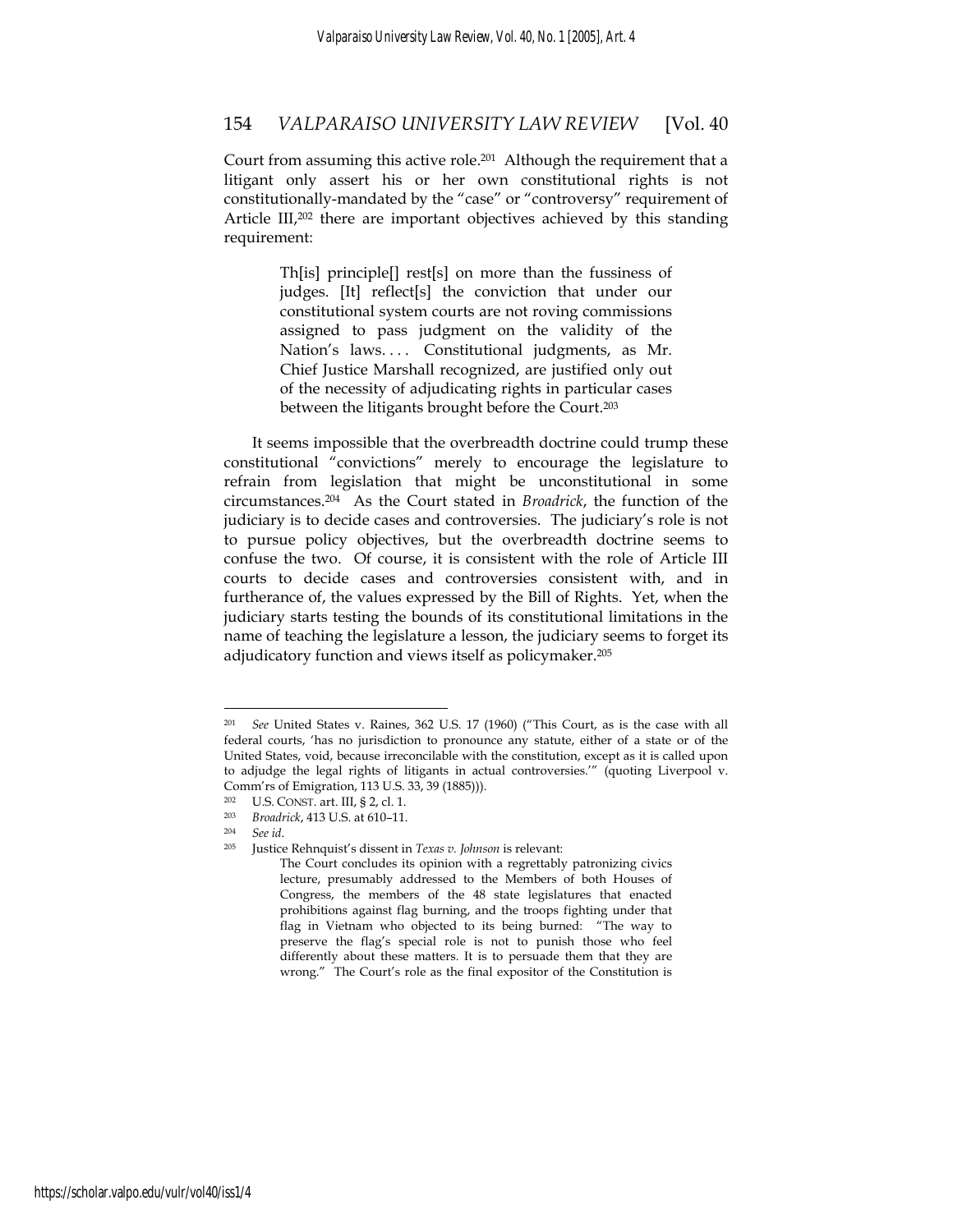To summarize, the rationale that the overbreadth doctrine encourages legislators to draft with care is not particularly strong. It is highly unlikely that the particular attributes of the overbreadth doctrine actually cause legislators to be more cognizant of free speech issues. Although a general culture that promotes free speech would have a restraining effect on legislators, this culture is possible without the overbreadth doctrine. Finally, even assuming that the overbreadth doctrine does encourage legislators to consider the First Amendment, the judiciary should be very hesitant to pursue such policy goals when the means employed stretch constitutional dictates.

### III. THE OVERBREADTH DOCTRINE'S EFFECT ON THE ROLE OF COURTS

Thus far, this Article has identified what the overbreadth doctrine is and whether it advances the goals that the doctrine is said to promote. My conclusion is that the overbreadth doctrine, at best, marginally achieves its goals. Now, the analysis will turn to the other side of the equation: What are the negative consequences of the doctrine?

The primary negative consequence of the overbreadth doctrine is that it has altered, or at least contributed to altering, the contemporary understanding of the role of the judiciary. More and more, courts are perceived as a place where the constitutionality of statutes are decided, rather than a place where cases and controversies are adjudicated. This shift in the perception of the judicial role, although probably indecipherable to those not intimately familiar with the American judicial system, has real-world results. As a result of this muddling of the conventional understanding of the judicial function, the Supreme Court has been unable to conclusively resolve recent issues regarding the use of facial challenges. The resolution of these issues requires a clear understanding of the judicial function. Because the overbreadth doctrine, particularly the part of the overbreadth doctrine that relaxes traditional standing requirements regarding who can bring a facial challenge to a statute, has contributed to contemporary confusion over the role of the judiciary, the Supreme Court has been unable to conclusively resolve these debates, leaving lower federal courts to guess at the appropriate solution.

well established, but its role as a Platonic guardian admonishing those responsible to public opinion as if they were truant school-children has no similar place in our system of government.

<sup>491</sup> U.S. 397, 434–35 (1989) (Rehnquist, C.J., dissenting) (citation omitted).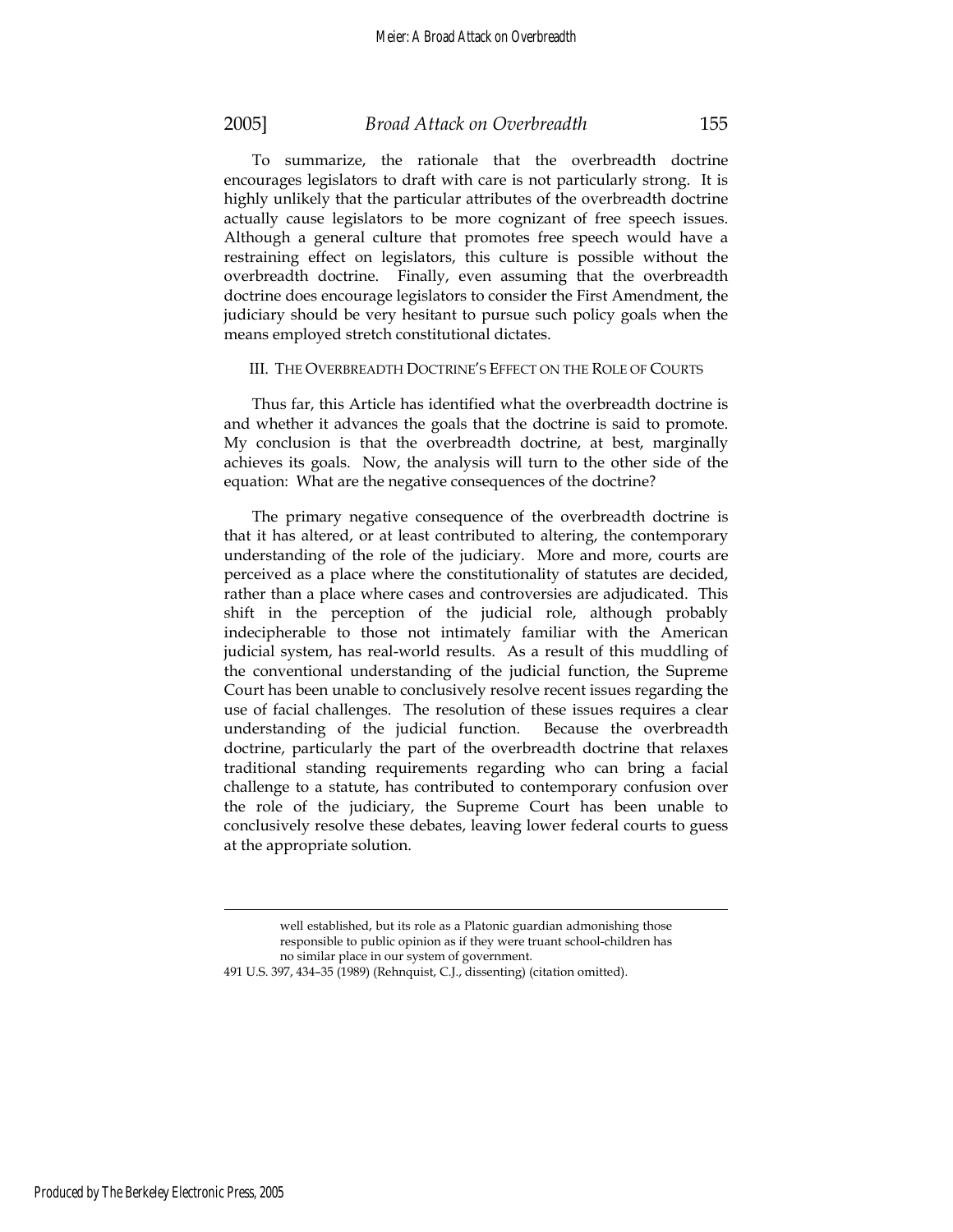This Part begins by examining two current questions facing the Supreme Court regarding the use of facial challenges.<sup>206</sup> I propose that the Court has struggled with facial challenges because it lacks a clear identification of its function or role. Having explored the symptoms of the problem, I turn to the source of the problem: the overbreadth doctrine. Using the contemporary writings of Professor Matthew Adler as an example, I explain how the overbreadth doctrine has improperly altered the conventional understanding of the judicial function, leading to the current confusion in the Court's jurisprudence.

*A. The Contemporary Confusion Over When To Consider the Constitutionality of a Statute on Its Face, and What the Standard should Be for a Facial Challenge to Succeed* 

Much attention has been given recently to the questions of when a court should consider the constitutionality of a statute on its face and, when it does so, what standard the court should apply.<sup>207</sup> Earlier, this Article examined the two analyses a court can use when considering a facial challenge. A court can consider a facial challenge to a statute by using the Statutory Model of adjudication, or a court can use the Speech Model of analysis to dispose of a facial challenge to a statute pursuant to the overbreadth doctrine. However, this descriptive account adds nothing to the normative question of when a court should consider a facial challenge. It is imperative to have some understanding of the current debate regarding facial challenges to comprehend the negative effects of the overbreadth doctrine.

1. When Should the Court Consider a Facial Challenge?

The Supreme Court's recent decision in *Tennessee v. Lane*208 is a prime example of the confusion and disagreement over when to consider the constitutionality of a statute on its face. In *Lane*, the Court considered whether Title II of the Americans with Disabilities Act<sup>209</sup> ("ADA")

<sup>206</sup> By doing so, I will briefly leave the First Amendment arena.

<sup>207</sup> *See* Fallon, *supra* note 6, at 1321 ("Both within the Supreme Court and among scholarly communities, a debate rages over when litigants should be able to challenge statues as 'facially' invalid, rather than merely invalid 'as-applied.'"); Isserles, *supra* note 6, at 362 ("Although both the Supreme Court and the lower federal courts repeatedly have applied [the] *Salerno* [standard] in adjudicating facial challenges, some Justices and commentators recently have called *Salerno*'s facial challenge standard into question, criticizing it an unnecessary dictum, lacking in precedential authority, and draconian in effect." (footnote omitted)).<br><sup>208</sup> 541 I

<sup>541</sup> U.S. 509 (2004).

<sup>209 42</sup> U.S.C. §§ 12131–65 (2004).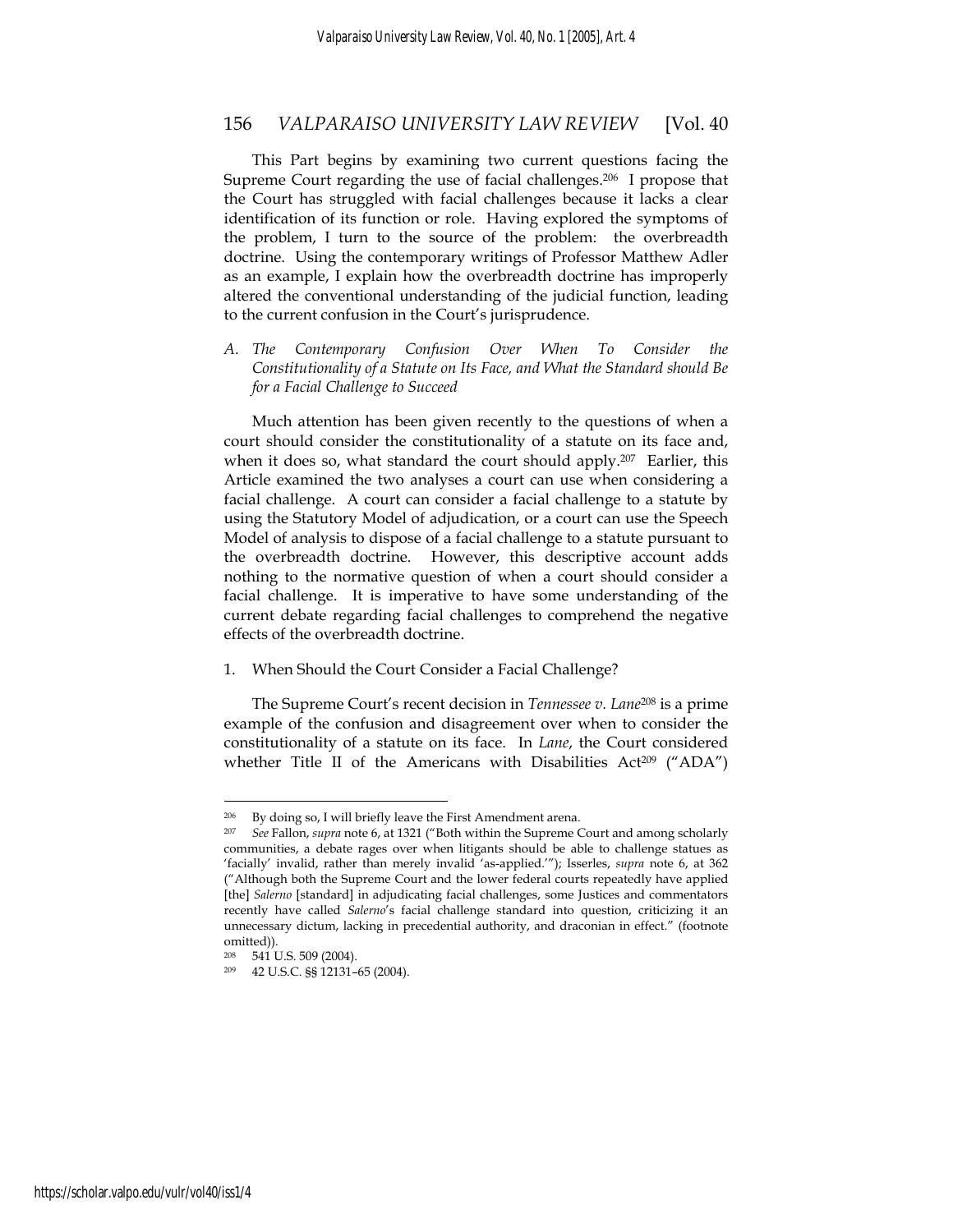"exceeds Congress' power"210 to enforce the Fourteenth Amendment. Title II of the ADA generally requires that States make reasonable accommodations for the disabled in all public services.211 Most lower courts that had previously confronted the question concluded that Title II, on its face, was not a congruent and proportional response to unconstitutional discrimination against the disabled, and it was thus outside Congress's power under Section Five of the Fourteenth Amendment to enforce the substantive guarantees contained in that Amendment.<sup>212</sup> These lower courts reasoned that, although in certain contexts Title II could be viewed as a legitimate enforcement of Fourteenth Amendment constitutional rights, in the large majority of contexts in which Title II applied, the statute required much more than what was constitutionally required.<sup>213</sup> The lower courts thus concluded that Title II was beyond the scope of Congress to enforce the Fourteenth Amendment.214

However, the Supreme Court took a different approach in considering the constitutionality of Title II in *Lane*. 215 Instead of considering the statute on its face by looking at all of the potential applications of the statute and all of the constitutional provisions the statute might be enforcing, the Court focused narrowly on the specific constitutional right the litigants claimed and asked whether Title II was a proper enforcement of that particular constitutional right.216 Viewed in

<sup>&</sup>lt;sup>210</sup> 541 U.S. at 513.<br><sup>211</sup> *See* 42 U.S.C. § 12131(2) (2004).

<sup>&</sup>lt;sup>212</sup> See Timothy Cahill & Betsy Malloy, *Overcoming the Obstacles of Garrett: An "As-Applied" Saving Construction for the ADA's Title II*, 39 WAKE FOREST L. REV. 133, 154–56 (2004) (chronicling the appellate court decisions).

<sup>213</sup> *See, e.g.*, Thompson v. Colorado, 278 F.3d 1020, 1034 (10th Cir. 2001) ("Title II's accommodation requirement appears to be an attempt to prescribe a new federal standard for the treatment of the disabled rather than an attempt to combat unconstitutional discrimination.").

<sup>214</sup> Cahill & Malloy, *supra* note 212, at 154–56. 215 Although the Court framed the issue in *Lane* as whether Congress had the power to enact Title II, a compelling argument can be made that the issue in *Garrett*, based on the motions and pleadings before the Court and the lower court's judgment, was whether Title II is a valid abrogation of Eleventh Amendment immunity. *See* Tennessee v. Lane, 541 U.S. 509, 513 (2004). The Court's decision in *Garrett* to exclude, in an abrogation analysis, evidence of constitutional violations by cities and municipalities when those entities are state actors and thus part of the analysis regarding whether Congress had the power to enact the statute, as opposed to whether there has been a valid abrogation, dictates that the abrogation and Congressional power analyses are slightly different. *See Thompson*, 278 F.3d at 1032 n.7 (explaining how these analyses differ).

<sup>216</sup> The analysis used was still an overbreadth-type analysis. However, the Court simply limited the number of statutory applications it would consider in conducting the "congruence" or "substantially overbroad" analysis.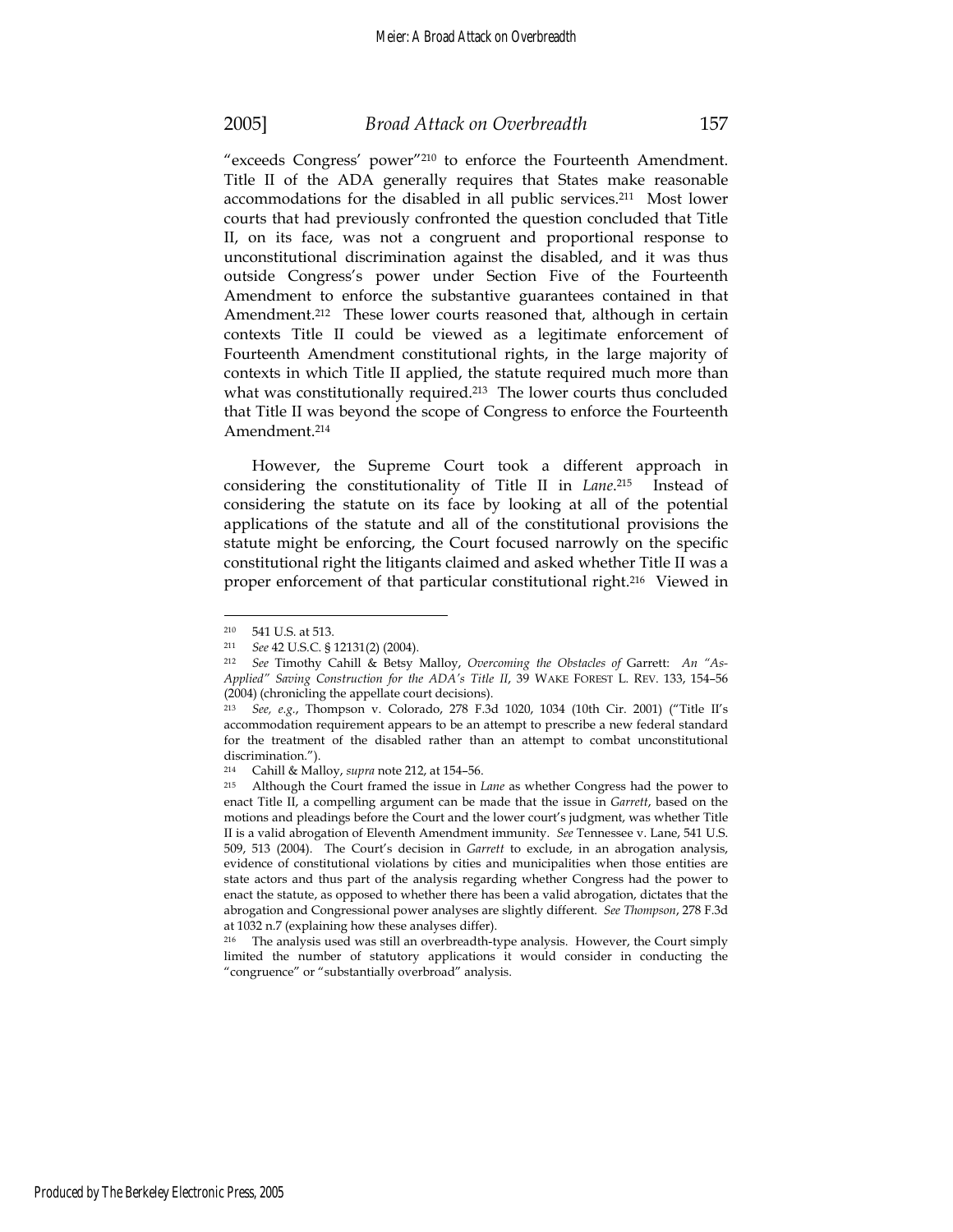this isolated context, the Court concluded that Title II was valid legislation, at least regarding the constitutional right at issue in that case. Justice Rehnquist, in a dissent joined by Justices Kennedy and Thomas, harshly criticized this "as-applied" approach. According to the dissenters, the proper analysis required the Court to measure "the full breadth of the statute or relevant provision that Congress enacted against the scope of the constitutional right it purported to enforce."217

The Court's approach in *Lane* contrasts with the Court's opinion, during the same term, in *Ashcroft v. ACLU*. 218 In *Ashcroft*, the Court considered the constitutionality<sup>219</sup> of the Child Online Protection Act<sup>220</sup> ("COPA"), which was Congress's latest attempt to protect minors from sexually explicit material found on the World Wide Web.221 In sharp contrast to the Court's focused analysis in *Lane,* the Court analyzed the statute as a whole. The Court paid little attention to the specific facts of the case, briefly describing the plaintiffs, who were arguing against the constitutionality of COPA, as "Internet content providers and others concerned with protecting the freedom of speech."222 It is clear from reading the Court's opinion in *Ashcroft* that the particular speech expressed by the plaintiffs over the Internet was inconsequential to the Court's analysis. The Court ultimately concluded that COPA was unconstitutional because COPA was not the least restrictive means available to Congress to achieve its compelling interest in protecting minors from sexually explicit materials.<sup>223</sup>

<sup>217</sup> *Lane,* 541 U.S. at 551–52. 218 124 S. Ct. 2783 (2004).

<sup>&</sup>lt;sup>219</sup> Actually, the issue before the Court was whether the statute "likely violated" the First Amendment. The case was appealed to the Court from the grant of a preliminary injunction against enforcement of COPA. *See id.* at 2790–91.

<sup>220 47</sup> U.S.C. § 231 (2004).

<sup>221</sup> *See Aschcroft*, 124 S. Ct. at 2790–91. 222 *Id.* at 2790. 223 *See id.* at 2792–95. Despite the sweeping breadth and effect of the *Ashcroft* decision, it is important to note that the opinion did not rely on the overbreadth doctrine in reaching its decision. The Court used the Statutory Model of adjudication to conclude that there were less restrictive means available to Congress to achieve its goal of protecting children from inappropriate Internet material. *See id.* at 2792–93. The Court did not engage in the Speech Model of adjudication, which would be applied in the overbreadth analysis, by asking how often the statute would be applied unconstitutionally compared to the number of times the statute would be applied constitutionally. Nor was it necessary to invoke the overbreadth doctrine because the litigants' personal constitutional rights were at stake. The litigants in *Ashcroft* were "a diverse group of organizations . . . which post or have members that post sexually oriented material on the Web." Ashcroft v. ACLU, 535 U.S. 564, 571 (2002). As such, the litigants had satisfied the personal standing requirement for injunction cases because they had a reasonable fear of prosecution under the statute. *See id.*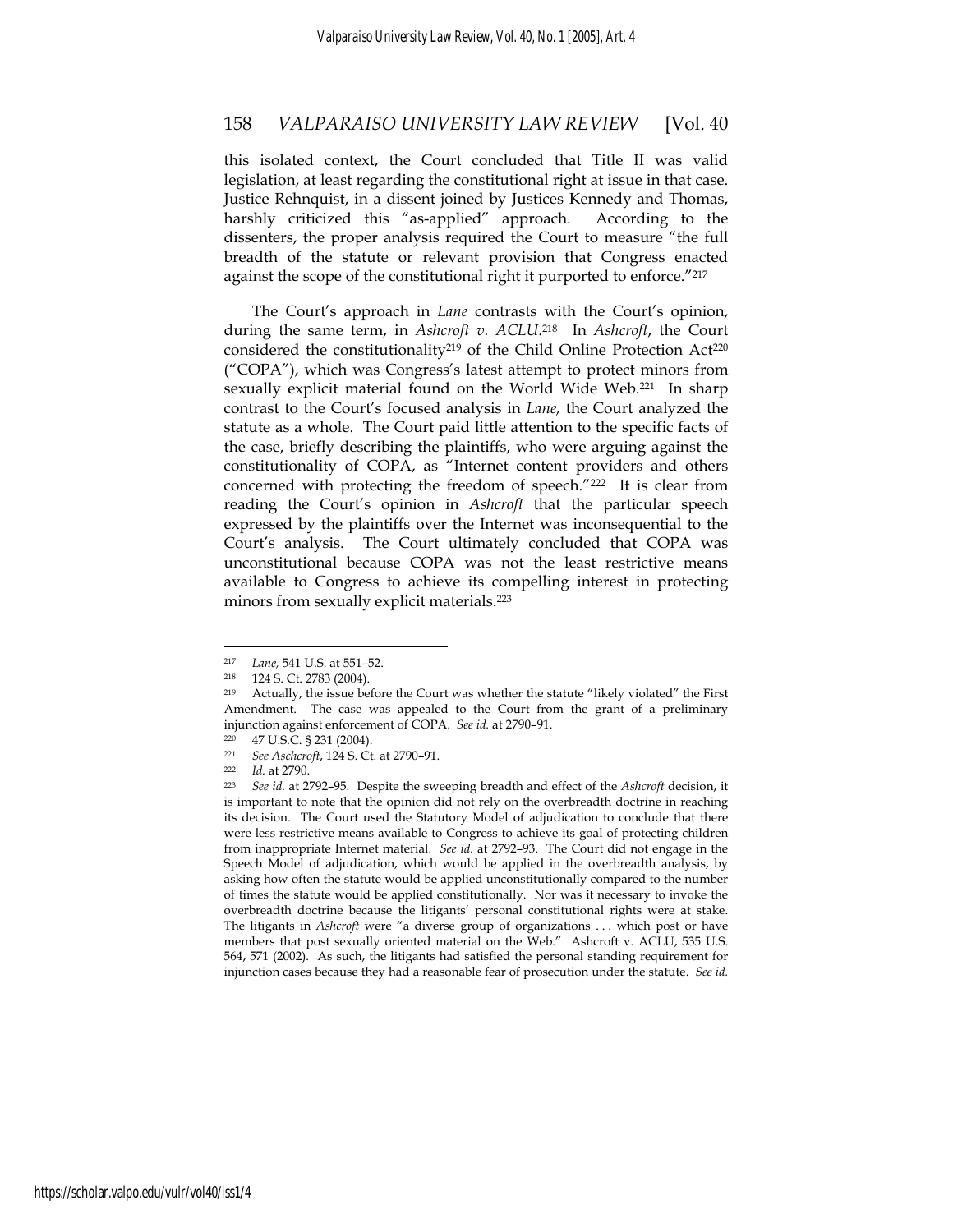*Lane* and *Ashcroft* demonstrate that the question of when to analyze a statute on its face is not merely an academic question. In *Lane*, the Court narrowly viewed the legal issue as whether Congress was acting within its power to enforce the Fourteenth Amendment, and it upheld Title II of the ADA under those particular circumstances. Had the Court focused, as Justice Rehnquist suggested in his dissent, on the "full breadth of the statute,"224 it seems highly likely that the Court would have concluded that Title II exceeded Congress' power, given that every appellate court that framed the issue broadly had struck down Title II. In *Ashcroft*, the Court focused its analysis on the face of the COPA statute in concluding that the statute was unconstitutional; no consideration was given to whether the plaintiffs' Internet speech constituted a violation of the statute or whether the plaintiff's speech was actually protected under the First Amendment. The outcomes of these two cases and, perhaps more importantly, the Congressional statutes involved, relied upon the Court's willingness to consider a facial challenge to the statute.<sup>225</sup>

2. What Is the Proper Standard When a Facial Challenge Is Considered?

In addition to the confusion over when to apply a facial challenge, the Supreme Court also appears conflicted over what standard to apply

at 571. In fact, in an earlier opinion, the Court rejected an overbreadth attack on COPA. *See id.* at 584-85

<sup>224</sup> Tennessee v. Lane, 541 U.S. 509, 552 (2004) (Rehnquist, C.J., dissenting).

<sup>225</sup> A compelling argument can be made that the Court was wrong in both cases and should have considered the constitutionality of Title II on its face while considering COPA only as-applied. In *Lane*, the issue was congressional power to enact a statute or to abrogate through a statute. When considering the constitutionality of an act of Congress, the Court should consider the statute as written. It defies logic to conclude that Congress had the power to enact a statute as applied to certain circumstances but did not have the power under different circumstances. The Court can consider the various circumstances under which a statute might apply when determining whether Congress had the power to enact the statute, but the Court's conclusion on the constitutionality of the statute should be an up-or-down, broad, facial determination. To adjudicate otherwise rewrites the statute and gives Congress the incentive to enact broad statutes, knowing that the Court's jurisprudence will require the courts to adjudicate the circumstances under which Congress can act. *See Lane*, 541 U.S. at 552.

However, in *Ashcroft*, the issue was whether First Amendment rights had been or would be violated. As the Court has repeatedly said, First Amendment rights are personal. There was no attack to Congress's power to pass COPA. The Court should show deference to Congress when Congress is acting within its powers, and it should only consider asapplied challenges to validly enacted legislation. As such, the Court will be able to vindicate personal rights in a concrete setting as cases arise without unnecessarily infringing upon Congress's power to enact legislation.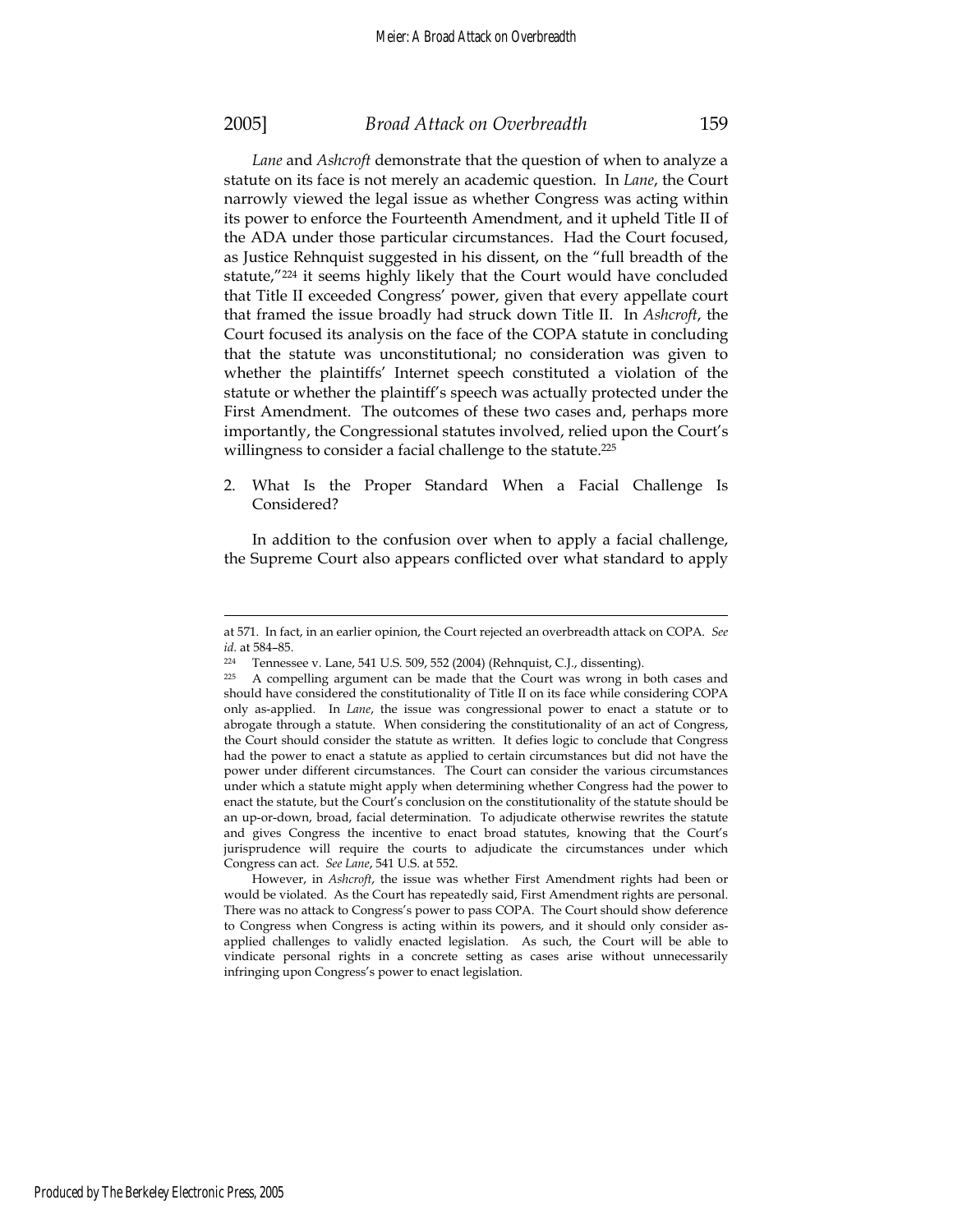when considering a facial challenge.226 In *United States v. Salerno*, 227 the Supreme Court purported to establish or confirm the standard courts should use when considering a facial challenge to a statute: "A facial challenge to a legislative Act is, of course, the most difficult challenge to mount successfully, since the challenger must establish that no set of circumstances exists under which the Act would be valid."228 Under this formulation, as long as there is one set of circumstances in which the statute could be applied constitutionally, the statute is not unconstitutional on its face.

There has been much disagreement regarding whether *Salerno* properly articulates, both descriptively and normatively, the standard to be applied when considering a facial challenge to a statute. Justice Stevens has written that the *Salerno* standard is an inaccurate description of the standard for facial challenges to statutes, that the standard was dicta in the *Salerno* case, and that it should be ignored by lower courts.229 In contrast, Justice Scalia has stated that the *Salerno* standard is a "long established principle"230 that has been ignored, improperly and without discussion, by the Supreme Court in recent abortion cases.<sup>231</sup>

Not surprisingly, commentators are as divided as the Court. Some commentators have argued that the *Salerno* standard is not a correct descriptive claim of how the Supreme Court has traditionally analyzed facial challenges, which includes the facial challenge actually considered in the *Salerno* opinion. Moreover, commentators have stated that the *Salerno* standard is a draconian test that effectively prevents successful facial challenges.232 Others have convincingly countered that the *Salerno* standard is the correct standard to be applied when considering *most* facial challenges.<sup>233</sup> Nevertheless, it is apparent that confusion currently exists regarding the proper standard for a court to apply when a statute is challenged on its face.

<sup>226</sup> One commentator has stated: "[I]t is tempting to say that the Justices of the Supreme Court are not only divided, but also conflicted or even confused, about when statutes should be subject to facial invalidation." Fallon, *supra* note 6, at 1323.

 $\frac{227}{228}$  481 U.S. 739 (1987).

<sup>228</sup> *See id.* at 745. 229 *See generally* Janklow v. Planned Parenthood, 517 U.S. 1174, 1175–76 (1996). 230 *Id.* at 1178 (Scalia, J., dissenting).

<sup>231</sup> *See id.* at 1178–80.

<sup>232</sup> *See* Dorf, *supra* note 7, at 239. 233 *See generally* Stuart Buck, Salerno vs. Chevron*: What to Do About Statutory Challenges*, 55 ADMIN. L. REV. 427, 443–48 (2003) (explaining that *Salerno* is the appropriate standard for most facial challenges); Isserles, *supra* note 6, at 359–405 (also explaining that *Salerno* is the appropriate standard for most facial challenges).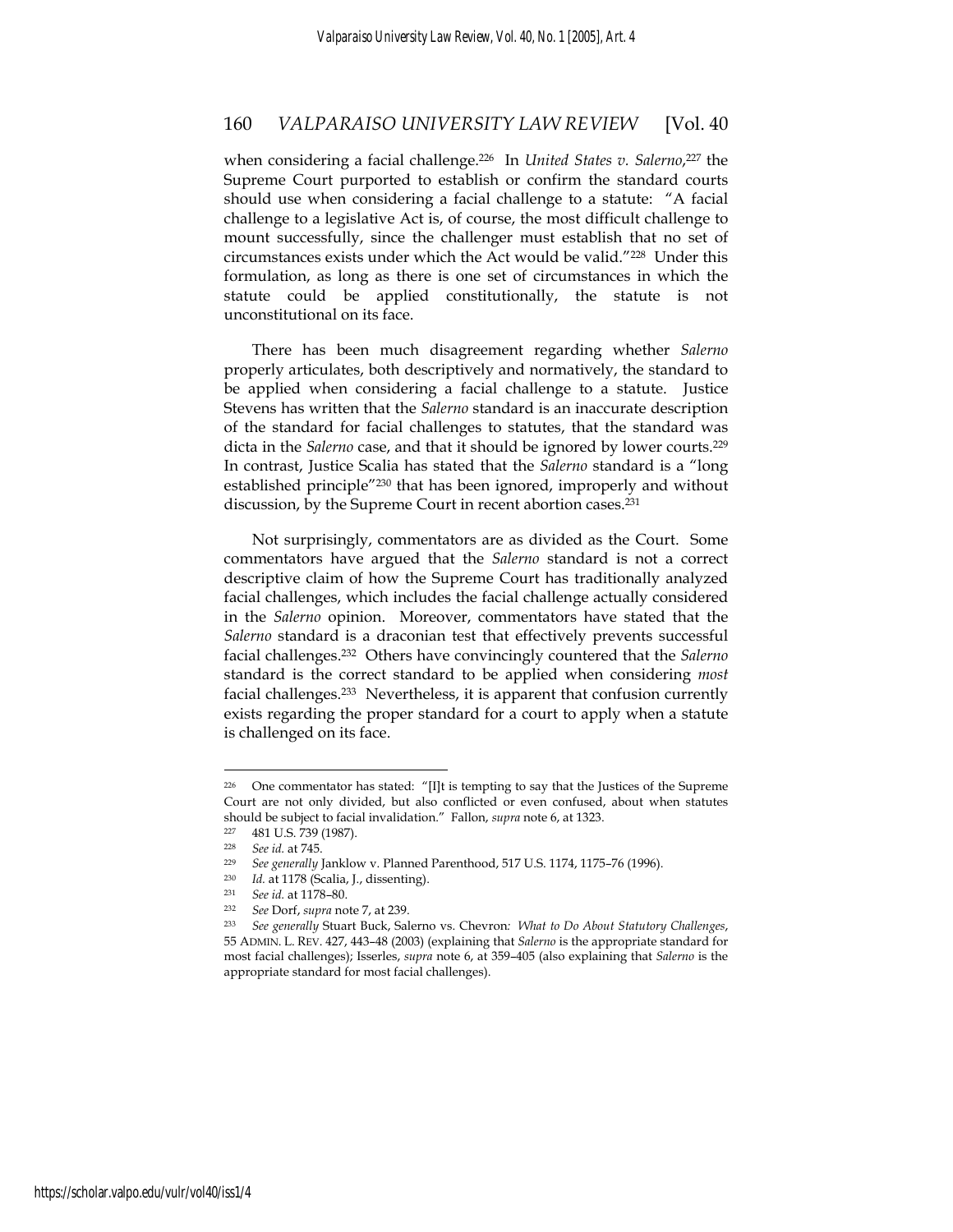### *B. The Function of Courts in American Democracy*

The confusion over when to consider a facial challenge and what standard to apply are symptoms of the lack of a clear understanding regarding the role of American courts. If courts were merely bodies in which actual disputes are to be resolved, then it would seem that statutes need only be struck down on their face if the statute could not be applied in the case before the court and the statutory defect prevented *any* constitutional application.234 However, if the proper role of courts is to act as a constitutional evaluator of the actions of the executive and legislative branches, then a more robust and expansive review of statutes seems appropriate. Of course, a court performs both functions in many instances, but the current questions involving facial challenges require a definitive choice and an established hierarchy.

The Constitution strongly suggests that the role of courts is to decide actual cases, and the judicial power in Article III extends to "cases" and "controversies." At the constitutional convention, the framers considered the creation of reviewing courts and agencies that would have ruled on the constitutionality of statutes without regard to whether there was an actual dispute involving the law, but these proposals were ultimately rejected in favor of the "case" and "controversy" language now found in Article III.235 The Court has extracted various justiciability requirements, such as standing, ripeness, and mootness, from the "case" and "controversy" limitations. These justiciability requirements presuppose "that a federal judge's primary function is to resolve disputes, not to declare the law."236

That the resolution of disputes might sometimes require a declaration on the constitutionality of a law does not change the fact that the primary function of the judiciary is to resolve disputes. As the Court itself has stated, "[t]he power and duty of the judiciary to declare laws unconstitutional is . . . derived from its responsibility for resolving

<sup>234</sup> Under this view, statutes would never technically be struck down facially. Rather, they would simply be struck down in the case before the court. However, a court's analysis in reaching the results in an individual case might mean that future courts would be bound by the analysis of the previous opinion striking down the statute.

<sup>235</sup> *See generally* James Leonard & Joanne C. Brant, *The Half-Open Door: Article III, the Injury-In-Fact Rule, and the Framers' Plan for Federal Courts of Limited Jurisdiction, 54 RUTGERS* L. REV. 1, 57–63 (2001).

<sup>236</sup> Robert J. Pushaw, Jr., *Article III's Case/Controversy Distinction and the Dual Functions of Federal Courts*, 69 NOTRE DAME L. REV. 447, 447–48 (1994).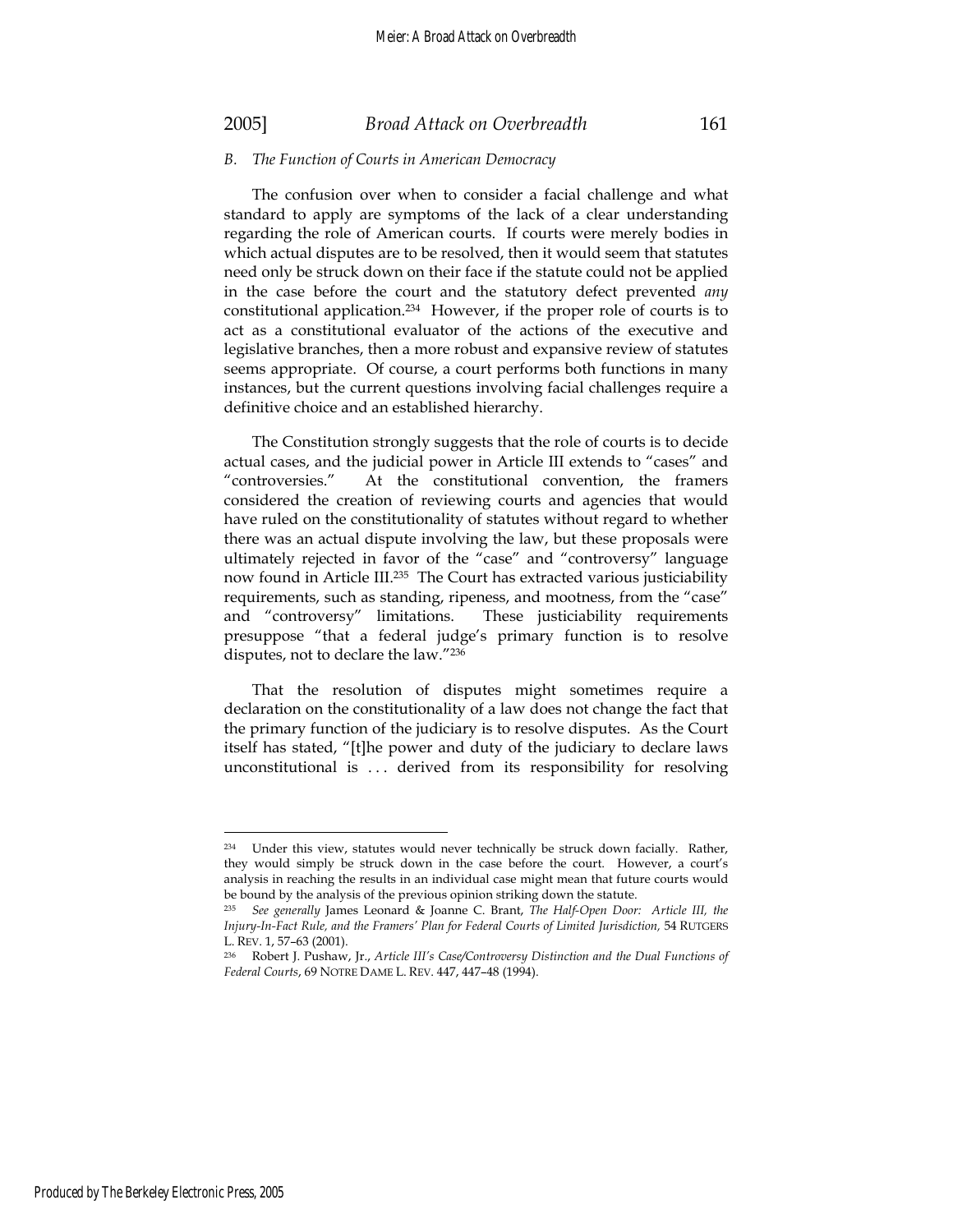concrete disputes. . . ."237 Thus, although courts are often called upon to decide on the constitutionality of statutes, which is indeed one of the most important functions of courts, judicial review is merely one of the components of the courts' larger responsibility to resolve actual cases and controversies.

The accepted and established approach, as announced by the Supreme Court, is that the ultimate function of courts is to resolve disputes.238 However, a competing theory exists. This competing theory is that the primary function of courts is to declare law and repeal or amend invalid statutes. This theory is best articulated in the work of Professor Matthew D. Adler. Under Adler's theory, the "function of a reviewing court is to invalidate (that is, to repeal or amend) rules that are invalid."239 A closer look at Adler's work clearly illustrates how the overbreadth doctrine has contributed to uncertainty over the proper judicial function.

Adler arrives at his conclusion that the function of courts is to invalidate rules by first articulating what he terms the "Basic Structure" of constitutional rights:

> I will call this structure the "Basic Structure." *Constitutional rights are rights against rules*. A constitutional right protects the rights-holder from a particular rule (a rule with the wrong predicate or history); it does not protect a particular action of hers from all the rules under which the action falls. This is, I

<sup>237</sup> *See* Younger v. Harris, 401 U.S. 37, 52 (1971); *see also* Massachusetts v. Mellon, 262 U.S. 447, 488 (1923). The court stated:

The functions of government under our system are apportioned. To the legislative department has been committed the duty of making laws, to the executive the duty of executing them, and to the judiciary the duty of interpreting and applying them in cases properly brought before the courts. We have no power per se to review and annul acts of Congress on the ground that they are unconstitutional. That question may be considered only when the justification for some direct injury suffered or threatened, presenting a justiciable issue, is made to rest upon such an act. Then the power exercised is that of ascertaining and declaring the law applicable to the controversy.

*Mellon*, 262 U.S. at 488*.*

<sup>238</sup> *See* Abram Chayes, *The Role of the Judge in Public Law Litigation*, 89 HARV. L. REV. 1281, 1285 (1976) (stating that the "traditional conception of adjudication . . . was the resolution of disputes").

<sup>239</sup> Matthew D. Adler, *Rights, Rules, and the Structure of Constitutional Adjudication: A Response to Professor Fallon*, 113 HARV. L. REV. 1371, 1378 (2000).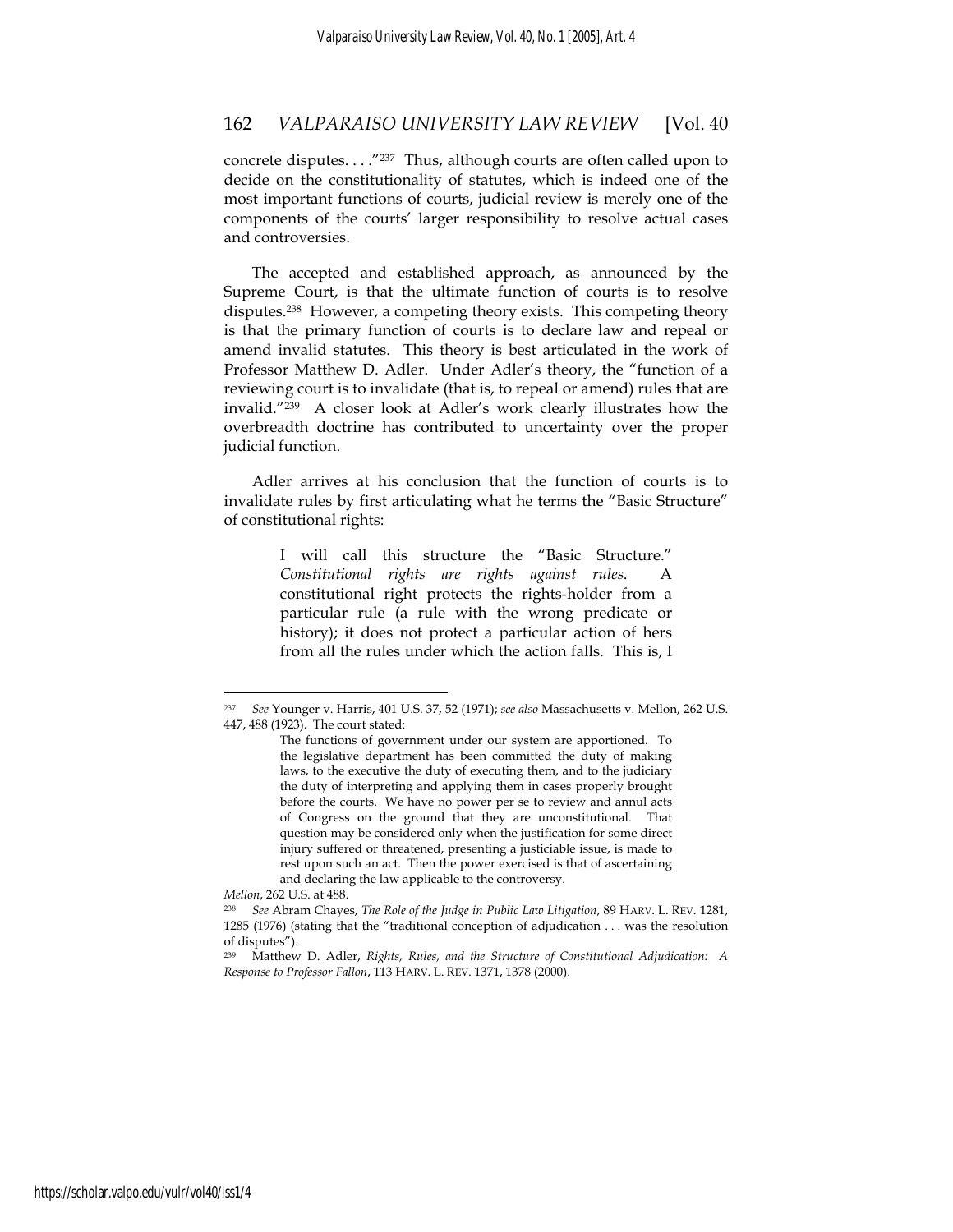should emphasize, a *descriptive* claim. My claim is that the following description of the current constitutional case law, as set forth by the U.S. Supreme Court and followed by the lower federal courts, is true: constitutional rights are rights against rules. The Basic Structure is *our* official structure, as constitutional doctrine now stands.240

To illustrate his descriptive claim about the nature of constitutional rights, Adler uses the flag-desecration case of *Texas v. Johnson*. 241 Johnson had been prosecuted for burning an American flag during a political demonstration, which violated a Texas statute prohibiting the desecration of an American flag.242 The Court overturned the conviction, but it implied that if Johnson had been prosecuted for trespass, disorderly conduct, or arson, the First Amendment would not have prevented conviction and punishment.243 For Adler, the *Johnson* opinion illustrates that constitutional rights are not "shields" that "protect a particular action of hers from all the rules under which the action falls."244 Rather, constitutional rights are simply rights against certain types of rules. If prosecution of an individual is done under an invalid rule, the law must be struck down.245

 $\overline{a}$ 

 Even given Adler's limitation on what he claims to be his focus, which seems illogical considering the wide-ranging conclusions he derives at in his Basic Structure and Derivative Account, Adler's Basic Structure is not universally true. Consider *Hustler Magazine v. Falwell*, for an example. Jerry Falwell brought suit against *Hustler Magazine* for a parody in *Hustler* belittling and humiliating Falwell. 485 U.S. 46, 48 (1988). The Supreme Court considered whether Falwell's jury verdict against *Hustler* under Virginia law for intentional infliction of emotional distress was consistent with the First Amendment. A fair reading of the Court's opinion illustrates that *Hustler*'s parody, which the Supreme Court analogized to the ubiquitous political parodies throughout American history, was

<sup>240</sup> Adler, *supra* note 15, at 3, 8. 241 491 U.S. 397 (1989).

<sup>242</sup> *See id.* at 399.

<sup>243</sup> *See id*. at 400. 244 Adler, *supra* note 15, at 3. 245 Adler has later admitted that his Basic Structure—that constitutional rights are rights against certain types of rules—is not universally true. *See* Adler, *supra* note 239, at 1375 ("Some kinds of constitutional challenges, even under the Bill of Rights, do not entail the existence of a particular type of rule."). Adler uses the example of a government official torturing an individual. The torture clearly violates the individual's constitutional rights even though no statute or regulation is involved. Thus, Adler concedes, not all constitutional rights can be characterized as rights against rules because in some cases there might not be a statute under which the state action occurred. *See id.* This would seem to be a major discredit to Adler's Basic Structure, but Adler apparently does not conceive it as such, stating that his Basic Structure was focused on "substantive challenges to conductregulating rules." *Id.*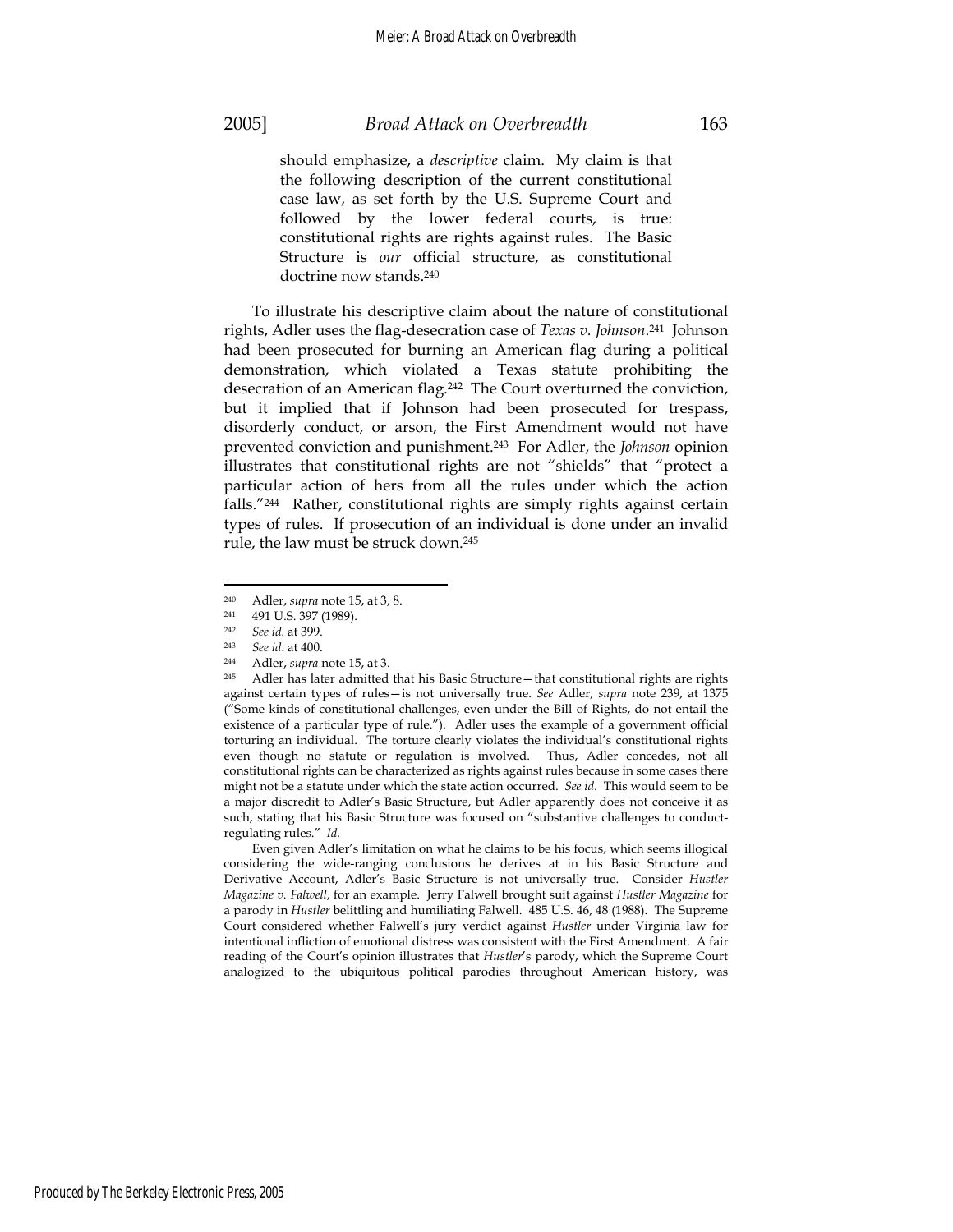After explaining his "Basic Structure" of constitutional rights, Adler sets forth his "Derivative Account" of constitutional adjudication, in which the function of a court is to "invalidate (that is, to repeal or amend) rules that are invalid."<sup>246</sup> Adler compares his Derivative Account with what he terms the "Direct Account," which is basically the view that courts simply resolve disputes and overturn unconstitutional convictions.247 Adler acknowledges that the Direct Account is the "official view"248 that the "Court officially espouses."249 However, Adler argues in favor of his Derivative Account because it is "morally" superior to the Direct Account.

Regardless of which account of constitutional adjudication is "morally" superior, Adler does concede that his theory regarding the role of courts must be consistent with Article III of the Constitution, and that there exists an argument that his view of the judicial function is inconsistent with Article III. Adler labels these arguments "institutional objections." In the final section of his article, *Rights Against Rules: The Moral Structure of American Constitutional Law*, 250 Adler attempts to respond to the argument that Article III of the Constitution prevents a

constitutionally protected expression, regardless of the statute or rule regulating the speech. To use Adler's terminology, *Hustler* enjoyed a constitutional "shield" to publish ad parodies of public figures.

Adler might respond by questioning whether *Hustler*'s "shield" would protect them from "publishing" the same parody on the wall of a public building such as the Lincoln Memorial. Such an action would clearly violate prohibitions against vandalism and would not be protected by the First Amendment. However, this example demonstrates that at some level the problem becomes definitional or semantical. Adler might respond that the vandalism conviction, which would surely be upheld by a court, demonstrates that *Hustler* does not have an unfettered constitutional shield to "publish its parody." However, by shifting the semantic focus, one could say that *Hustler* had a constitutional right to publish the ad in its own magazine, but that it did not have the right to spray-paint the ad on the Lincoln Memorial. This sort of analysis shifts the focus to the actual speech involved rather than the statute in question. In fact, this analysis represents the Speech Model of adjudication rather than the Statutory Model of adjudication. Thus, Adler's descriptive claim regarding the Basic Structure-that all constitutional rights are rights against rulesis simply a claim that the Court exclusively uses the Statutory Model of adjudication. Although it is true that the Court often uses the Statutory Model, the Speech Model is often used, as Part I discussed.

<sup>246</sup> Adler, *supra* note 239, at 1378. Adler is making a claim about the function of courts only in constitutional cases. It is important to remember this limitation on Adler's theory, particularly when one considers that a great number of cases in federal courts do not involve a constitutional challenge to a statute or regulation.

<sup>247</sup> *See* Adler, *supra* note 15, at 39–40. 248 *Id.* at 39.

<sup>249</sup> *Id.*

<sup>250</sup> Adler, *supra* note 15, at 91.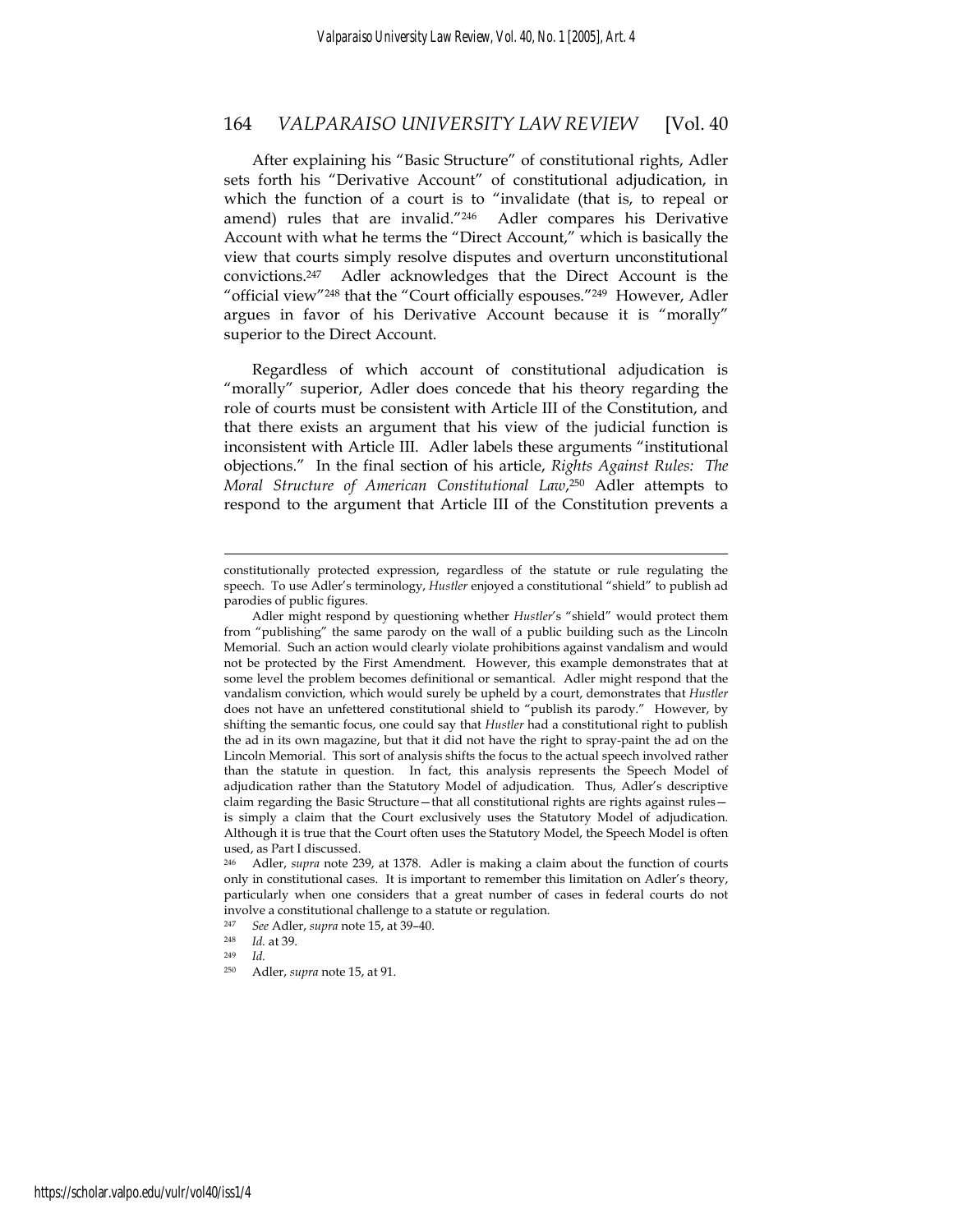theory that the primary function of courts is to repeal or amend invalid rules.

Adler presents three discernable arguments in support of his Derivative Account against the institutional objections. The first argument is based on Owen Fiss's theory that the "'function of a judge is to give concrete meaning and application to our constitutional values'"<sup>251</sup> rather than resolve disputes. This "custodial" view of adjudication is warranted because common law courts at the time of the framing of the Constitution were commonly involved in proceedings far afield from typical dispute adjudication:

> The late eighteenth century was the heyday for the common law, and . . . the function of courts under the common law was paradigmatically not dispute resolution, but to give meaning to *public values* through the enforcement and creation of public norms, such as those embodied in the criminal law and the rules regarding property, contracts, and torts.252

Thus, according to Adler, to determine the proper bounds of the power of federal courts under Article III, we should look to the function of state common law courts at the time of the adoption of the Constitution. There are numerous problems with this argument. For purposes of this Article, it is sufficient to state that it is illegitimate to compare state common law courts, which were most often called upon to determine questions of personal liability in the absence of controlling statutory or constitutional textual guidance, to modern federal courts, particularly when the modern case is one involving the claim that a specific statute violates a specific provision of the Constitution.

Adler's second argument is that his account of the judicial function should be accepted because it better implements the values found in the Bill of Rights.<sup>253</sup> Article III, according to Adler, should not be interpreted in a way that "compromises" the norms expressed in the Bill of Rights.254 The argument is nearly, if not completely, circular. Responding to criticism that his theory of the function of courts violates the role for courts established in Article III, Adler responds that his theory of adjudication will better implement constitutional norms. However, that

<sup>251</sup> *Id.* at 140. 252 *Id.* at 140.

<sup>253</sup> *See id.* at 139–40. 254 *Id.* at 141.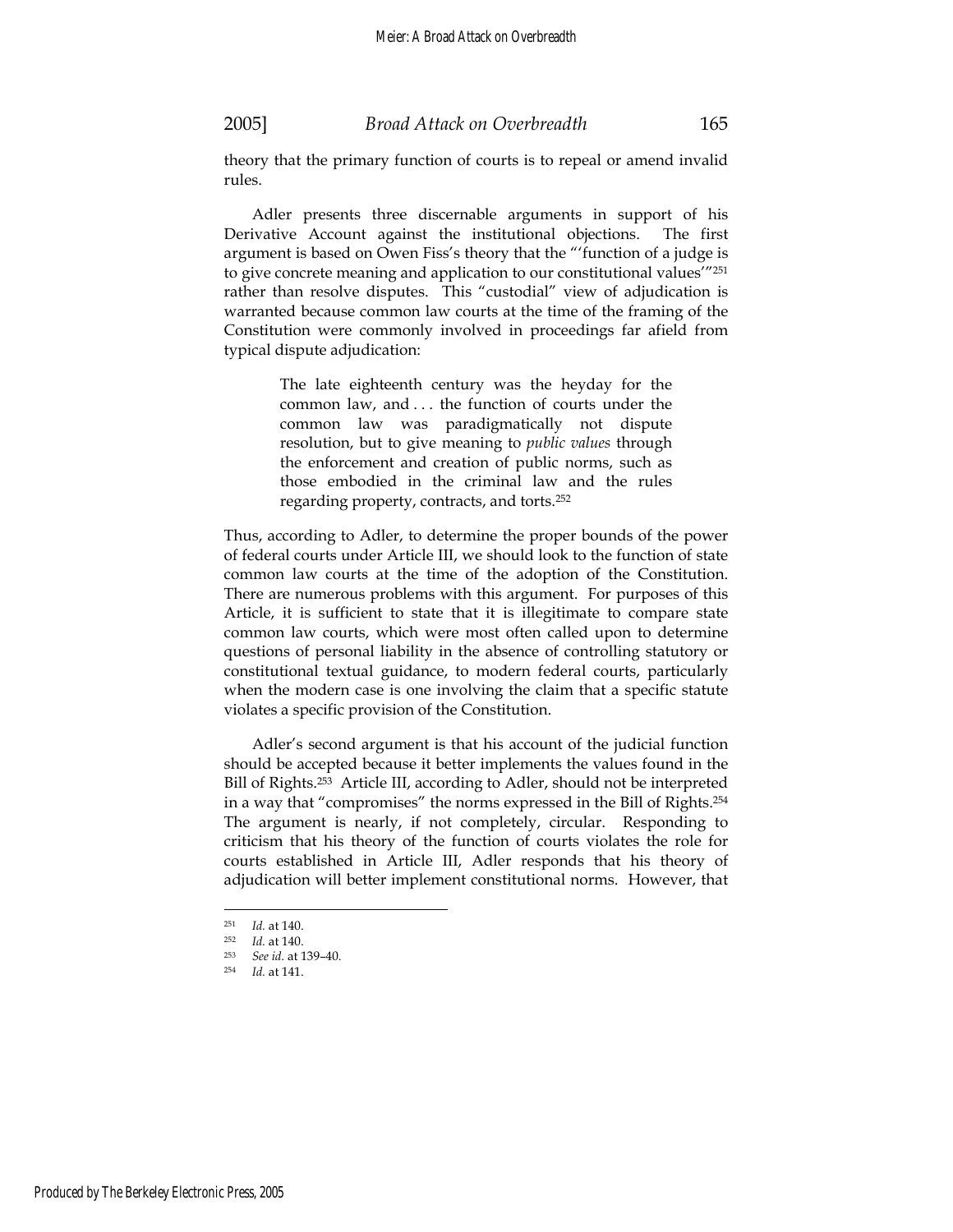is not the question raised by his adjudicatory theory. There is little doubt that the Bill of Rights will be better protected if a court declares any statute unconstitutional on its face if it might be applied in a manner that violates the constitutional rights. Rather, the question is whether Adler's theory is consistent with Article III. That his theory better implements the Bill of Rights does not answer the critique that his model is outside the confines of Article III. Adler's argument proves too much. If his argument were true, a constitutional review court, such as the one established in Germany or considered and rejected by the founders during the constitutional convention,<sup>255</sup> would be constitutional because it better implements the norms found in the Bill of Rights.

Adler's final argument is that his adjudicatory model must be consistent with Article III because the First Amendment overbreadth doctrine exists. Because the overbreadth doctrine allows courts to strike down statutes even though the litigant before the court has not been deprived of his or her constitutional rights, it cannot be inconsistent with Article III for the judicial function to be defined as amending or repealing statutes:

> To be sure, [the overbreadth] doctrine is seen as an "exception" to the normal type of constitutional right the overbreadth litigant is seen to rely, exceptionally, upon the moral claims of other persons covered by the statute she challenges, rather than upon her own moral claims—but my point here is that this purported exception must nonetheless be consistent with Article III. Exceptional or not, the overbreadth doctrine conceived the litigant as holding a legal power to secure the invalidation of the rule under which she falls, despite the absence of moral reason to protect her.256

Adler's last argument is sound: The overbreadth doctrine, at least the relaxed standing component of the overbreadth doctrine, *does* support his conclusion that the Derivative Account is consistent with Article III. However, it is the only argument that Adler advances that adequately justifies his judicial function. There exists an abundance of evidence against Adler's position, including the Supreme Court's direct statement that "[t]he power and duty of the judiciary to declare laws unconstitutional is . . . derived from its responsibility for resolving

<sup>255</sup> *See* Leonard & Brant, *supra* note 235*,* at 57–63. 256 Adler, *supra* note 15, at 142.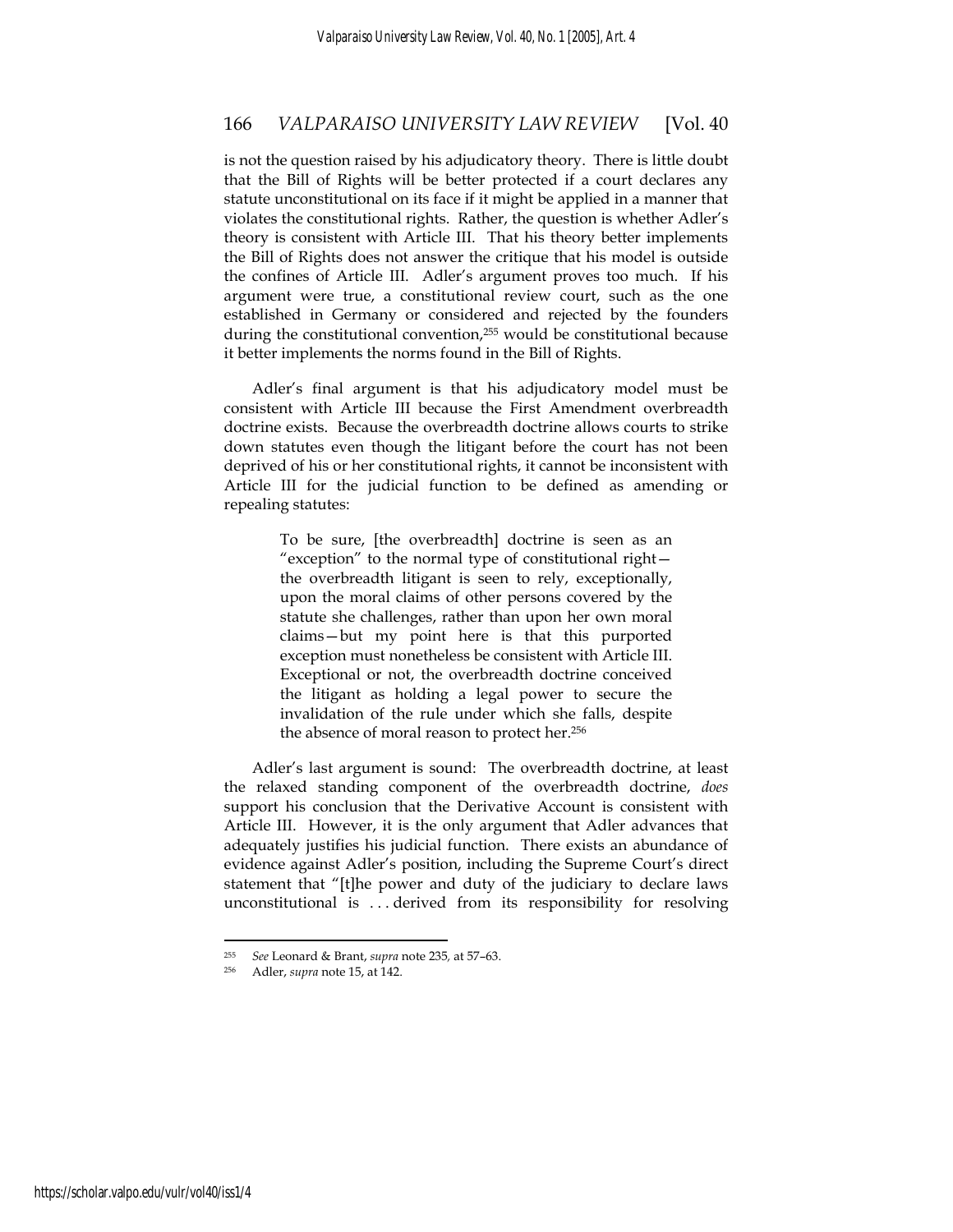concrete [legal] disputes. . . ."257 Therefore, to assert its validity under Article III, Adler's revolutionary claim about the judicial function rests entirely on the overbreadth doctrine. Adler admits that the overbreadth doctrine is an exception to normal constitutional adjudication. The question becomes, then, whether the exception proves the rule.

Ultimately, I believe it does not. However, as I stated at the outset of this Article, my goal is not to claim that the overbreadth doctrine is unconstitutional. Although I believe that this argument would be compelling if the Court were contemplating whether to adopt the overbreadth doctrine, such a debate is unwarranted because the doctrine has existed for over fifty years.

My main goal is to urge abandonment of the doctrine. Along these lines, it is relevant that the overbreadth doctrine allows claims, such as Adler's regarding the proper judicial function, to be advanced despite their inconsistency with the overwhelming amount of evidence to the contrary. Arguments such as Adler's confuse the contemporary understanding of the judicial function.

Additionally, it appears that the overbreadth doctrine is beginning to spread to other areas of constitutional law beyond the First Amendment. In *Planned Parenthood v. Casey*, <sup>258</sup> the Court held that a statute regulating abortion is unconstitutional if "in a large fraction of the cases in which [the law] is relevant, it will operate as a substantial obstacle to a woman's choice to undergo an abortion."259 Based on this language, commentators have declared that the overbreadth doctrine now applies to abortion cases.260 Indeed, the *Casey* test, with its emphasis on the ratio of applications in which the law is a "substantial obstacle to a women's choice to undergo an abortion," appears conceptually similar to the requirement under the overbreadth doctrine that a law be "substantially" overbroad, meaning that there is an impermissible ratio of unconstitutional applications of the statute compared to constitutional applications of the statute. The academic literature has generally applauded the extension of the overbreadth doctrine into the abortion

<sup>257</sup> *Id.*

<sup>258 505</sup> U.S. 833 (1992).

<sup>259</sup> *Id.* at 895.

<sup>260</sup> John F. Decker, *Overbreadth Outside the First Amendment*, 34 N.M. L. REV. 53, 92 (2004) (stating that the *Casey* Court extended the overbreadth doctrine into the abortion context); Kevin Martin, Note, *Stranger in a Strange Land: The Use of Overbreadth in Abortion Jurisprudence*, 99 COLUM. L. REV. 173, 173 (1999) (also stating that the *Casey* Court extended the overbreadth doctrine into the abortion context).